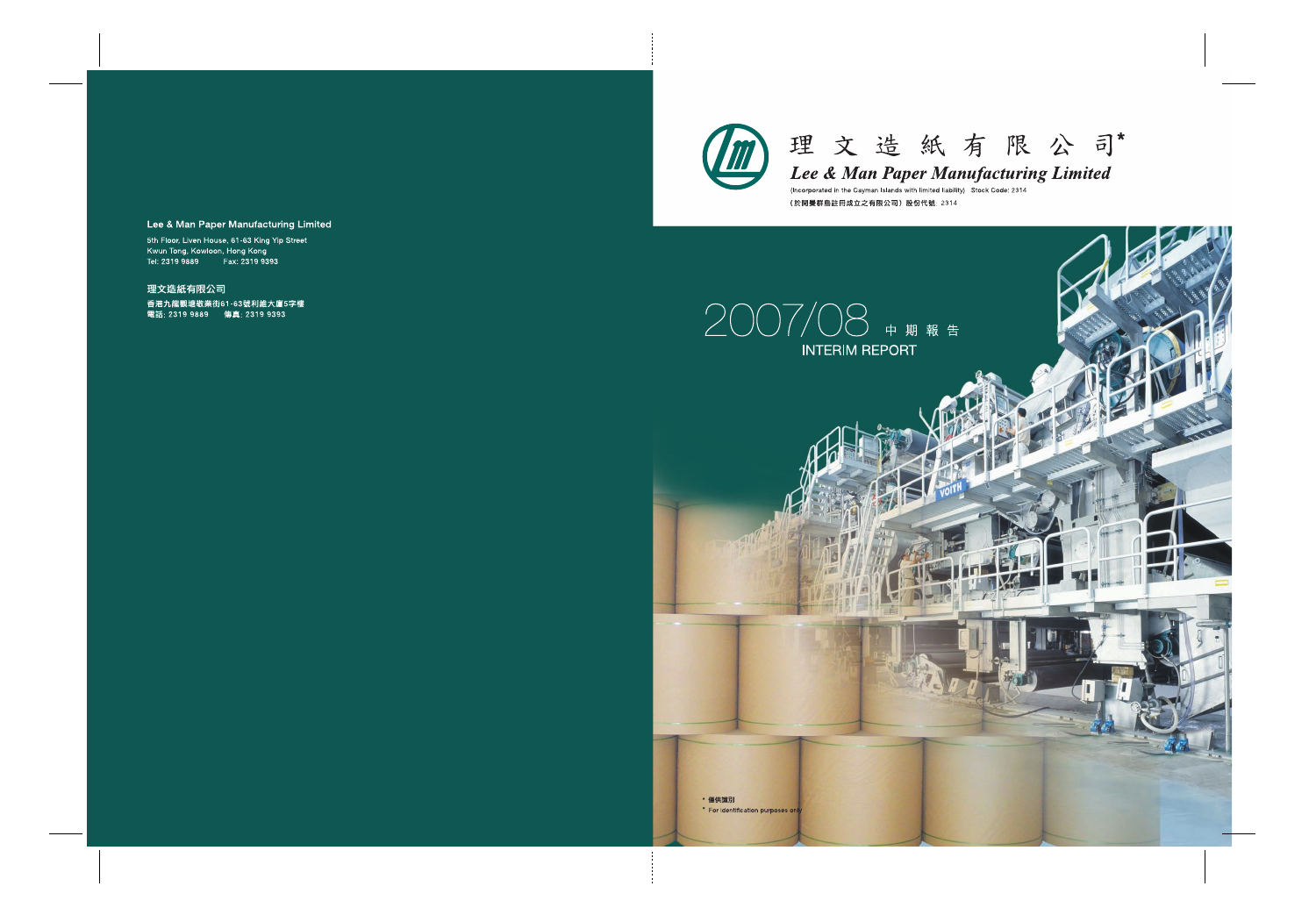# CONTENTS **目錄**

|    | Corporate Information                       |
|----|---------------------------------------------|
|    | 公司資料                                        |
|    | Condensed Consolidated Income Statement     |
|    | 簡明綜合損益表                                     |
| 5  | Condensed Consolidated Balance Sheet        |
|    | 簡明綜合資產負債表                                   |
|    | Condensed Consolidated Cash Flow Statement  |
|    | 簡明綜合現金流量表                                   |
|    | Condensed Consolidated Statement of Changes |
|    | in Equity                                   |
|    | 簡明綜合權益變動表                                   |
| 9  | Notes to the Condensed Financial Statements |
|    | 簡明財務報表附註                                    |
| 26 | <b>Business Review and Outlook</b>          |
|    | 業務回顧及展望                                     |
| 27 | Management Discussion and Analysis          |
|    | 管理層討論及分析                                    |
|    | Other Information                           |
|    | 其他資料                                        |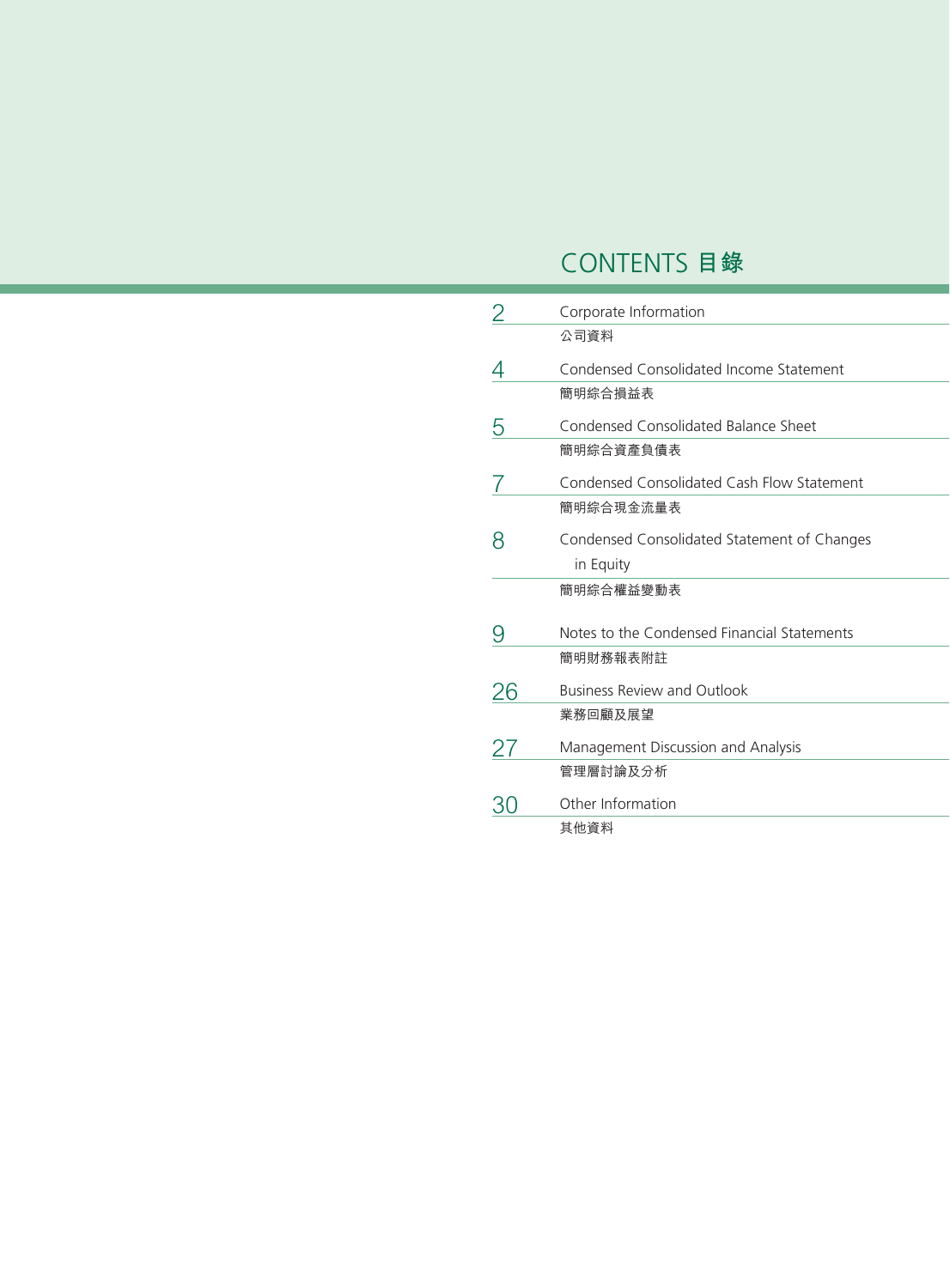## CORPORATE INFORMATION 公司資料

## **Board of Directors**

**Executive director** Mr Lee Wan Keung Patrick (Chairman) Mr Lee Man Chun Raymond (Chief executive officer) Mr Lee Man Bun Mr Li King Wai Ross

**Non-executive director** Professor Poon Chung Kwong

**Independent non-executive director** Mr Wong Kai Tung Tony

Mr Heng Kwoo Seng Ms Law Kar Shui Elizabeth

## **Company Secretary**

Mr Cheung Kwok Keung

## **Registered Office**

Cricket Square Hutchins Drive P.O. Box 2681 Grand Cayman KY1-1111 Cayman Islands

## **Principal Office**

5th Floor, Liven House 61-63 King Yip Street Kwun Tong Kowloon Hong Kong

## **Principal Bankers**

**In Macau and Hong Kong:** Hang Seng Bank Limited Standard Chartered Bank Citibank, N.A. **HSBC** 

**In the PRC:** China Construction Bank Bank of China

## **董事會**

**執行董事** 李運強先生(主席) 李文俊先生(行政總裁) 李文斌先生 李經緯先生

**非執行董事** 潘宗光教授

**獨立非執行董事** 王啟東先生 邢詒春先生 羅嘉穗小姐

## **公司秘書**

張國強先生

## **註冊辦事處**

Cricket Square Hutchins Drive P.O. Box 2681 Grand Cayman KY1-1111 Cayman Islands

#### **總辦事處**

香港 九龍觀塘 敬業街61-63號 利維大廈5樓

### **主要往來銀行**

**澳門及香港:** 恒生銀行有限公司 渣打銀行 花旗銀行 匯豐銀行

**中國:**

中國建設銀行 中國銀行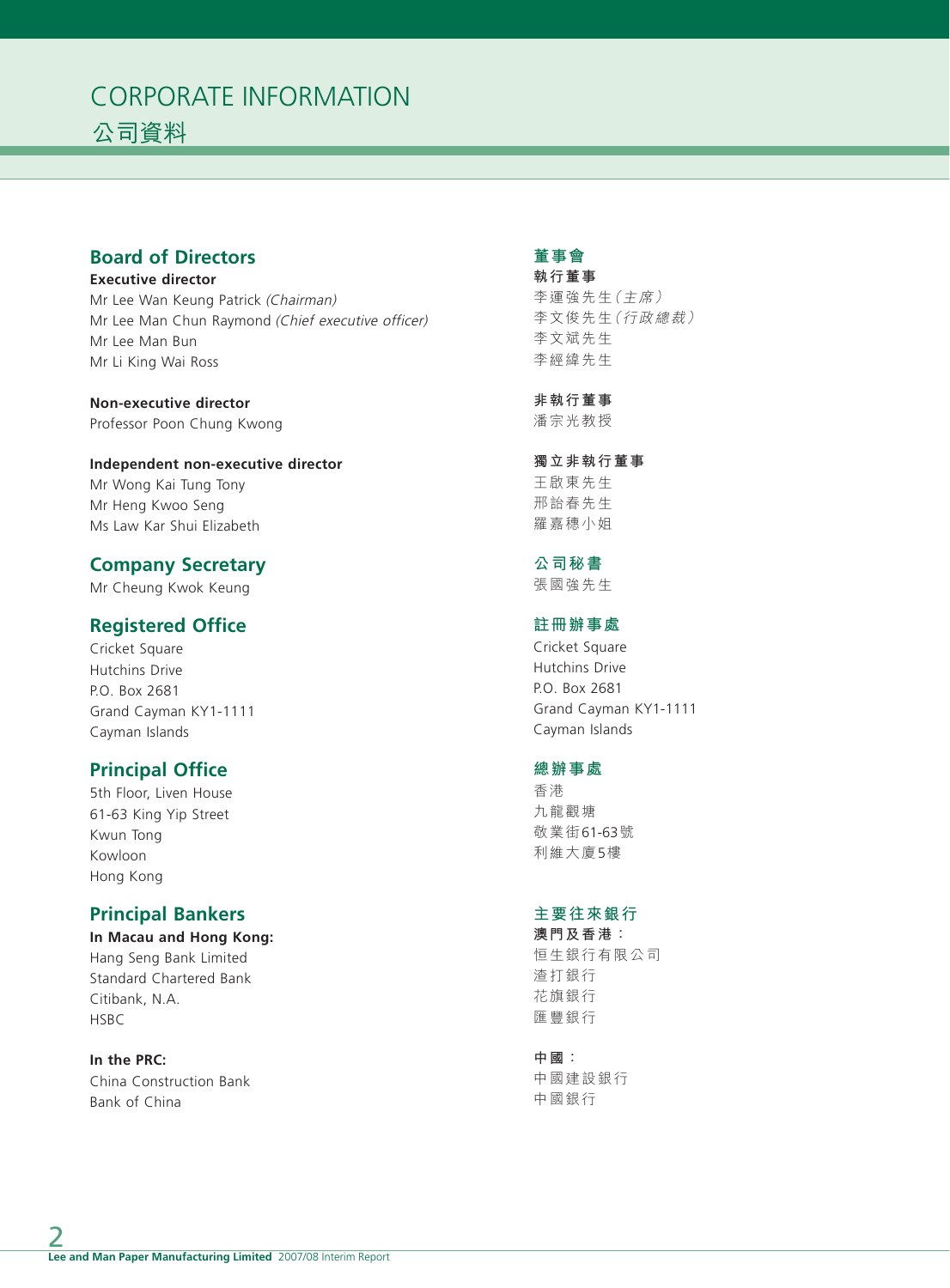## **Auditors**

Deloitte Touche Tohmatsu Certified Public Accountants

## **Principal Share Registrar and Transfer Office**

Bank of Butterfield International (Cayman) Ltd. Butterfield House 68 Fort Street P.O. Box 705 George Town Grand Cayman Cayman Islands

## **Hong Kong Branch Share Registrar and Transfer Office**

Tricor Investor Services Limited 26/F Tesbury Centre 28 Queen's Road East Hong Kong

## **Website**

http://www.leemanpaper.com

#### **核數師**

德勤‧關黃陳方會計師行 執業會計師

## **主要股份過戶登記處**

Bank of Butterfield International (Cayman) Ltd. Butterfield House 68 Fort Street P.O. Box 705 George Town Grand Cayman Cayman Islands

## **香港股份過戶登記分處**

卓佳證券登記有限公司 香港 皇后大道東28號 金鐘匯中心26樓

### **網址**

http://www.leemanpaper.com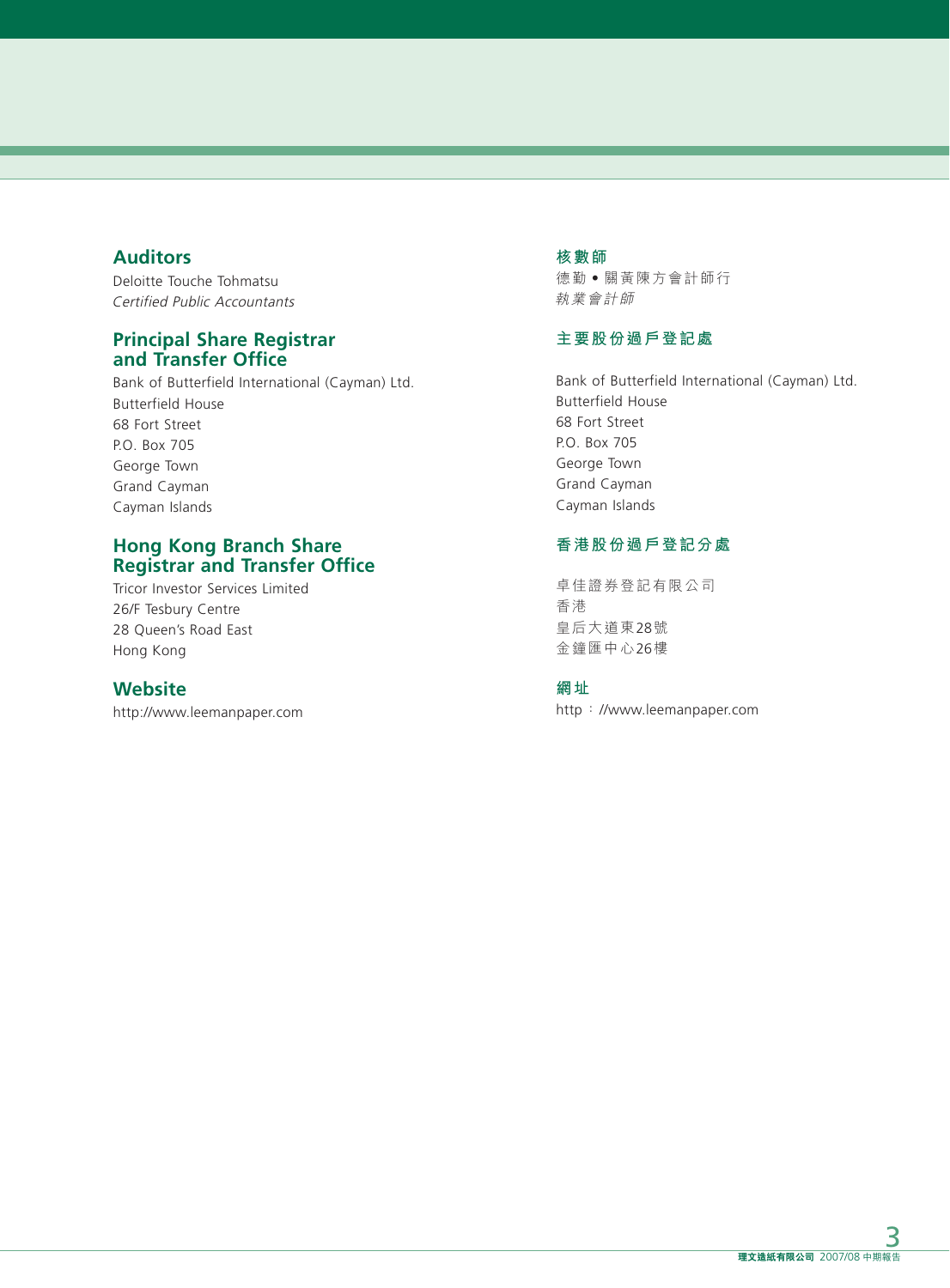## CONDENSED CONSOLIDATED INCOME STATEMENT 簡明綜合損益表

*For the six months ended 30 September 2007* 截至二零零七年九月三十日止六個月

The board of directors of Lee & Man Paper Manufacturing Limited (the "Company") is pleased to announce the unaudited condensed consolidated results of the Company and its subsidiaries (the "Group") for the six months ended 30 September 2007 together with the comparative figures as follows:

理文造紙有限公司(「本公司」)董事會欣然 公佈,本公司及其附屬公司(「本集團」)截 至二零零七年九月三十日止六個月未經審 核簡明綜合業績,連同比較數字如下:

### **Condensed Consolidated Income Statement**

*For the six months ended 30 September 2007*

#### **簡明綜合損益表**

截至二零零七年九月三十日止六個月

|                                                                                                            |                                       | <b>Notes</b><br>附註 | 2007<br>二零零七年<br>(unaudited)<br>(未經審核)<br><b>HK\$'000</b><br>千港元 | 2006<br>二零零六年<br>(unaudited)<br>(未經審核)<br>HK\$'000<br>千港元 |
|------------------------------------------------------------------------------------------------------------|---------------------------------------|--------------------|------------------------------------------------------------------|-----------------------------------------------------------|
| Turnover<br>Cost of sales                                                                                  | 營業額<br>銷售成本                           | 2                  | 3,894,469<br>(2,900,799)                                         | 2,422,625<br>(1,819,260)                                  |
| Gross profit<br>Other income<br>Selling and distribution costs<br>Administrative expenses<br>Finance costs | 毛利<br>其他收入<br>銷售及分銷成本<br>行政費用<br>財務成本 | 3                  | 993,670<br>73,979<br>(104, 806)<br>(168, 502)<br>(33, 439)       | 603,365<br>36,293<br>(75, 674)<br>(85, 831)<br>(55, 029)  |
| Profit before taxation<br>Income tax expense                                                               | 税前盈利<br>利得税支出                         | 4                  | 760,902<br>(43, 202)                                             | 423,124<br>(12, 201)                                      |
| Profit for the period                                                                                      | 期內盈利                                  | 5                  | 717,700                                                          | 410,923                                                   |
| Attributable to:<br>Equity holders of the Company<br>Minority interests                                    | 應佔:<br>本公司權益持有人<br>少數股東權益             |                    | 718,082<br>(382)                                                 | 410,700<br>223                                            |
|                                                                                                            |                                       |                    | 717,700                                                          | 410,923                                                   |
| Dividends:<br>- Final dividend paid                                                                        | 股息:<br>一已付末期股息                        | 6                  | 227,316                                                          | 233,238                                                   |
| - Interim dividend proposed                                                                                | 一建議中期股息                               |                    | 181,917                                                          | 155,700                                                   |
| Earnings per share<br>- Basic                                                                              | 每股盈利<br>一基本                           | 7                  | 63.52 cents仙                                                     | 42.27 cents仙                                              |
| - Diluted                                                                                                  | 一攤薄                                   |                    | 63.23 cents仙                                                     | 41.84 cents仙                                              |
|                                                                                                            |                                       |                    |                                                                  |                                                           |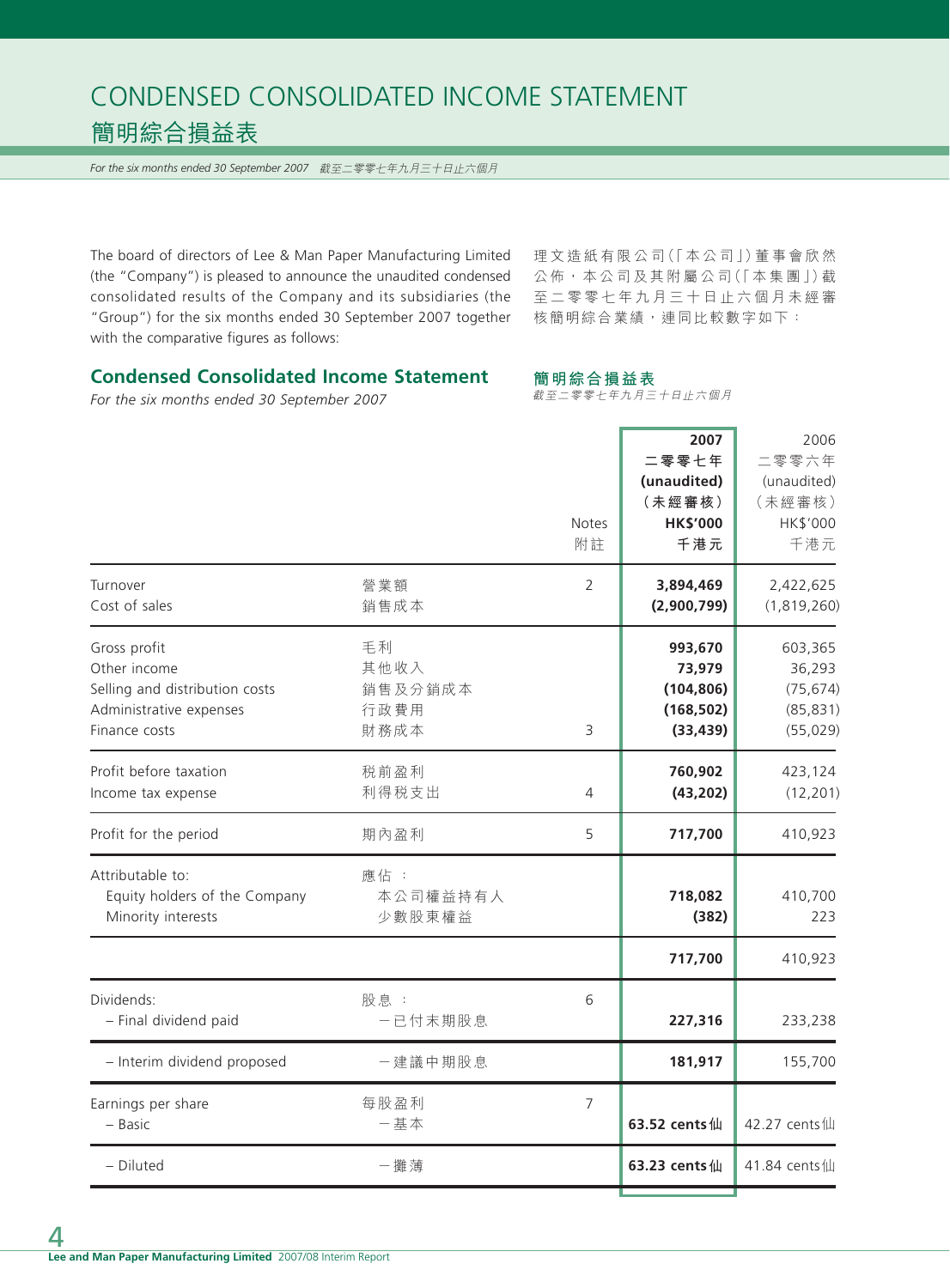## CONDENSED CONSOLIDATED BALANCE SHEET 簡明綜合資產負債表

*At 30 September 2007* 於二零零七年九月三十日

|                                                                                                                                                                                                              |                                                               | <b>Notes</b><br>附註 | 30 September<br>2007<br>二零零七年<br>九月三十日<br>(unaudited)<br>(未經審核)<br><b>HK\$'000</b><br>千港元 | 31 March<br>2007<br>二零零七年<br>三月三十一日<br>(audited)<br>(經審核)<br>HK\$'000<br>千港元 |
|--------------------------------------------------------------------------------------------------------------------------------------------------------------------------------------------------------------|---------------------------------------------------------------|--------------------|-------------------------------------------------------------------------------------------|------------------------------------------------------------------------------|
| <b>NON-CURRENT ASSETS</b><br>Property, plant and equipment<br>Prepaid lease payments<br>- non-current portion<br>Deposits paid for acquisition of<br>property, plant and<br>equipment and land use<br>rights | 非流動資產<br>物業、廠房及設備<br>預付租賃款項一非流動部份<br>購置物業、廠房及設備及<br>土地使用權所付訂金 | 8                  | 7,558,892<br>267,642<br>898,533                                                           | 5,524,620<br>316,831<br>931,536                                              |
| Interests in associates<br>Deferred tax assets<br>Retirement benefit assets                                                                                                                                  | 於聯營公司之權益<br>遞延税項資產<br>退休福利資產                                  | 9                  | 34,157<br>29,243<br>682                                                                   | 31,707<br>682                                                                |
|                                                                                                                                                                                                              |                                                               |                    | 8,789,149                                                                                 | 6,805,376                                                                    |
| <b>CURRENT ASSETS</b><br>Inventories<br>Prepaid lease payments                                                                                                                                               | 流動資產<br>存貨<br>預付租賃款項一流動部份                                     | 10                 | 1,653,581                                                                                 | 1,379,159                                                                    |
| - current portion<br>Trade receivables<br>Bills receivable<br>Deposits, prepayments and                                                                                                                      | 應收貿易賬款<br>應收票款<br>按金、預付款項及其他應收                                | 11<br>11           | 3,396<br>1,254,062<br>308,863                                                             | 14,982<br>819,383<br>261,239                                                 |
| other receivables<br>Amounts due from<br>related companies<br>Derivative financial instruments<br>Restricted bank deposits<br>Bank balances and cash                                                         | 款項<br>應收有關連公司款項<br>衍生財務工具<br>有限制銀行存款<br>銀行結餘及現金               |                    | 365,582<br>190,500<br>49,381<br>1,200<br>263,322                                          | 293,070<br>12,743<br>42,310<br>1,953<br>214,985                              |
|                                                                                                                                                                                                              |                                                               |                    | 4,089,887                                                                                 | 3,039,824                                                                    |
| <b>CURRENT LIABILITIES</b><br>Trade and bills payable<br>Accruals and other payables<br>Taxation payable<br>Bank borrowings - due                                                                            | 流動負債<br>應付賬款及票款<br>應計費用及其他應付款項<br>應付税項<br>銀行借貸一一年內到期          | 12                 | 555,979<br>619,344<br>10,526                                                              | 510,454<br>380,029<br>20,718                                                 |
| within one year<br>Derivative financial instruments                                                                                                                                                          | 衍生財務工具                                                        |                    | 653,456<br>24,887                                                                         | 824,762<br>12,104                                                            |
|                                                                                                                                                                                                              |                                                               |                    | 1,864,192                                                                                 | 1,748,067                                                                    |
| <b>NET CURRENT ASSETS</b>                                                                                                                                                                                    | 流動資產淨值                                                        |                    | 2,225,695                                                                                 | 1,291,757                                                                    |
| <b>TOTAL ASSETS LESS</b><br><b>CURRENT LIABILITIES</b>                                                                                                                                                       | 資產總值減流動負債                                                     |                    | 11,014,844                                                                                | 8,097,133                                                                    |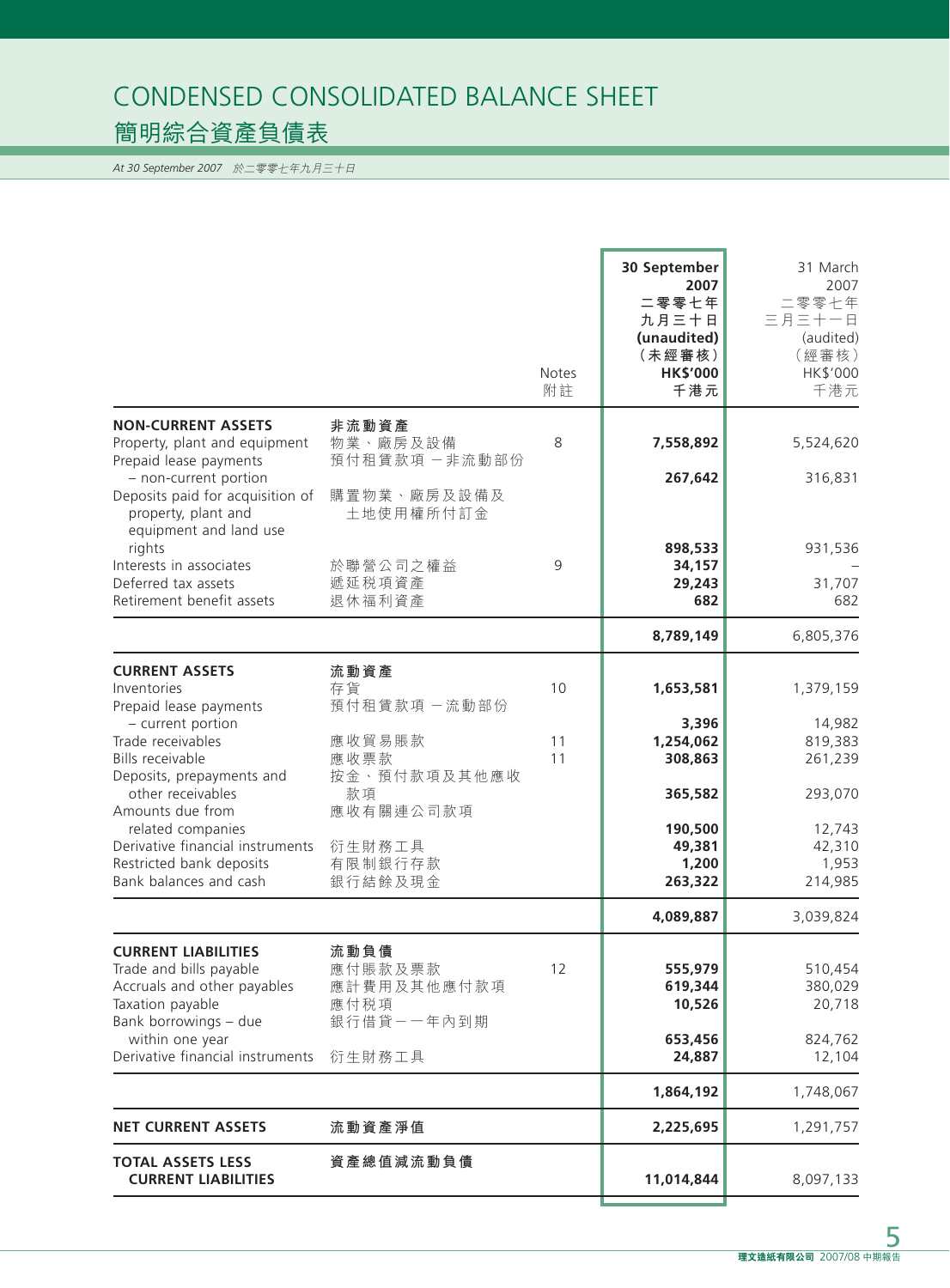## CONDENSED CONSOLIDATED BALANCE SHEET 簡明綜合資產負債表

*At 30 September 2007* 於二零零七年九月三十日

| <b>Notes</b><br>附註                                                                   | 二零零七年<br>九月三十日<br>(unaudited)<br>(未經審核)<br><b>HK\$'000</b><br>千港元 | 二零零七年<br>三月三十一日<br>(audited)<br>(經審核)<br>HK\$'000<br>千港元 |
|--------------------------------------------------------------------------------------|-------------------------------------------------------------------|----------------------------------------------------------|
| <b>NON-CURRENT LIABILITIES</b><br>非流動負債<br>銀行借貸ー一年後到期<br>Bank borrowings - due after |                                                                   |                                                          |
| one year                                                                             | 3,486,980                                                         | 1,255,600                                                |
| Deferred tax liabilities<br>遞延税項負債<br>Convertible bonds<br>可換股債券                     | 68,902                                                            | 46,932<br>205,364                                        |
| Retirement benefit liabilities<br>退休福利負債                                             | 22,046                                                            | 18,536                                                   |
|                                                                                      | 3,577,928                                                         | 1,526,432                                                |
|                                                                                      | 7,436,916                                                         | 6,570,701                                                |
| <b>CAPITAL AND RESERVES</b><br>股本及儲備<br>股本<br>Share capital<br>13<br>儲備<br>Reserves  | 113,698<br>7,287,023                                              | 111,948<br>6,458,846                                     |
| Equity attributable to<br>股益歸屬於公司股益持有人<br>equity holders of the<br>Company           | 7,400,721                                                         | 6,570,794                                                |
| Minority interests<br>少數股益                                                           | 36,195                                                            | (93)                                                     |
| 總股益<br>Total equity                                                                  | 7,436,916                                                         | 6,570,701                                                |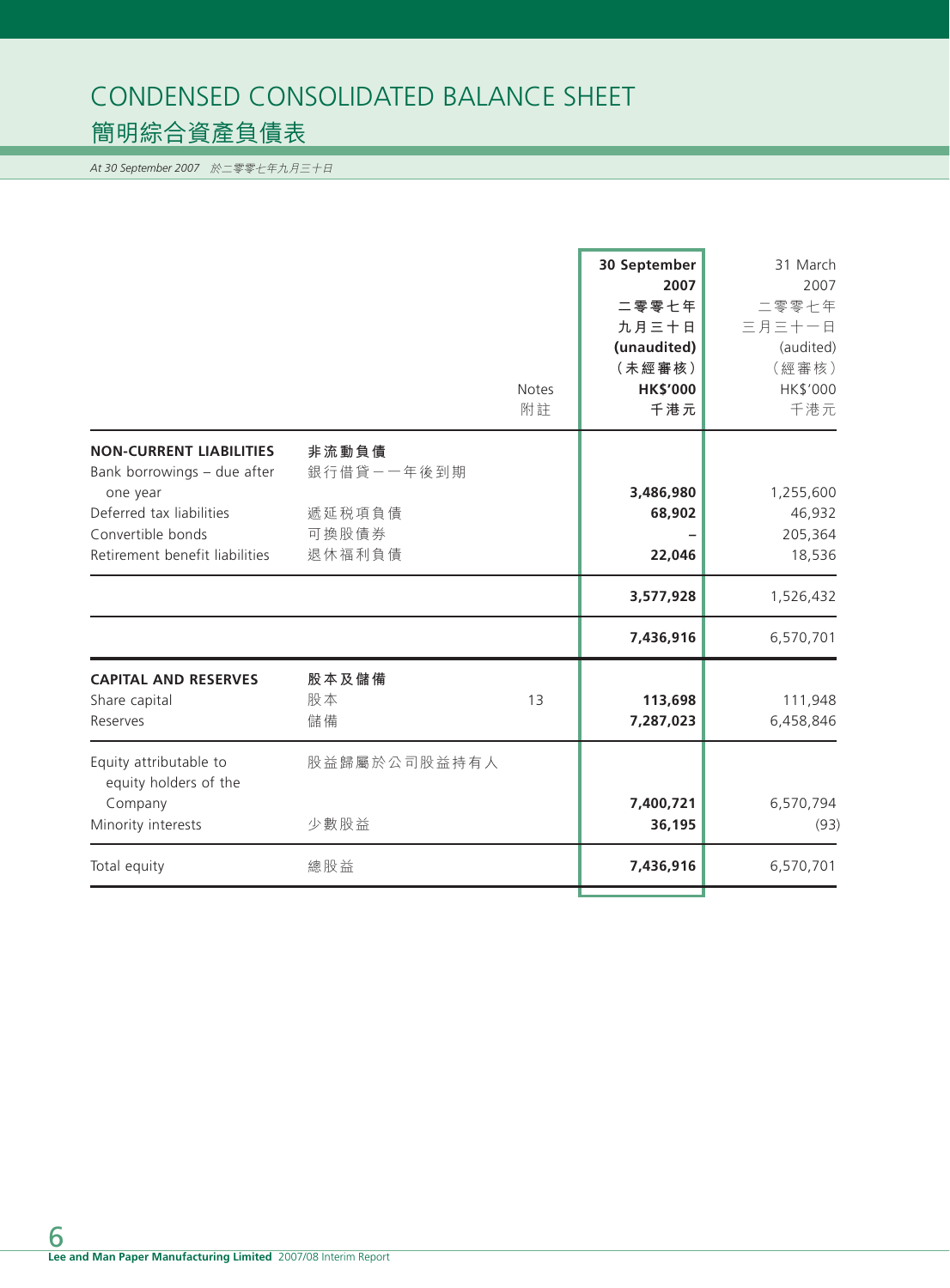## CONDENSED CONSOLIDATED CASH FLOW STATEMENT 簡明綜合現金流量表

*For the six months ended 30 September 2007* 截至二零零七年九月三十日止六個月

|                                                                                                                                       |                                        | 2007<br>二零零七年<br>(unaudited)<br>(未經審核)<br><b>HK\$'000</b><br>千港元 | 2006<br>二零零六年<br>(unaudited)<br>(未經審核)<br>HK\$'000<br>千港元 |
|---------------------------------------------------------------------------------------------------------------------------------------|----------------------------------------|------------------------------------------------------------------|-----------------------------------------------------------|
| Net cash generated from operating activities<br>Net cash used in investing activities<br>Net cash generated from financing activities | 經營業務所得現金淨額<br>投資活動所用現金淨額<br>融資活動所得現金淨額 | 150,497<br>(1, 975, 838)<br>1,873,678                            | 435,446<br>(809, 789)<br>461,831                          |
| Net increase in cash and cash equivalents<br>Cash and cash equivalents brought forward                                                | 現金及現金等價物增加<br>淨額<br>現金及現金等價物承前         | 48,337<br>214,985                                                | 87,488<br>109,813                                         |
| Cash and cash equivalents carried forward<br>represented by bank balances and cash                                                    | 現金及現金等價物結轉<br>等於銀行結餘及現金                | 263,322                                                          | 197,301                                                   |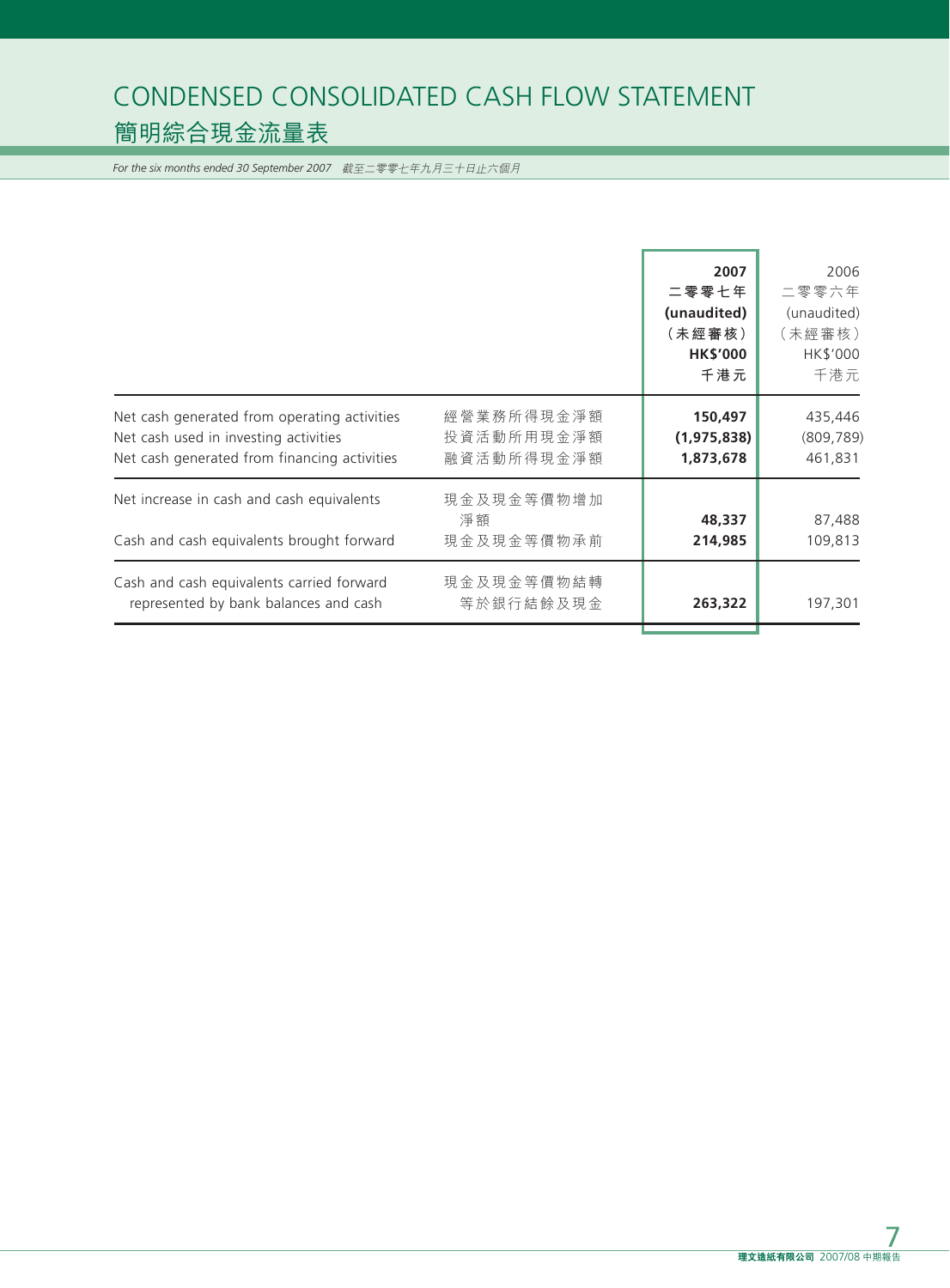## CONDENSED CONSOLIDATED STATEMENT OF CHANGES IN EQUITY 簡明綜合權益變動表

*For the six months ended 30 September 2007* 截至二零零七年九月三十日止六個月

|                                                                                                          |                                               | Attributable to equity holders of the Company<br>本公司股益持有人應佔               |                                                                            |                                                                                             |                                                                                          |                                                                               |                                                                                                               |                                                                                        |                                                                |                                                                                  |                                                                            |
|----------------------------------------------------------------------------------------------------------|-----------------------------------------------|---------------------------------------------------------------------------|----------------------------------------------------------------------------|---------------------------------------------------------------------------------------------|------------------------------------------------------------------------------------------|-------------------------------------------------------------------------------|---------------------------------------------------------------------------------------------------------------|----------------------------------------------------------------------------------------|----------------------------------------------------------------|----------------------------------------------------------------------------------|----------------------------------------------------------------------------|
|                                                                                                          |                                               | Share<br>capital<br>股本<br>(unaudited)<br>(未經審核)<br><b>HK\$'000</b><br>千港元 | Share<br>premium<br>股份溢價<br>(unaudited)<br>(未經審核)<br><b>HKS'000</b><br>千港元 | Share<br>options<br>reserve<br>購股權<br>儲備<br>(unaudited)<br>(未經審核)<br><b>HK\$'000</b><br>千港元 | <b>Translation</b><br>reserve<br>匯兑儲備<br>(unaudited)<br>(未經審核)<br><b>HK\$'000</b><br>千港元 | Special<br>reserve<br>特別儲備<br>(unaudited)<br>(未經審核)<br><b>HK\$'000</b><br>千港元 | Convertible<br>bonds<br>equity<br>reserve<br>可換股債券<br>股益儲備<br>(unaudited)<br>(未經審核)<br><b>HK\$'000</b><br>千港元 | Accumu-<br>lated<br>profits<br>累計盈利<br>(unaudited)<br>(未經審核)<br><b>HK\$'000</b><br>千港元 | Total<br>合計<br>(unaudited)<br>(未經審核)<br><b>HK\$'000</b><br>千港元 | Minority<br>interests<br>少數股益<br>(unaudited)<br>(未經審核)<br><b>HK\$'000</b><br>千港元 | Total<br>equity<br>股益總結<br>(unaudited)<br>(未經審核)<br><b>HK\$'000</b><br>千港元 |
| At 1 April 2007<br>Exchange differences arising<br>on translation of<br>foreign operations               | 二零零七年四月一日<br>已直接於股益確認<br>之海外業務轉移時<br>所產生之匯兑差額 | 111,948                                                                   | 4,123,902                                                                  | 8,424                                                                                       | 193,871                                                                                  | (2,999)                                                                       | 12,335                                                                                                        | 2,123,313                                                                              | 6,570,794                                                      | (93)                                                                             | 6,570,701                                                                  |
| recognized directly in equity<br>Profit for the period                                                   | 期內盈利                                          |                                                                           |                                                                            |                                                                                             | 121,745                                                                                  |                                                                               | ٠                                                                                                             | 718,082                                                                                | 121,745<br>718,082                                             | (382)                                                                            | 121,745<br>717,700                                                         |
| Total recognized income<br>and expenses for the period                                                   | 期内已確認之收入<br>及開支總結                             | 111,948                                                                   | 4,123,902                                                                  | 8,424                                                                                       | 315,616                                                                                  | (2,999)                                                                       | 12,335                                                                                                        | 2,841,395                                                                              | 7,410,621                                                      | (475)                                                                            | 7,410,146                                                                  |
| Issue of shares on exercise of<br>share options<br>Issue of shares on conversion<br>of convertible bonds | 因購股權獲行使<br>而發行股份<br>因可換股債券兑換<br>而發行股份         | 50<br>1,700                                                               | 6,504<br>218,358                                                           | (2,304)                                                                                     |                                                                                          | $\overline{a}$                                                                | (12, 335)                                                                                                     | $\overline{\phantom{0}}$                                                               | 4,250<br>207,723                                               |                                                                                  | 4,250<br>207,723                                                           |
| Share-based payment<br>Capital contributions from<br>minority interests<br>Dividend paid                 | 股權支付款項<br>少數股東出資款項<br>派息                      |                                                                           |                                                                            | 5,443                                                                                       |                                                                                          |                                                                               | ٠                                                                                                             | (227, 316)                                                                             | 5,443<br>(227, 316)                                            | 36,670                                                                           | 5,443<br>36,670<br>(227, 316)                                              |
| At 30 September 2007                                                                                     | 二零零七年九月三十日                                    | 113,698                                                                   | 4,348,764                                                                  | 11,563                                                                                      | 315,616                                                                                  | (2,999)                                                                       | ٠<br>$\overline{a}$                                                                                           | 2,614,079                                                                              | 7,400,721                                                      | 36,195                                                                           | 7,436,916                                                                  |

|                                                                                                                                             |                                              |                                                                    | Attributable to equity holders of the Company<br>本公司股益持有人應佔          |                                                                                      |                                                                            |                                                                        |                                                                                                        |                                                                                 |                                                        |                                                                           |                                                                     |
|---------------------------------------------------------------------------------------------------------------------------------------------|----------------------------------------------|--------------------------------------------------------------------|----------------------------------------------------------------------|--------------------------------------------------------------------------------------|----------------------------------------------------------------------------|------------------------------------------------------------------------|--------------------------------------------------------------------------------------------------------|---------------------------------------------------------------------------------|--------------------------------------------------------|---------------------------------------------------------------------------|---------------------------------------------------------------------|
|                                                                                                                                             |                                              | Share<br>capital<br>股本<br>(unaudited)<br>【未經審核】<br>HK\$'000<br>千港元 | Share<br>premium<br>股份溢價<br>(unaudited)<br>(未經審核)<br>HK\$'000<br>千港元 | Share<br>options<br>reserve<br>購股權<br>儲備<br>(unaudited)<br>(未經審核)<br>HK\$'000<br>千港元 | Translation<br>reserve<br>匯兑儲備<br>(unaudited)<br>(未經審核)<br>HK\$'000<br>千港元 | Special<br>reserve<br>特別儲備<br>(unaudited)<br>(未經審核)<br>HK\$'000<br>千港元 | Convertible<br>bonds<br>equity<br>reserve<br>可換股債券<br>股益儲備<br>(unaudited)<br>【未經審核】<br>HK\$'000<br>千港元 | Accumu-<br>lated<br>profits<br>累計盈利<br>(unaudited)<br>【未經審核】<br>HK\$'000<br>千港元 | Total<br>合計<br>(unaudited)<br>未經審核)<br>HK\$'000<br>千港元 | Minority<br>interests<br>少數股益<br>(unaudited)<br>(未經審核)<br>HK\$'000<br>千港元 | Total<br>equity<br>股益總結<br>(unaudited)<br>(未經審核)<br>HK\$'000<br>千港元 |
| At 1 April 2006<br>Profit for the period                                                                                                    | 二零零六年四月一日<br>期內盈利                            | 96,761                                                             | 1,863,819                                                            | 1,573                                                                                | 48,984                                                                     | (2,999)                                                                | 60,256                                                                                                 | 1,508,650<br>410,700                                                            | 3,577,044<br>410,700                                   | $\overline{\phantom{0}}$<br>223                                           | 3,577,044<br>410,923                                                |
| Total recognized income<br>and expenses for the period                                                                                      | 期内已確認之收入<br>及開支總結                            | 96,761                                                             | 1,863,819                                                            | 1,573                                                                                | 48,984                                                                     | (2,999)                                                                | 60,256                                                                                                 | 1,919,350                                                                       | 3,987,744                                              | 223                                                                       | 3,987,967                                                           |
| Issue of shares on exercise of<br>share options<br>Share-based payment<br>Capital contributions from<br>minority interests<br>Dividend paid | 因購股權獲行使<br>而發行股份<br>股權支付款項<br>少數股東出資款項<br>派息 | 551                                                                | 22,450                                                               | 903                                                                                  |                                                                            |                                                                        | $\overline{\phantom{a}}$                                                                               | (233, 238)                                                                      | 23,001<br>903<br>(233, 238)                            | $\overline{\phantom{0}}$<br>23,774<br>$\overline{\phantom{0}}$            | 23,001<br>903<br>23,774<br>(233, 238)                               |
| At 30 September 2006                                                                                                                        | 二零零六年九月三十日                                   | 97,312                                                             | 1,886,269                                                            | 2,476                                                                                | 48,984                                                                     | (2,999)                                                                | 60,256                                                                                                 | ,686,112                                                                        | 3,778,410                                              | 23,997                                                                    | 3,802,407                                                           |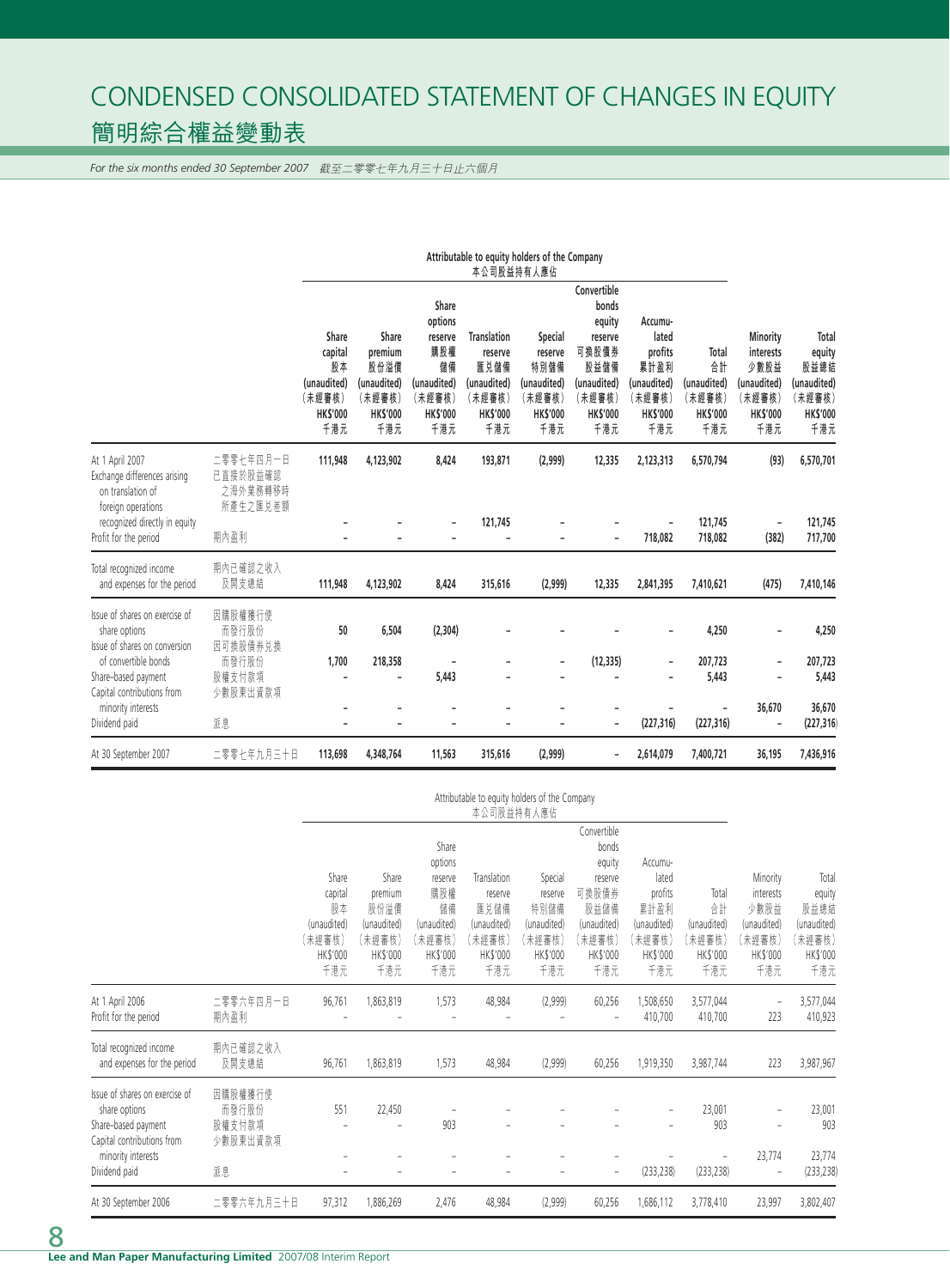*For the six months ended 30 September 2007* 截至二零零七年九月三十日止六個月

## **1. Basis of Preparation and Principal Accounting Policies**

The unaudited condensed consolidated interim financial statements have been prepared in accordance with the applicable disclosure requirements set out in Appendix 16 to the Rules Governing the Listing of Securities on The Stock Exchange of Hong Kong Limited (the "Listing Rules") and with Hong Kong Accounting Standard ("HKAS") 34 "Interim Financial Reporting" issued by the Hong Kong Institute of Certified Public Accountants.

The accounting policies used in the condensed consolidated interim financial statements are consistent with those followed in the preparation of the Group's annual financial statements for the year ended 31 March 2007.

In the current interim period, the Group has applied, for the first time, a new standard, amendment and interpretations ("new HKFRSs") issued by the Hong Kong Institute of Certified Public Accountants ("HKICPA"), which are effective for the Group's financial year beginning 1 January 2007.

The adoption of these new HKFRSs had no material effect on the results or financial position of the Group for the current or prior accounting periods. Accordingly, no prior period adjustment has been recognised.

#### **1. 編製基準及主要會計政策**

此未審核簡明綜合中期財務報表乃按 照香港聯合交易所有限公司證券上市 規 則(「上市規則」)附 錄16所載之適用 披露規定及香港會計師公會頒佈之香 港會計準則(「香港會計準則」)第34號 「中期財務報告」而編製。

編製本簡明綜合中期財務報表所採用 的會計政策,與本集團截至二零零七年 三月三十一日止全年財務報表所採用 者一致。

於期內,本集團第一次採納香港會計師 公會頒佈必須於二零零七年一月一日 開始生效之財政年度生效之新準則、修 訂及詮釋(「新香港財務報告準則」)。

採納此等新香港財務報告準則對本集 團現在或過往會計年度之業績或財務 狀況不會有重大影響。 因此, 並無過 往期內調整需予確認。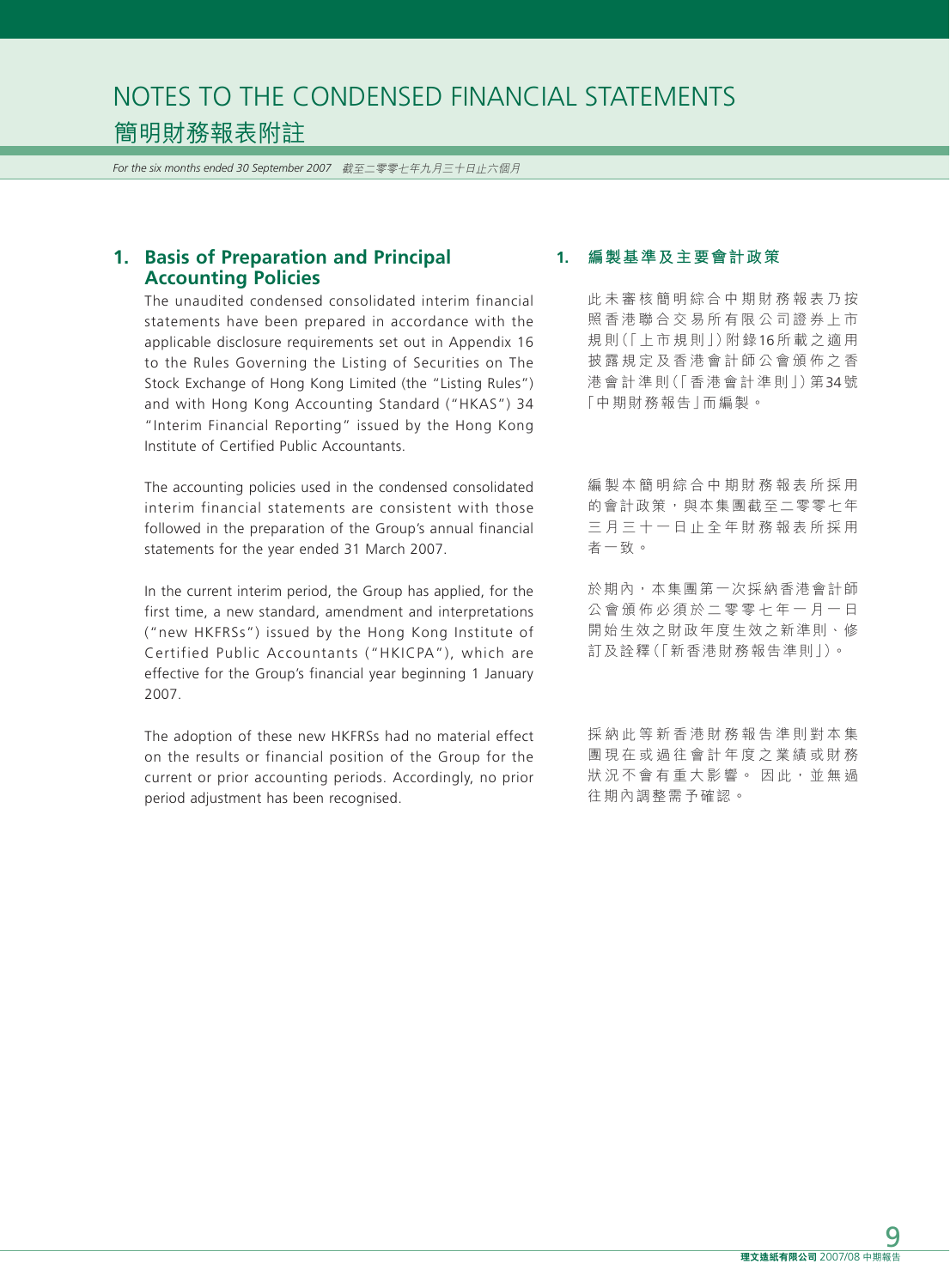*For the six months ended 30 September 2007* 截至二零零七年九月三十日止六個月

## **2. Segments Information**

#### **Business segments**

For management purposes, the Group is currently organised into two operating businesses – manufacture and sales of paper, and manufacture and sales of pulp. These businesses are the basis on which the Group reports its primary segment information.

Segment information about these businesses is presented below:

#### **2007**

*Consolidated income statement*

#### **2. 分部資料 業務分部**

**二零零七年** 綜合損益表

就管理而言,本集團現經營兩個業務:

生產及銷售紙張、生產及銷售木漿。該 等業務為本集團申報其主要分類資料之 基準。

該等商業分類資料呈報如下:

|                                     |            | Paper           | Pulp            | <b>Eliminations</b> | <b>Consolidated</b> |
|-------------------------------------|------------|-----------------|-----------------|---------------------|---------------------|
|                                     |            | 紙張              | 木漿              | 刪除                  | 綜合                  |
|                                     |            | <b>HK\$'000</b> | <b>HK\$'000</b> | <b>HK\$'000</b>     | <b>HK\$'000</b>     |
|                                     |            | 千港元             | 千港元             | 千港元                 | 千港元                 |
| Turnover-External sales             | 營業額 – 對外銷售 | 3,606,017       | 288,452         |                     | 3,894,469           |
| Inter-segment sales                 | 業務之間銷售     |                 | 194,482         | (194, 482)          |                     |
|                                     |            | 3,606,017       | 482,934         | (194, 482)          | 3,894,469           |
| <b>SEGMENT RESULTS</b>              | 分類業績       | 754,546         | 43,565          |                     | 798,111             |
| Interest income                     | 利息收入       |                 |                 |                     | 2,970               |
| Net loss arising from               | 因衍生財務工具    |                 |                 |                     |                     |
| change in fair value of             | 公平值改變      |                 |                 |                     |                     |
| derivative financial<br>instruments | 產生的淨虧損     |                 |                 |                     | (5, 712)            |
| Unallocated corporate               | 未分類之公司支出   |                 |                 |                     |                     |
| expenses                            |            |                 |                 |                     | (1,028)             |
| Finance costs                       | 財務成本       |                 |                 |                     | (33, 439)           |
| Profit before taxation              | 税前盈利       |                 |                 |                     | 760,902             |
| Income tax expense                  | 利得税開支      |                 |                 |                     | (43, 202)           |
| Profit for the period               | 期內盈利       |                 |                 |                     | 717,700             |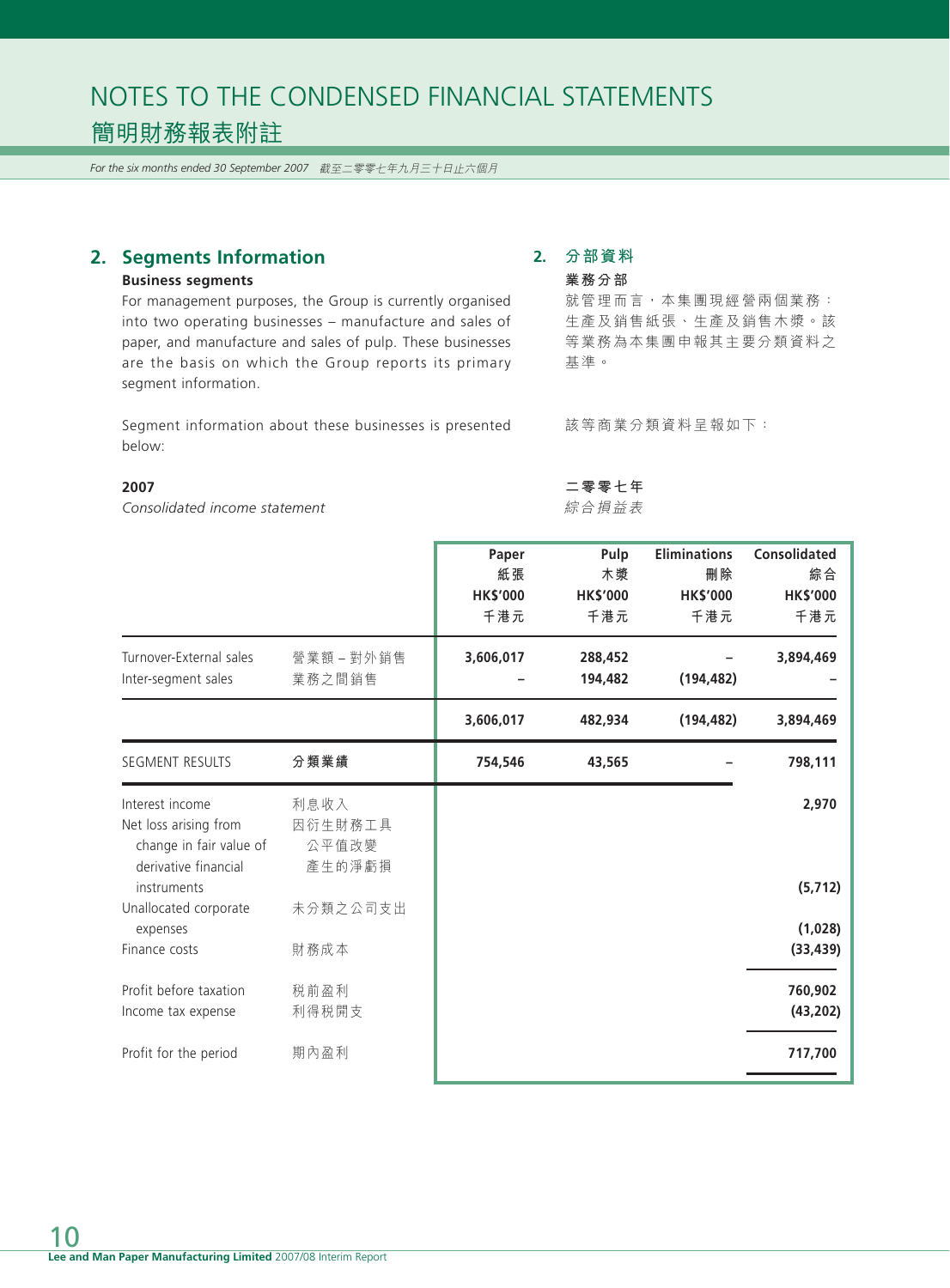| 2. | 2006                                             | <b>Segments Information</b> (Continued)<br><b>Business segments (Continued)</b><br>Consolidated income statement |                                |                               | 2.                                    |                                       |  | 分部資料(續)<br>業務分部(續)<br>二零零六年<br>綜合損益表 |  |
|----|--------------------------------------------------|------------------------------------------------------------------------------------------------------------------|--------------------------------|-------------------------------|---------------------------------------|---------------------------------------|--|--------------------------------------|--|
|    |                                                  |                                                                                                                  | Paper<br>紙張<br>HK\$'000<br>千港元 | Pulp<br>木漿<br>HK\$'000<br>千港元 | Eliminations<br>刪除<br>HK\$'000<br>千港元 | Consolidated<br>綜合<br>HK\$'000<br>千港元 |  |                                      |  |
|    | Turnover - External sales<br>Inter-segment sales | 營業額一對外銷售<br>業務之間銷售                                                                                               | 2,194,988                      | 227,637<br>150,021            | (150, 021)                            | 2,422,625                             |  |                                      |  |
|    |                                                  |                                                                                                                  | 2,194,988                      | 377,658                       | (150, 021)                            | 2,422,625                             |  |                                      |  |
|    | SEGMENT RESULTS                                  | 分類業績                                                                                                             | 446,896                        | 29,780                        |                                       | 476,676                               |  |                                      |  |
|    | Interest income<br>Finance costs                 | 利息收入<br>財務成本                                                                                                     |                                |                               |                                       | 1,477<br>(55, 029)                    |  |                                      |  |
|    | Profit before taxation<br>Income tax expense     | 税前盈利<br>利得税開支                                                                                                    |                                |                               |                                       | 423,124<br>(12, 201)                  |  |                                      |  |
|    | Profit for the period                            | 期內盈利                                                                                                             |                                |                               |                                       | 410,923                               |  |                                      |  |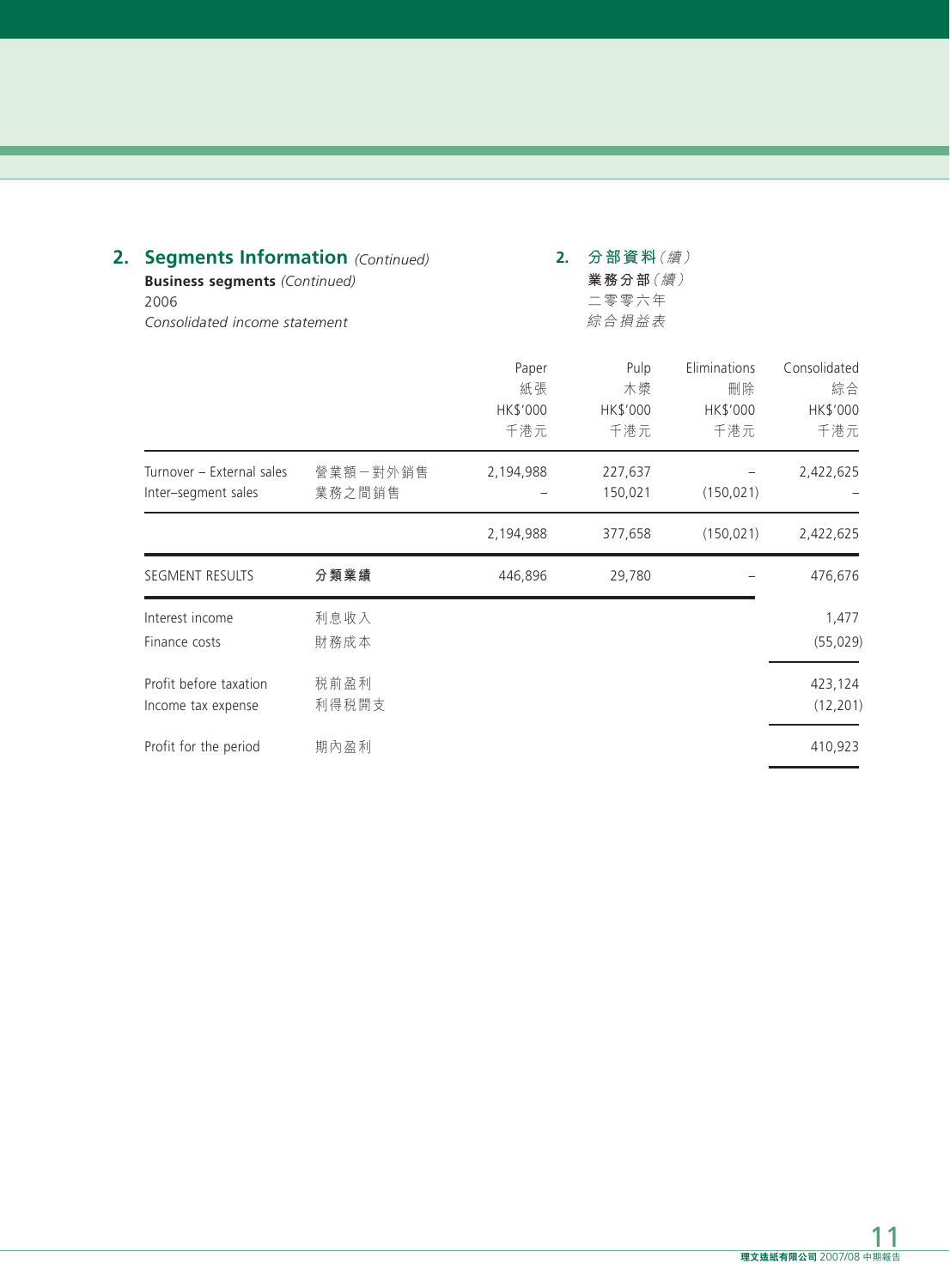*For the six months ended 30 September 2007* 截至二零零七年九月三十日止六個月

## **2. Segments Information** *(Continued)* **Geographical segments**

#### **2. 分部資料**(續) **地域分部**

The following table provides an analysis of the Group's sales by geographical market, irrespective of the origin of the goods:

下表是按地區市場劃分本集團銷售的 分析,當中並無理會貨品來源地:

> **Six months ended 30 September 截至九月三十日止六個月 Sales revenue by geographical market 按地區市場**

|                                                                                          |                                   | 劃分的銷售收入                                 |                                  |  |
|------------------------------------------------------------------------------------------|-----------------------------------|-----------------------------------------|----------------------------------|--|
|                                                                                          |                                   | 2007<br>二零零七年<br><b>HK\$'000</b><br>千港元 | 2006<br>二零零六年<br>HK\$'000<br>千港元 |  |
| People's Republic of China<br>other than Hong Kong (the "PRC")<br>Export sales delivered | 中華人民共和國,<br>香港除外(「中國」)<br>中國國內付運的 | 2,043,208                               | 1,304,543                        |  |
| in the PRC (Note)                                                                        | 出口銷售(附註)                          | 1,066,364                               | 795,364                          |  |
| Asia other than the PRC                                                                  | 亞洲,中國除外                           | 453,465                                 | 154,489                          |  |
| Europe                                                                                   | 歐洲                                | 217,318                                 | 45,230                           |  |
| United States of America                                                                 | 美國                                | 42,049                                  | 73,294                           |  |
| <b>Others</b>                                                                            | 其他                                | 72,065                                  | 49,705                           |  |
|                                                                                          |                                   | 3,894,469                               | 2,422,625                        |  |

Note: These are sales to PRC customers who ultimately export the goods outside the PRC.

附註: 此等貨品銷往最終將貨品出口國外 的中國客戶。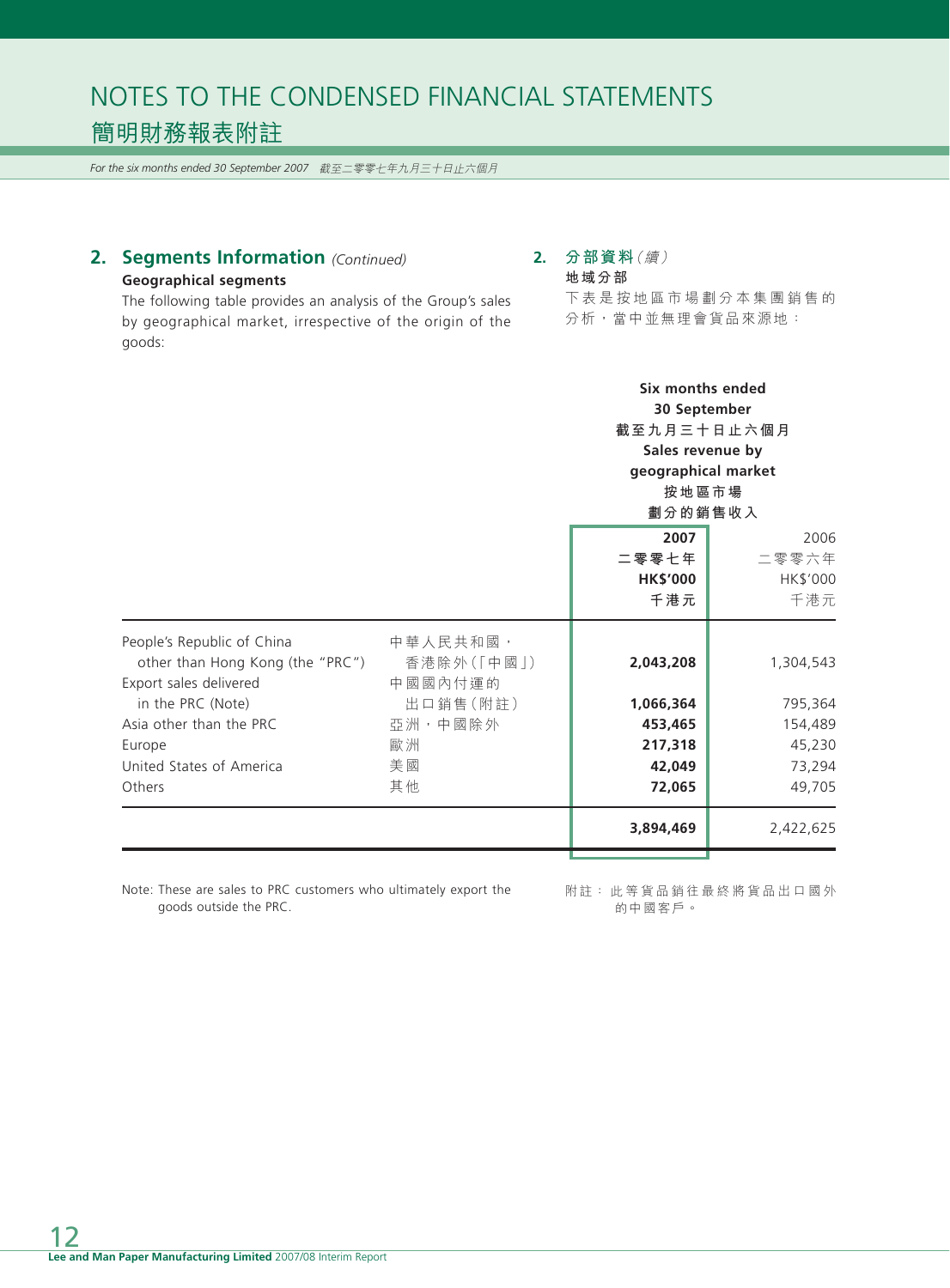## **3. Finance Costs**

## **3. 財務成本**

|                                                                                                    |                                   | Six months ended<br>30 September<br>截至九月三十日止六個月 |                                  |  |
|----------------------------------------------------------------------------------------------------|-----------------------------------|-------------------------------------------------|----------------------------------|--|
|                                                                                                    |                                   | 2007<br>二零零七年<br><b>HK\$'000</b><br>千港元         | 2006<br>二零零六年<br>HK\$'000<br>千港元 |  |
| Interest on bank borrowings<br>wholly repayable within five years<br>Interest on convertible bonds | 於五年內悉數償還之<br>銀行借貸利息<br>可換股債券產生之利息 | 78,730<br>2,157                                 | 33,267<br>31,249                 |  |
| Total borrowing costs<br>Less: Amounts capitalized in<br>construction in progress                  | 總借貸成本<br>減去:在建工程資本化<br>金額         | 80,887<br>(47, 448)                             | 64,516<br>(9,487)                |  |
|                                                                                                    |                                   | 33,439                                          | 55,029                           |  |

## **4. Income Tax Expense**

## **4. 利得稅開支**

|                                                                                                |                                            | Six months ended<br>30 September<br>截至九月三十日止六個月 |                                  |  |
|------------------------------------------------------------------------------------------------|--------------------------------------------|-------------------------------------------------|----------------------------------|--|
|                                                                                                |                                            | 2007<br>二零零七年<br><b>HK\$'000</b><br>千港元         | 2006<br>二零零六年<br>HK\$'000<br>千港元 |  |
| The charge comprises:<br>PRC Foreign Enterprise Income Tax<br>Deferred taxation in respect of: | 税項支出包括:<br>中國外商企業所得税<br>就以下事項所產生的<br>遞延税項: | 18,768                                          | 13,475                           |  |
| - recognition of income<br>- tax losses                                                        | 一已確認之收入<br>一税項虧損                           | 21,970<br>2,464                                 | 5,067<br>(6, 341)                |  |
|                                                                                                |                                            | 43,202                                          | 12,201                           |  |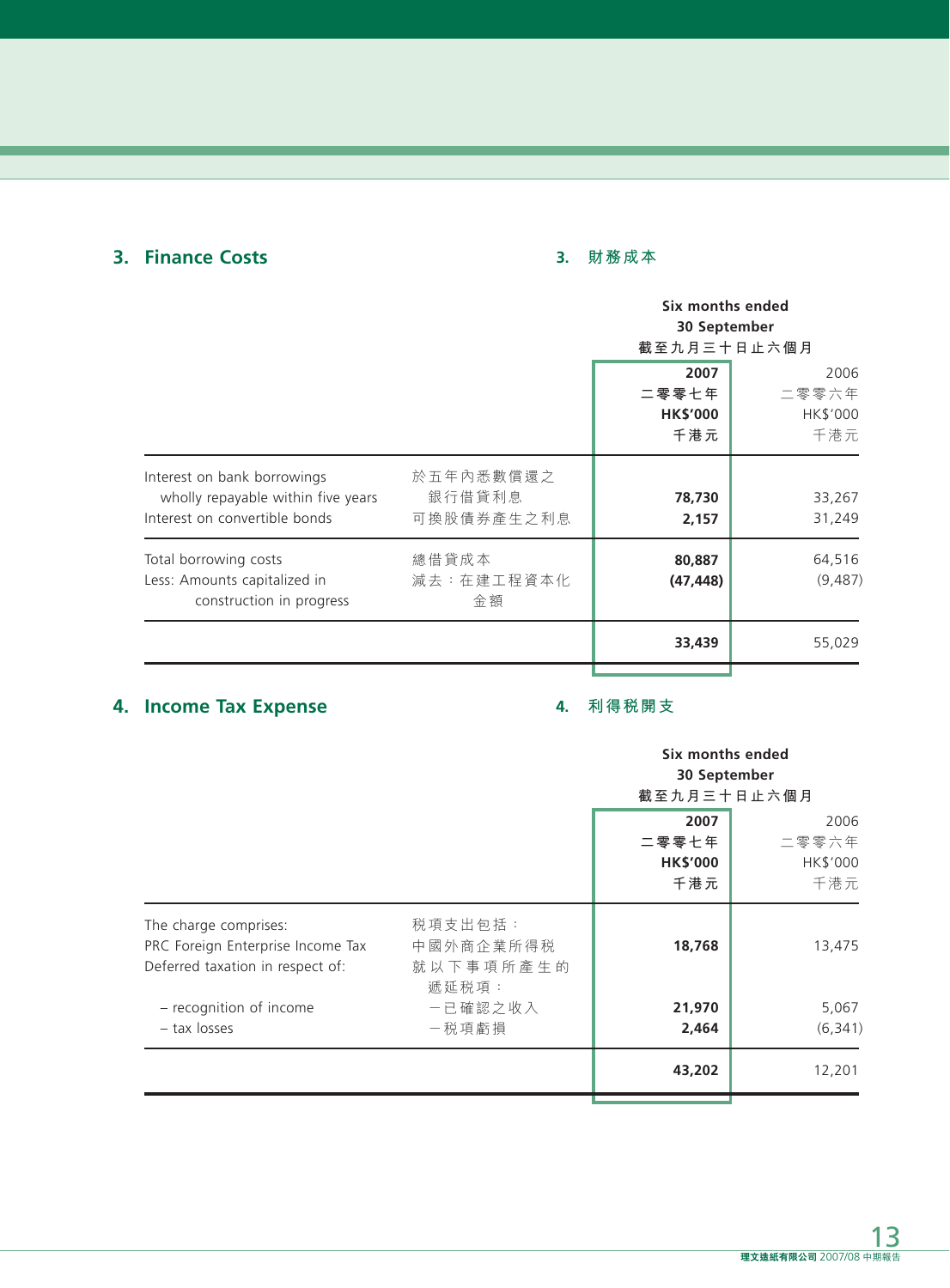*For the six months ended 30 September 2007* 截至二零零七年九月三十日止六個月

#### **4. Income Tax Expense** *(Continued)*

The Group's profit is subject to taxation from the place of its operations where its profit is generated. Taxation is calculated at the rates prevailing in the relevant jurisdictions as set out below.

The subsidiaries in the PRC, other than Dongguan Lee & Man Paper Factory Co., Limited are entitled to exemption from PRC Foreign Enterprise Income Tax for the two years starting from its first profit–making year, followed by a 50% relief for the three years thereafter ("tax holiday").

The subsidiary in Malaysia carries on offshore trading activities in Labaun, with other group companies which are non-residents of Malaysia. As such, it is qualified as an offshore trading company in Labaun and is charged at a fixed annual rate of Malaysian RM20,000.

A Macau company incorporated under Decree-Law no. 58/99/M ("58/99/M Company") is exempted from Macau complementary tax (Macau income tax) as long as the 58/99/M Company does not sell its products to a Macau resident.

At 30 September 2007, the Group had deferred tax assets resulted from tax losses carried forward of a subsidiary in the United States of America.

#### **4. 利得稅開支**(續)

集團之利潤乃根據其利潤產生的營運地 方繳納稅項。稅項按個別管轄地區之課 稅率計算如下。

位於中國的附屬公司,東莞理文造紙廠 有限公司除外,於首個獲利年度起,免 繳中國外商企業所得稅兩年,其後三年 半免(「稅務優惠」)。

馬來西亞的附屬公司與集團內其他非馬 來西亞公司進行離岸貿易業務。所以, 附屬公司為拉布安合資格的離岸貿易公 司,需每年繳納20,000馬幣的定額稅。

一澳門公司根據第58/99/M號法令註冊 (稱為「58/99/M公司」),均可免繳澳門 補充税(澳門所得税), 前提是58/99/M 公司不得向澳門本土公司銷售產品。

於二零零七年九月三十日,由於因美國 附屬公司的稅項虧損結轉,本集團有遞 延稅項資產。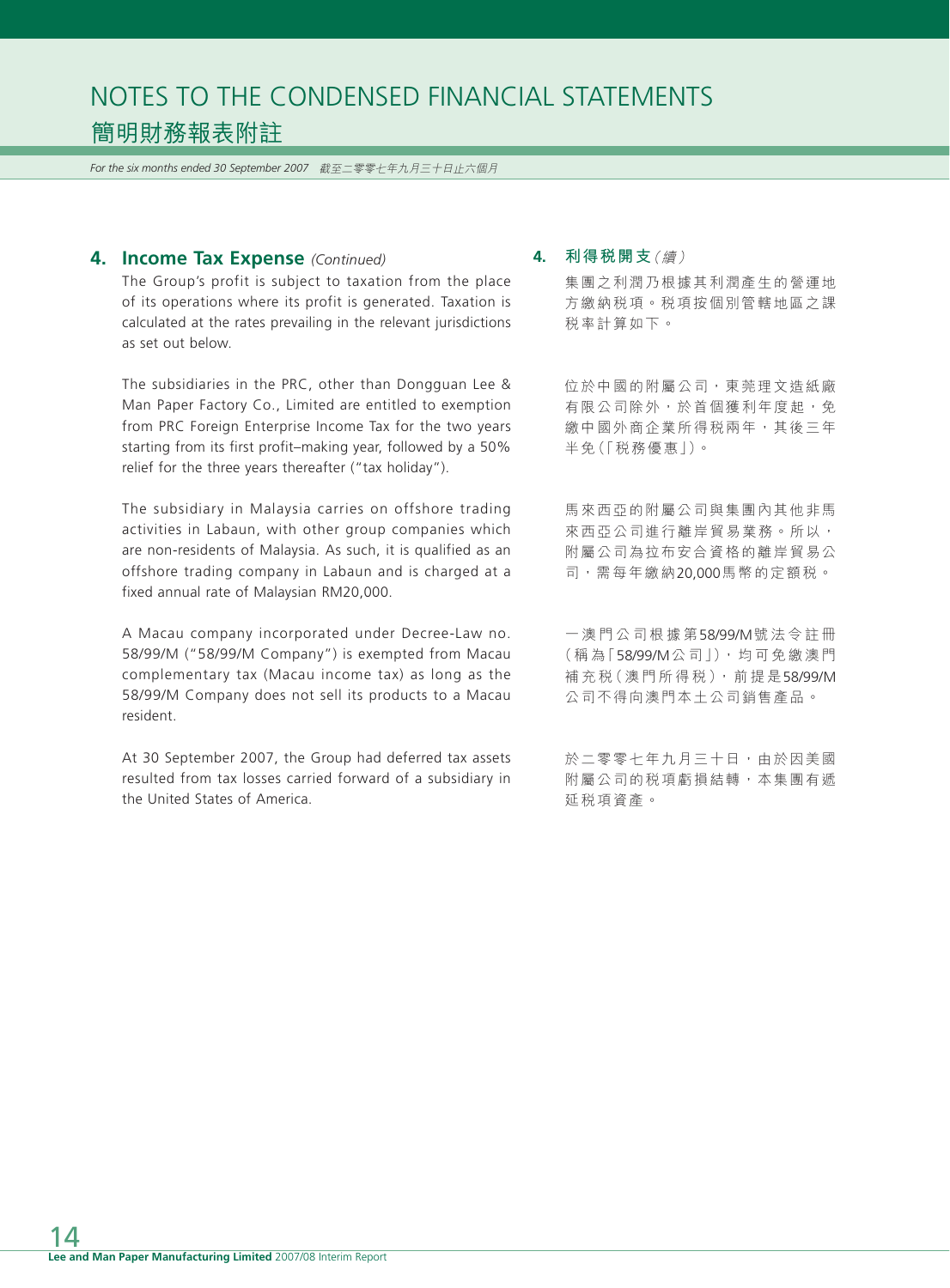## **5. Profit for the Period**

## **5. 期內盈利**

|                                                                                  |                           | Six months ended<br>30 September<br>截至九月三十日止六個月 |                                  |
|----------------------------------------------------------------------------------|---------------------------|-------------------------------------------------|----------------------------------|
|                                                                                  |                           |                                                 |                                  |
|                                                                                  |                           |                                                 |                                  |
|                                                                                  |                           | 2007<br>二零零七年<br><b>HK\$'000</b><br>千港元         | 2006<br>二零零六年<br>HK\$'000<br>千港元 |
| Profit for the period has been<br>arrived at after charging:                     | 期內盈利經扣除:                  |                                                 |                                  |
| Directors' emoluments<br>Other staff costs, excluding                            | 董事酬金<br>其他員工成本,           | 3,636                                           | 2,785                            |
| those of directors<br>Contributions to retirement<br>benefits schemes, excluding | 董事除外<br>退休福利計劃供款,<br>董事除外 | 175,141                                         | 118,687                          |
| those of directors                                                               |                           | 5,036                                           | 1,913                            |
| Total staff costs                                                                | 員工成本總額                    | 183,813                                         | 123,385                          |
| Amortisation of prepaid lease payments 預付租賃款項攤銷<br>Depreciation of property,     | 物業、廠房及設備折舊                | 2,322                                           | 1,027                            |
| plant and equipment<br>Loss arising from change in fair<br>value of derivative   | 因衍生財務工具<br>公平值變動          | 114,024                                         | 58,275                           |
| financial instruments<br>Loss on disposal of property,                           | 所產生的虧損<br>出售物業、廠房及        | 12,786                                          | 1,363                            |
| plant and equipment<br>Operating lease rentals in respect of                     | 設備所產生的虧損<br>土地及樓宇的        |                                                 | 224                              |
| land and buildings                                                               | 經營租賃租金                    | 1,512                                           | 2,897                            |
| and after crediting:                                                             | 並已計入:                     |                                                 |                                  |
| Gain arising from change in fair<br>value of derivative                          | 因衍生財務工具<br>公平值變動          |                                                 |                                  |
| financial instruments                                                            | 所產生的得益                    | 7,074                                           | 11,928                           |
| Interest income                                                                  | 利息收入                      | 2,970                                           | 1,477                            |
| Net foreign exchange gain                                                        | 淨滙兑得益                     | 25,516                                          | 15,275                           |
|                                                                                  |                           |                                                 |                                  |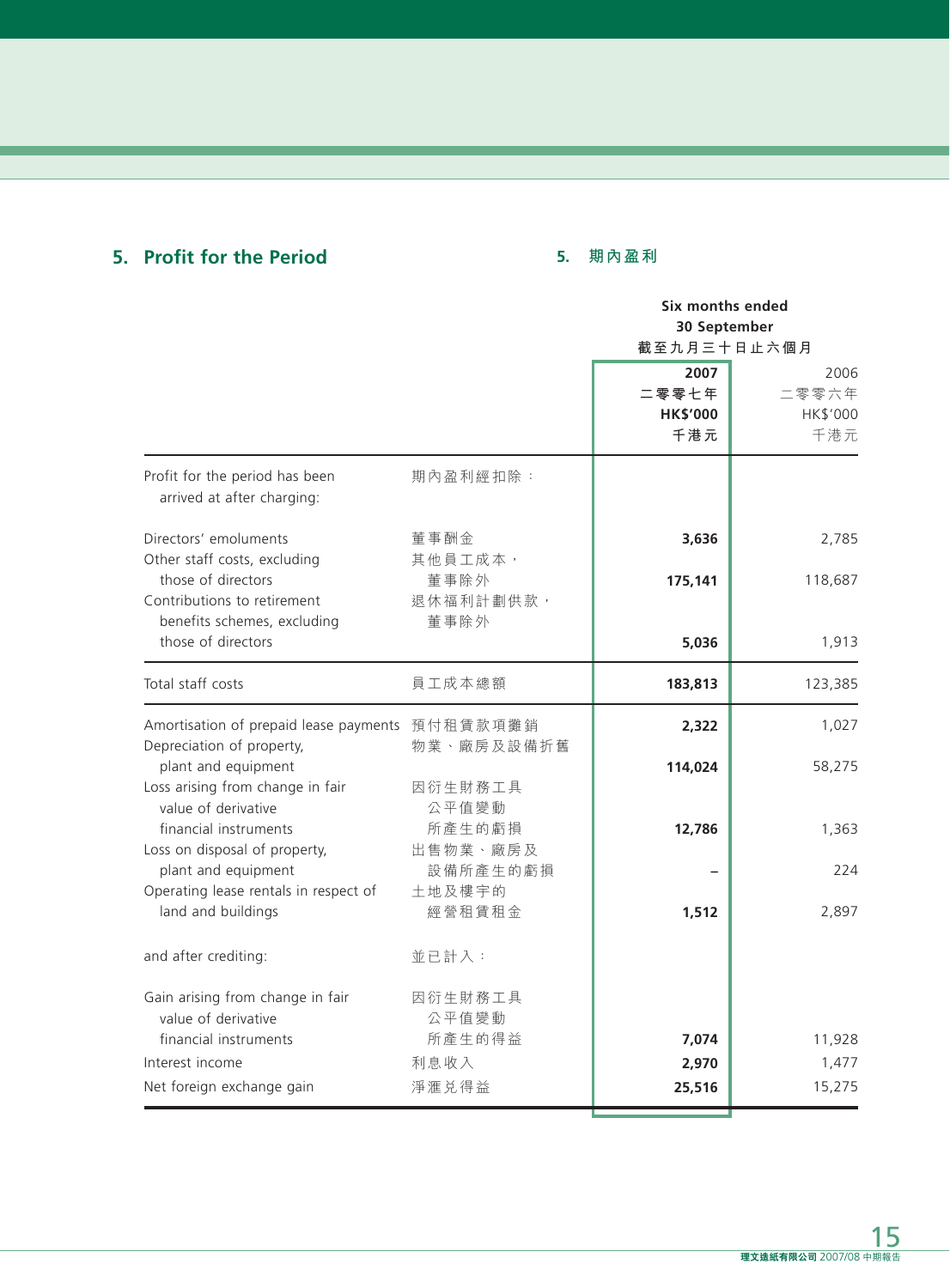*For the six months ended 30 September 2007* 截至二零零七年九月三十日止六個月

## **6. Dividends**

A final dividend for the year ended 31 March 2007 of HK20 cents (for the year ended 31 March 2006: HK24 cents) per share was paid to shareholders during the current period, and was reflected in the condensed consolidated statement of changes in equity.

The Directors have determined that an interim dividend of HK16 cents per share (2006: HK16 cents) should be paid to the shareholders of the Company whose names appear in the Register of Members on 11 December 2007.

### **6. 股息**

年內,二零零七年三月三十一日止年度 之每股20港仙(二零零六年三月三十一 日止年度: 24港仙)的末期股息已支付 給股東,並於簡明綜合權益變動表內反 映。

董事決定派發每股16 港仙之中期股息 (二零零六年:16港仙)給予在二零零 七年十二月十一日名列於股東名冊內之 本公司股東。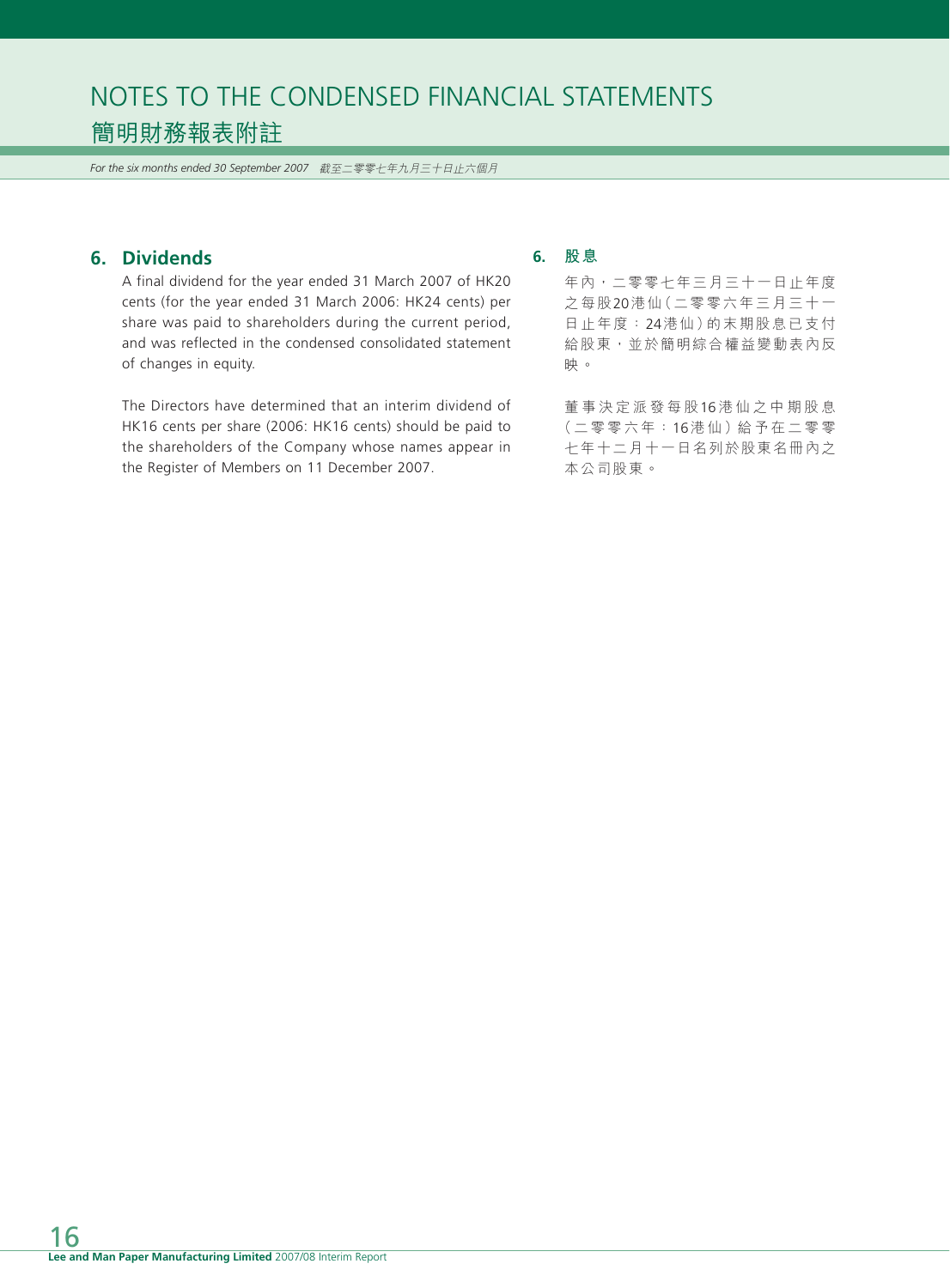## **7. Earnings Per Share**

## **7. 每股盈利**

The calculation of basic and diluted earnings per share attributable to the equity holders of the Company is based on the following data:

公司權益持有人的每股基本及攤薄盈利 乃以下列數據為基準計算:

|                                                                                                                                                  |                                            | Six months ended<br>30 September<br>截至九月三十日止六個月 |                                  |
|--------------------------------------------------------------------------------------------------------------------------------------------------|--------------------------------------------|-------------------------------------------------|----------------------------------|
|                                                                                                                                                  |                                            |                                                 |                                  |
|                                                                                                                                                  |                                            | 2007<br>二零零七年<br><b>HK\$'000</b><br>千港元         | 2006<br>二零零六年<br>HK\$'000<br>千港元 |
| Earnings for the purpose of<br>basic earnings per share<br>Effect of dilutive potential<br>ordinary shares:                                      | 用以計算每股基本<br>盈利的盈利<br>普通股潛在的攤薄影響:           | 718,082                                         | 410,700                          |
| - Interest on convertible bonds<br>- Loss on change in fair value of<br>derivatives embedded in<br>the convertible bonds                         | 一可換股債券利息<br>一可換股債券內含<br>衍生工具公平值<br>變動產生的虧損 | 2,157<br>(3)                                    | 31,249                           |
| Earnings for the purpose of<br>diluted earnings per share                                                                                        | 用以計算每股攤薄<br>盈利的盈利                          | 720,236                                         | 441,949                          |
|                                                                                                                                                  |                                            | Number of<br>shares<br>股份數目                     | Number of<br>shares<br>股份數目      |
| Weighted average number of<br>ordinary shares for the purpose of<br>basic earnings per share<br>Effect of dilutive potential<br>ordinary shares: | 用以計算每股基本<br>盈利的普通股<br>加權平均數<br>普通股潛在攤薄影響:  | 1,130,512,688                                   | 971,502,230                      |
| - Share options<br>- Convertible bonds                                                                                                           | 一購股權<br>一可換股債券                             | 2,489,574<br>6,074,829                          | 1,623,236<br>83,056,478          |
| Weighted average number of<br>ordinary shares for the purpose of<br>diluted earnings per share                                                   | 用以計算每股攤薄<br>盈利的普通股加權<br>平均數                | 1,139,077,091                                   | 1,056,181,944                    |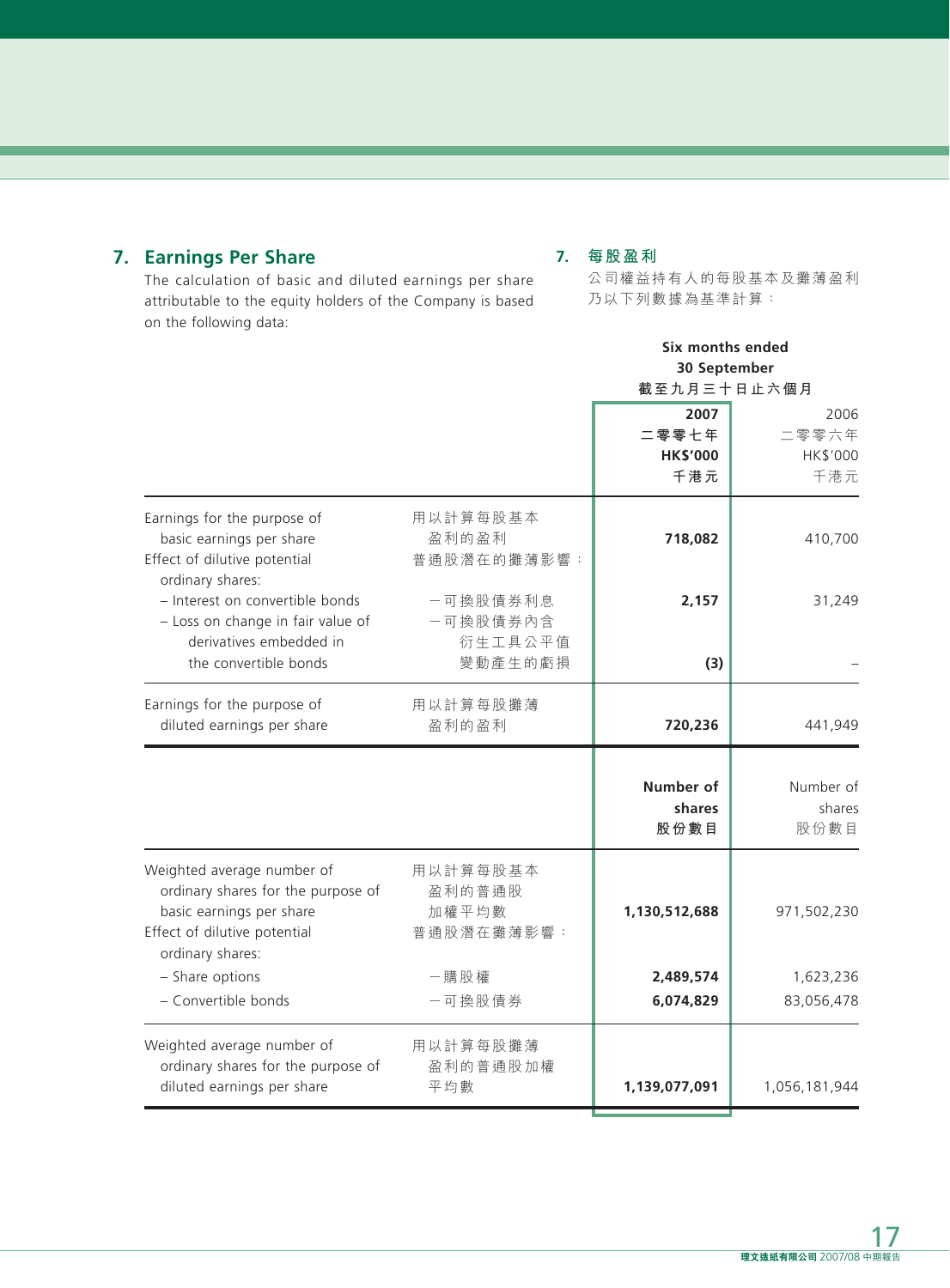*For the six months ended 30 September 2007* 截至二零零七年九月三十日止六個月

## **8. Additions to Property, Plant and Equipment**

During the period, the Group spent HK\$2,010 million (six months ended 30 September 2006: HK\$635 million) on property, plant and equipment to expand its operations.

## **9. Interests in Associates**

#### **8. 添置物業、廠房及設備**

期內,本集團在添置物業、廠房及設備 上耗資20.10億港元(截至二零零六年九 月三十日止六個月: 6.35億港元),以 拓展業務。

### **9. 於聯營公司之權益**

|                                                                       | 30 September<br>2007<br>二零零七年<br>九月三十日<br><b>HK\$'000</b><br>千港元 | 31 March<br>2007<br>二零零七年<br>三月三十一日<br>HK\$'000<br>千港元 |
|-----------------------------------------------------------------------|------------------------------------------------------------------|--------------------------------------------------------|
| Share of net liabilities<br>應佔負債淨值<br>應收聯營公司款項<br>Due from associates | (2,038)<br>36,195                                                |                                                        |
|                                                                       | 34,157                                                           |                                                        |

The balances with associates are unsecured, interest-free and repayable on demand.

各聯營公司之結餘乃無抵押,免息及於 通知時即須償還。

Particulars of the associates as at 30 September 2007 are as follows:

於二零零七年九月三十日各聯營公司之 詳情如下:

| Name of associate<br>聯營公司名稱                                               | Place of incorporation<br>or establishment/<br>operations<br>註冊成立或成立/<br>營運地點 | Nominal value of<br>issued and fully paid share<br>capital/registered capital<br>已發行及繳足股本<br>註冊股本面值 | <b>Proportion ownership</b><br>interest hold by the<br>Company<br>本公司持有權益<br>擁有權比例<br><b>Directly</b><br>Indirectly<br>直接<br>間接 | <b>Principal activities</b><br>主要業務                                    |
|---------------------------------------------------------------------------|-------------------------------------------------------------------------------|-----------------------------------------------------------------------------------------------------|---------------------------------------------------------------------------------------------------------------------------------|------------------------------------------------------------------------|
| Fortune Sight<br>Group Limited<br>富望集團有限公司                                | British Virgin Islands<br>英屬處女群島                                              | Ordinary shares - US\$1,000<br>普通股-1,000 美元                                                         | 19%                                                                                                                             | - Investment holding<br>投資控股                                           |
| Guangxi Lee & Man<br>Forestry Technology<br>Limited<br>廣西理文林業科技<br>發展有限公司 | PRC<br>中國                                                                     | Registered capital -<br>HK\$168,000,000<br>計冊資本−<br>168,000,000 港元                                  |                                                                                                                                 | 19% Producing raw materials for<br>manufacturing paper<br>生產用以製造紙張的原材料 |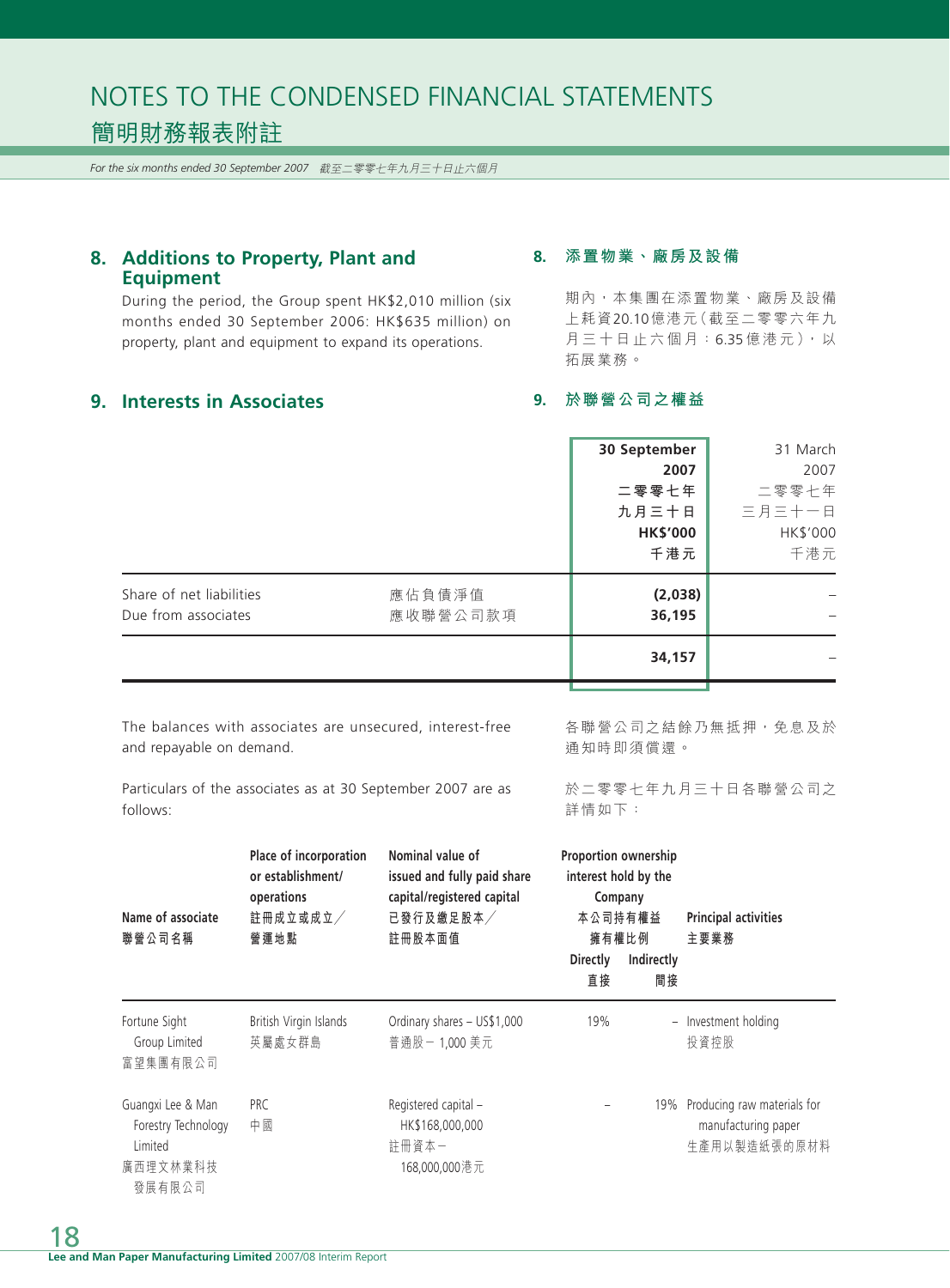## **10. Inventories**

## **10. 存貨**

|                                 |           | 30 September<br>2007<br>二零零七年<br>九月三十日<br><b>HK\$'000</b><br>千港元 | 31 March<br>2007<br>二零零七年<br>三月三十一日<br>HK\$'000<br>千港元 |
|---------------------------------|-----------|------------------------------------------------------------------|--------------------------------------------------------|
| Raw materials<br>Finished goods | 原料<br>製成品 | 1,481,448<br>172,133                                             | 1,247,715<br>131,444                                   |
|                                 |           | 1,653,581                                                        | 1,379,159                                              |

## **11. Trade Receivables and Bills Receivable**

The Group generally allows an average credit period range from 45 to 60 days.

#### **11. 應收貿易賬款及應收票款**

本集團給予的信貸期一般由45 日 至60 日不等。

An aging analysis of the trade receivables and bills receivable is as follows:

應收貿易賬款及應收票款的賬齡分析如 下:

|                                                                                                                                                      | 30 September<br>2007<br>二零零七年<br>九月三十日<br><b>HK\$'000</b><br>千港元 | 31 March<br>2007<br>二零零七年<br>三月三十一日<br>HK\$'000<br>千港元 |
|------------------------------------------------------------------------------------------------------------------------------------------------------|------------------------------------------------------------------|--------------------------------------------------------|
| Trade receivables<br>應收貿易賬款<br>Bills receivable<br>應收票款                                                                                              | 1,254,062<br>308,863                                             | 819,383<br>261,239                                     |
|                                                                                                                                                      | 1,562,925                                                        | 1,080,622                                              |
| 賬齡:<br>Aged:<br>Less than 30 days<br>少於30日<br>$31 - 60$ days<br>$31$ 日 - 60日<br>$61 - 90$ days<br>$61$ $\Box$ $-$ 90 $\Box$<br>Over 90 days<br>90日以上 | 979,008<br>474,442<br>88,438<br>21,037                           | 769,135<br>217,302<br>72,979<br>21,206                 |
|                                                                                                                                                      | 1,562,925                                                        | 1,080,622                                              |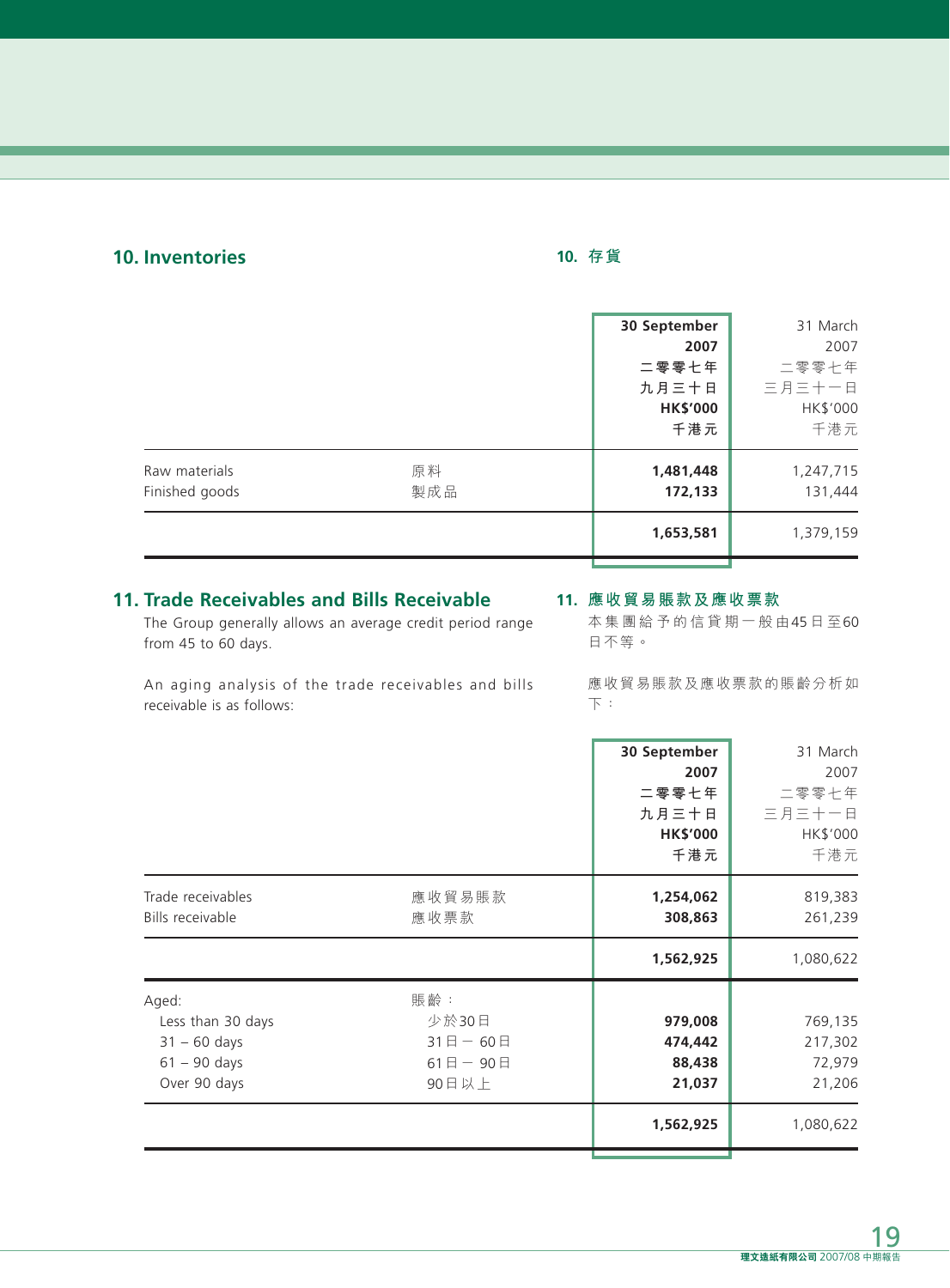*For the six months ended 30 September 2007* 截至二零零七年九月三十日止六個月

## **12. Trade and Bills Payable**

### **12. 應付賬款及票款**

應付賬款及票款的賬齡分析如下:

An aging analysis of the trade and bills payable is as follows:

|                                                                                |                                                                                 | 30 September<br>2007<br>二零零七年<br>九月三十日<br><b>HK\$'000</b><br>千港元 | 31 March<br>2007<br>二零零七年<br>三月三十一日<br>HK\$'000<br>千港元 |
|--------------------------------------------------------------------------------|---------------------------------------------------------------------------------|------------------------------------------------------------------|--------------------------------------------------------|
| Aged:<br>Less than 30 days<br>$31 - 60$ days<br>$61 - 90$ days<br>Over 90 days | 賬齡:<br>少於30日<br>$31$ $\Box$ $-$ 60 $\Box$<br>$61$ $\Box$ $-$ 90 $\Box$<br>90日以上 | 414,113<br>98,617<br>17,436<br>25,813                            | 465,392<br>28,592<br>8,849<br>7,621                    |
|                                                                                |                                                                                 | 555,979                                                          | 510,454                                                |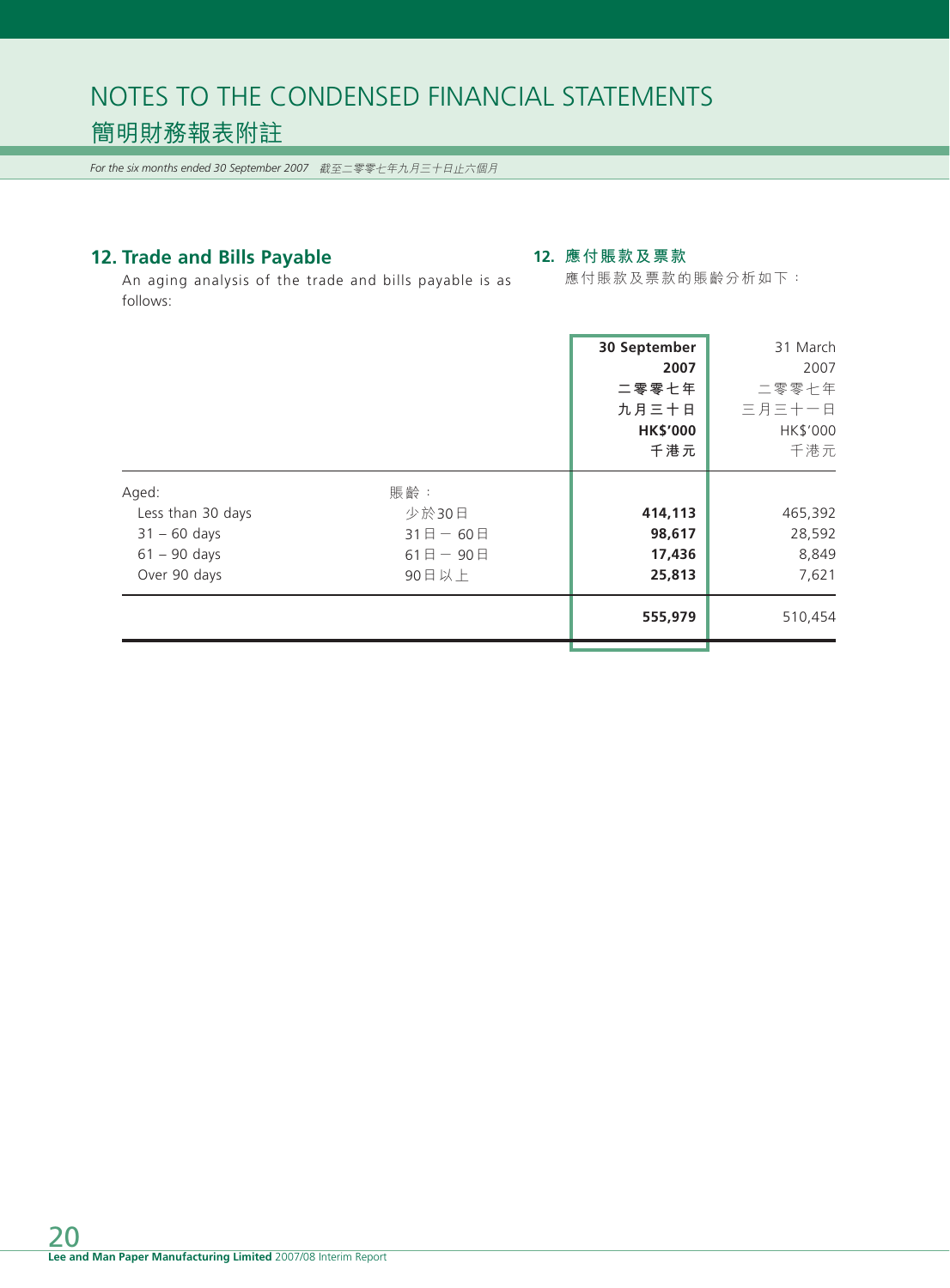## **13. Share Capital**

## **13. 股本**

|                                  |             | Number of<br>ordinary shares<br>普通股數目 | <b>Amount</b><br>金額<br>HK\$'000<br>千港元 |
|----------------------------------|-------------|---------------------------------------|----------------------------------------|
| Ordinary shares of HK\$0.10 each | 每股面值0.10港元的 |                                       |                                        |
| Authorised:                      | 普通股<br>法定:  |                                       |                                        |
| At 31 March 2007 and             | 二零零七年三月     |                                       |                                        |
| 30 September 2007                | 三十一日及       |                                       |                                        |
|                                  | 二零零七年九月三十日  | 2,000,000,000                         | 200,000                                |
| Issued and fully paid:           | 已發行及繳足:     |                                       |                                        |
| At 1 April 2006                  | 二零零六年四月一日   | 967,608,000                           | 96,761                                 |
| Exercise of share options        | 行使購股權       | 5,816,000                             | 582                                    |
| Conversion of convertible bonds  | 兑换可换股債券     | 66,053,932                            | 6,605                                  |
| Issue of new shares on           | 因配股而發行的新股   |                                       |                                        |
| placement of shares              |             | 80,000,000                            | 8,000                                  |
| At 31 March 2007                 | 二零零七年三月三十一日 | 1,119,477,932                         | 111,948                                |
| Exercise of share options        | 行使購股權       | 500,000                               | 50                                     |
| Conversion of convertible bonds  | 兑换可换股債券     | 17,002,480                            | 1,700                                  |
| At 30 September 2007             | 二零零七年九月三十日  | 1,136,980,412                         | 113,698                                |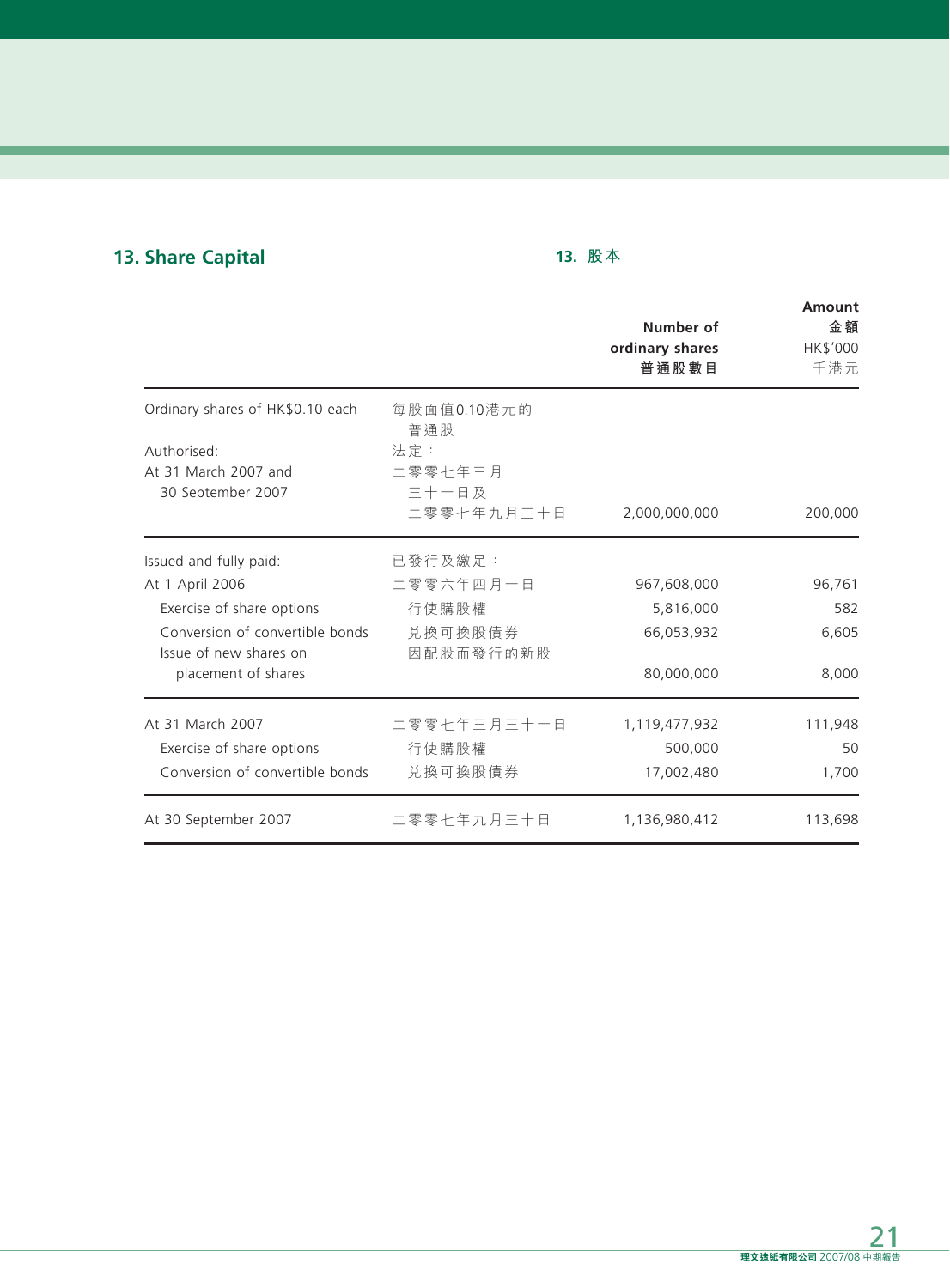*For the six months ended 30 September 2007* 截至二零零七年九月三十日止六個月

## 14. Capital Commitments **14. 2010** 14. 資本承擔

|                                                                                                                                                                                           |                                                      | 30 September<br>2007<br>二零零七年<br>九月三十日<br><b>HK\$'000</b><br>千港元 | 31 March<br>2007<br>二零零七年<br>三月三十一日<br><b>HK\$'000</b><br>千港元 |
|-------------------------------------------------------------------------------------------------------------------------------------------------------------------------------------------|------------------------------------------------------|------------------------------------------------------------------|---------------------------------------------------------------|
| Capital expenditure contracted for<br>but not provided in the<br>consolidated financial statements<br>in respect of acquisition of property,<br>plant and equipment and<br>land use right | 就收購物業、廠房及<br>設備及土地使用權<br>已訂約但未於綜合<br>財務報表撥備的<br>資本開支 | 2,793,968                                                        | 2,109,652                                                     |

## **15. Operating Lease Arrangements**

### **The Group as lessee**

## **15. 經營租約安排**

**集團作為承租人**

At the balance sheet date, the Group had commitments for future minimum lease payments under non–cancellable operating leases in respect of land and buildings, which fall due as follows:

於結算日,本集團根據不可撤銷的土地 及樓宇經營租約於日後應付的最低租金 如下:

|                                       |                      | 30 September<br>2007<br>二零零七年<br>九月三十日<br><b>HK\$'000</b><br>千港元 | 31 March<br>2007<br>二零零七年<br>三月三十一日<br>HK\$'000<br>千港元 |
|---------------------------------------|----------------------|------------------------------------------------------------------|--------------------------------------------------------|
| Within one year                       | 一年內                  | 92,384                                                           | 136,042                                                |
| In the second to fifth year inclusive | 第二年至第五年內<br>(包括首尾兩年) | 354                                                              | 116,750                                                |
| After five years                      | 第五年後                 |                                                                  | 658,048                                                |
|                                       |                      | 92,738                                                           | 910,840                                                |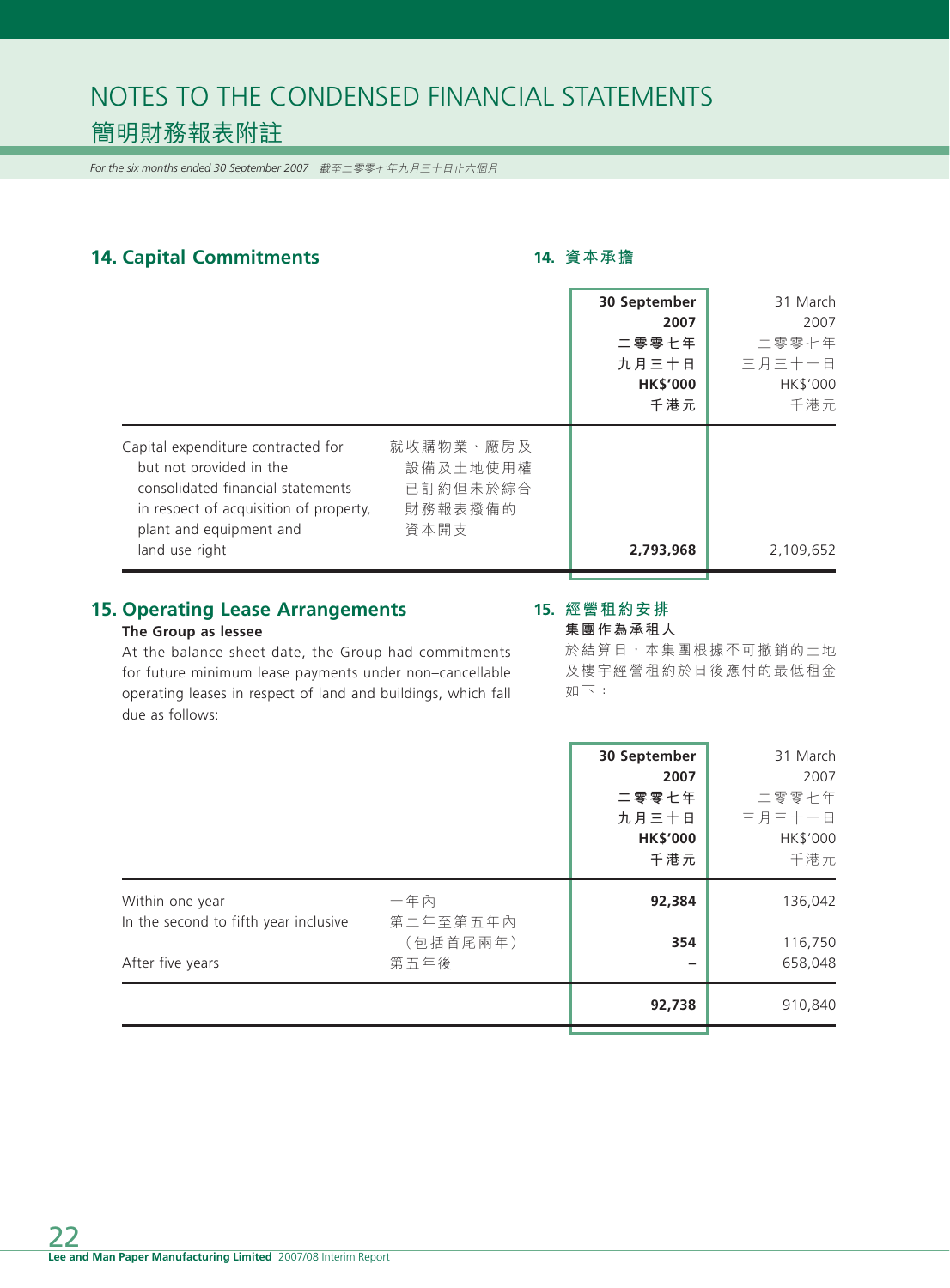## **15. Operating Lease Arrangements** *(Continued)* **The Group as lessor**

#### **15. 經營租約安排**(續) **集團作為出租人**

At the balance sheet date, the Group had contracted with tenants for the use of the Group's pipelines with following future minimum lease payments:

於結算日,本集團與租戶為使用導管簽 訂日後應付的最低租金如下:

|                                                          |                  | 30 September<br>2007<br>二零零七年<br>九月三十日<br><b>HK\$'000</b><br>千港元 | 31 March<br>2007<br>二零零七年<br>三月三十一日<br>HK\$'000<br>千港元 |
|----------------------------------------------------------|------------------|------------------------------------------------------------------|--------------------------------------------------------|
| Within one year<br>In the second to fifth year inclusive | 一年內<br>第二年至第五年內  | 390                                                              | 390                                                    |
| After five years                                         | (包括首尾兩年)<br>第五年後 | 1,560<br>975                                                     | 1,560<br>1,170                                         |
|                                                          |                  | 2,925                                                            | 3,120                                                  |

Operating lease payments represent rental payable by tenants for the use of the Group's pipelines. Leases are negotiated for an average term of ten years with fixed rentals.

經營租金指租戶為使用本集團的導管應 付的租金,租期平均十年,期內租金不 變。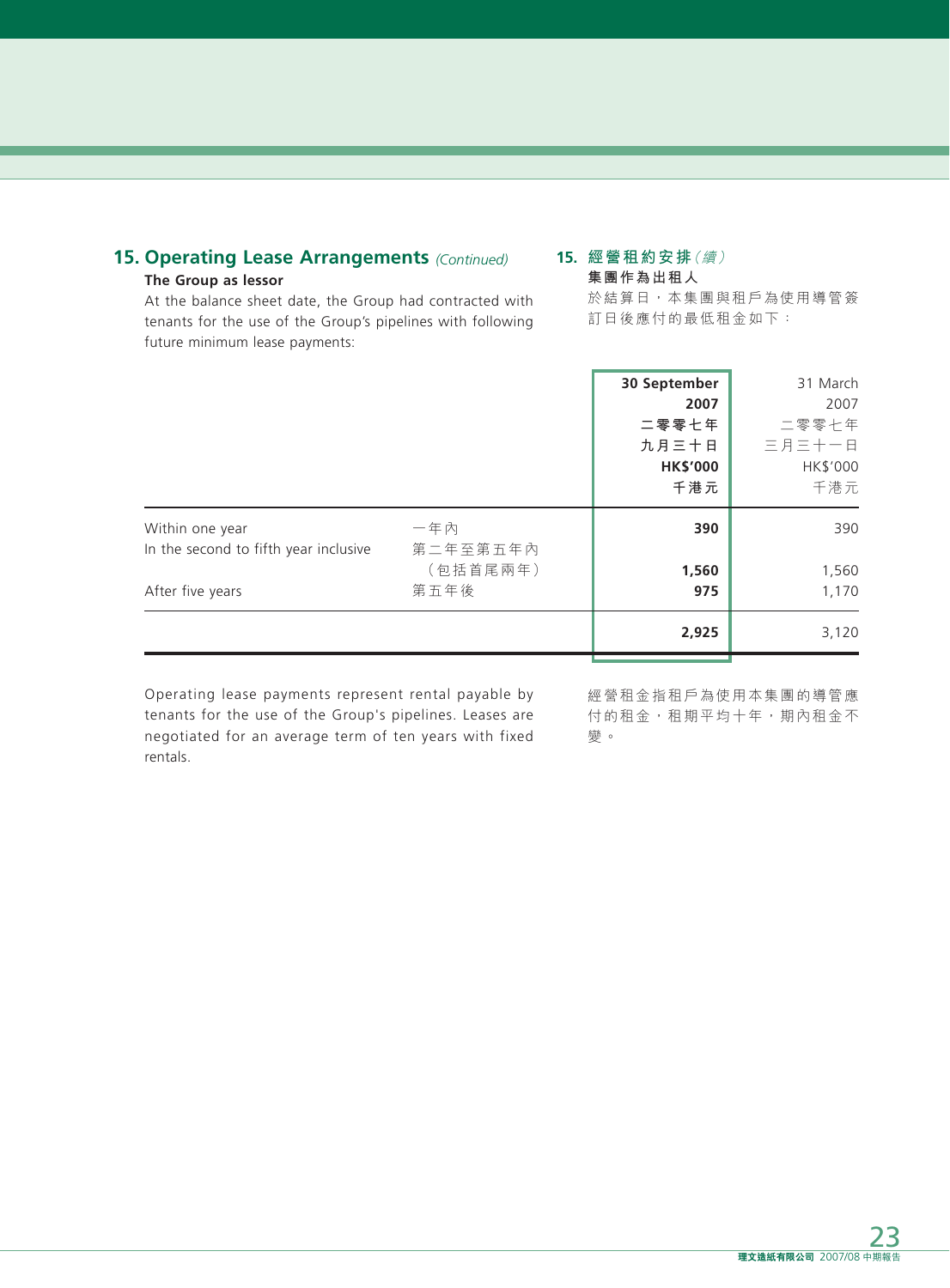*For the six months ended 30 September 2007* 截至二零零七年九月三十日止六個月

## **16. Connected And Related Party Transactions**

**16. 相關人士關連交易**

The Group had the following significant transactions with connected and related parties during the period:

期內,本集團與關連人士進行下列的重 大交易:

|                                                                      |                               | Six months ended<br>30 September<br>截至九月三十日止六個月 |                                  |
|----------------------------------------------------------------------|-------------------------------|-------------------------------------------------|----------------------------------|
|                                                                      |                               | 2007<br>二零零七年<br><b>HK\$'000</b><br>千港元         | 2006<br>二零零六年<br>HK\$'000<br>千港元 |
| Lee & Man Industrial<br>Manufacturing Limited (note)<br>理文實業有限公司(附註) | Finished goods sold<br>已售製成品  | 63,982                                          | 42,276                           |
|                                                                      | Waste paper purchased<br>已購廢紙 |                                                 | 1,962                            |
|                                                                      | Steam sold<br>已售蒸汽            | 780                                             | 780                              |
| Lee & Man Paper Products Limited<br>(note)<br>理文紙品有限公司(附註)           | Licence fee paid<br>已付許可權費    | 457                                             | 450                              |

#### Note:

Lee & Man Industrial Manufacturing Limited and Lee & Man Paper Products Limited are under control of Mr Lee Wan Keung Patrick, a director of the Company.

The directors have confirmed that the above transactions were conducted in the normal course of the Group's business.

### **17. Review of Interim Accounts**

The condensed interim financial statements are unaudited, but have been reviewed by the Audit Committee.

#### 附註:

理文實業有限公司及理文紙品有限公司為由 本公司董事李運強先生持控。

董事已確認上述交易是本集團的正常業 務。

#### **17. 審閱中期賬目**

簡明中期財務報表均未經審核,惟經審 核委員會審閱。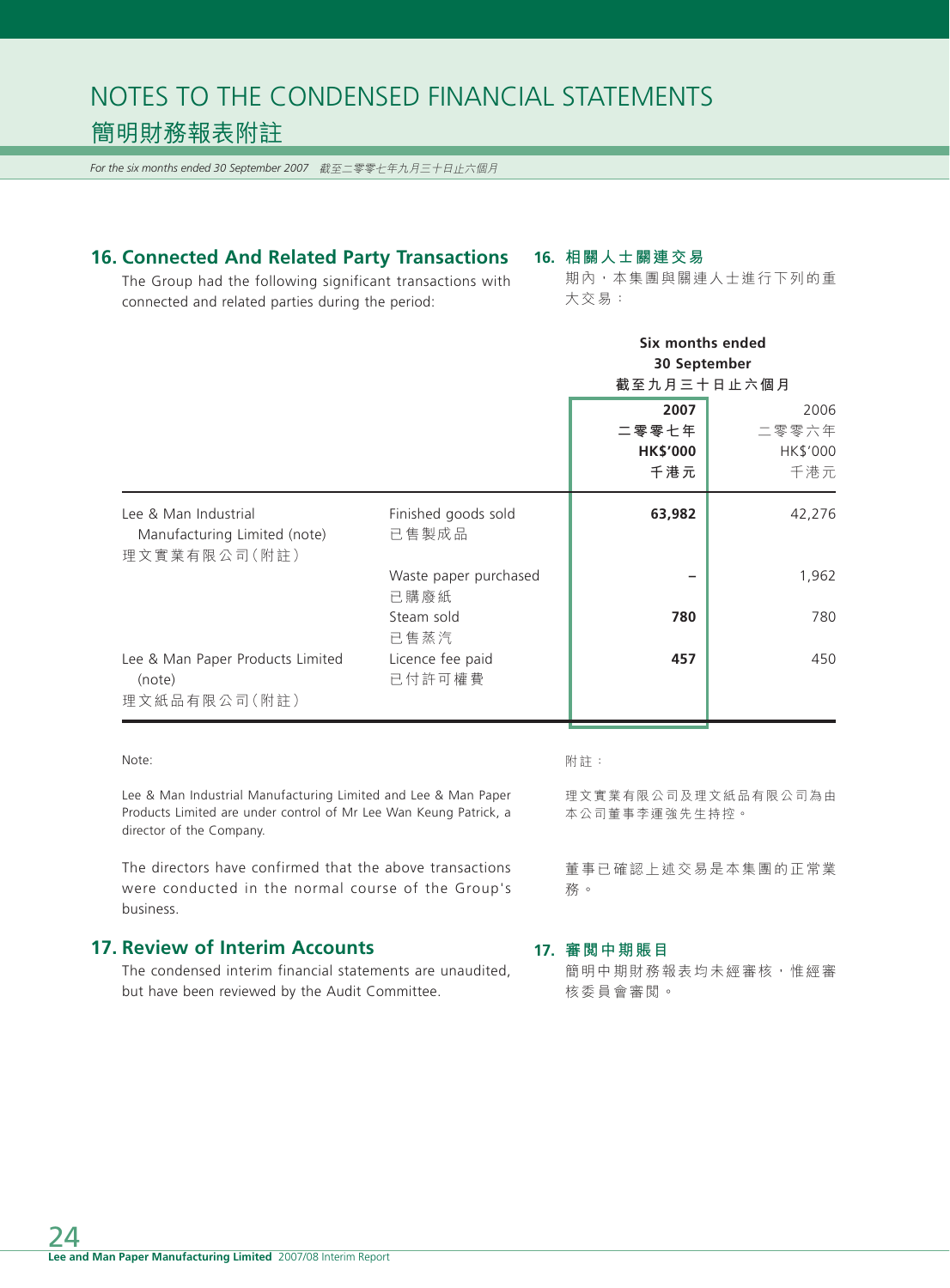## **Interim Dividend**

The Board has resolved to declare an interim dividend of HK16 cents (2006: HK16 cents) per share for the six months ended 30 September 2007 to shareholders whose names appear on the Register of Members on 11 December 2007. It is expected that the interim dividend will be paid around 20 December 2007.

### **Closure Of Register Of Members**

The Register of Members will be closed from 7 December 2007 to 11 December 2007, both days inclusive, during which period no transfer of shares can be registered. In order to qualify for the interim dividend, all transfers accomplished by the relevant share certificates must be lodged with the Company's Branch Share Registrars, Tricor Investor Services Limited, at 26/F Tesbury Centre, 28 Queen's Road East, Hong Kong for registration no later than 4.00 pm on 6 December 2007.

#### **中期股息**

董事會議決宣派截至二零零七年九月三十 日止六個月之中期股息每股16港仙(二零零 六年: 16港仙)予二零零七年十二月十一日 名列於股東名冊內之股東。預期中期股息將 於二零零七年十二月二十日派付予股東。

#### **暫停辦理股份過戶登記**

本公司將於二零零七年十二月七日至二零 零七年十二月十一日(首尾兩天包括在內) 暫停辦理股份過戶登記手續。為符合獲派中 期股息之資格,所有過戶文件連同有關股票 最遲須於二零零七年十二月六日下午四時 前送達本公司之股份過戶登記處卓佳證券 登記有限公司,地址為香港皇后大道東28 號金鐘匯中心26樓,以辦理登記手續。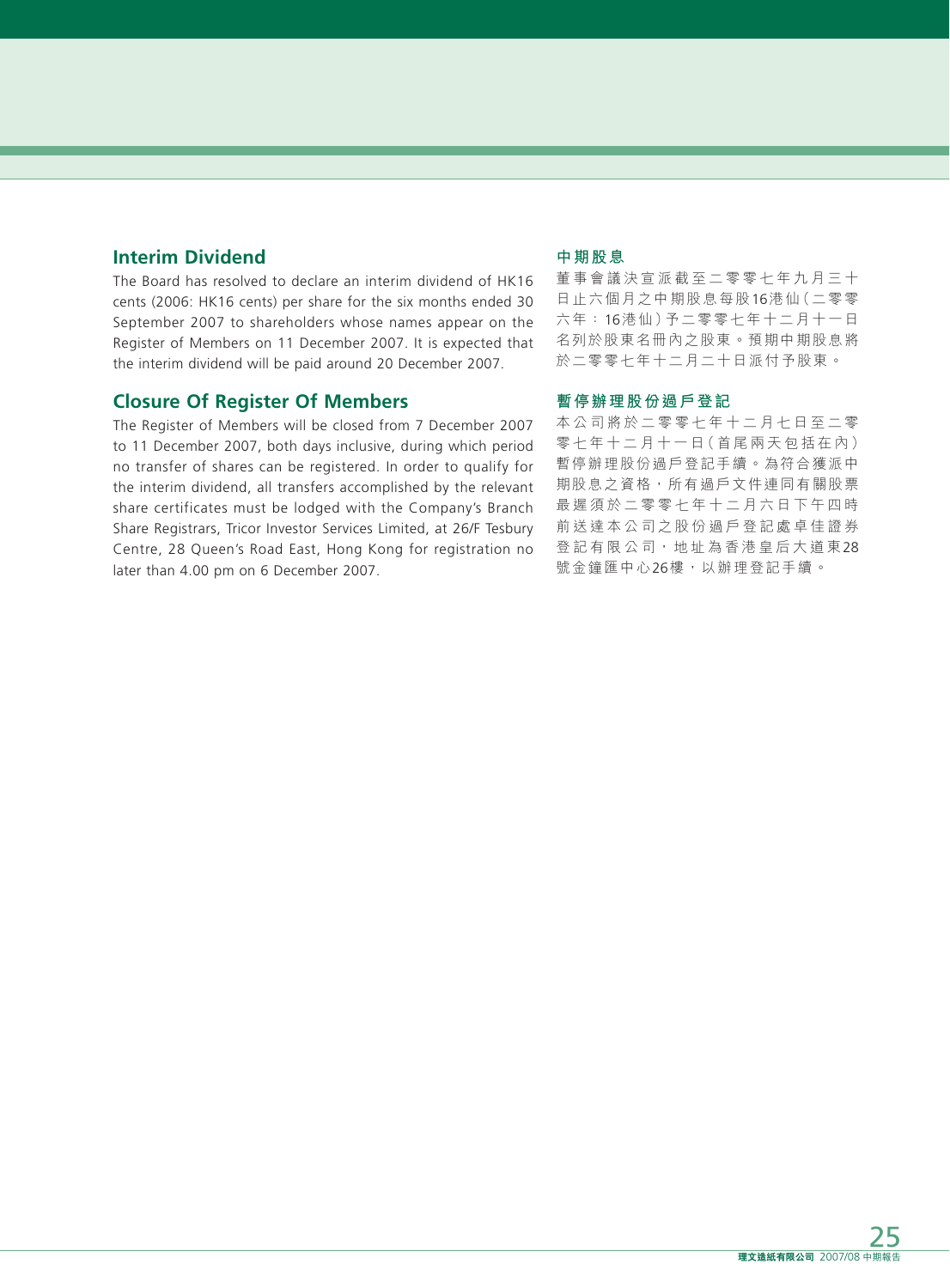For the first half of fiscal year of 2007/2008, approximately 1.18 million tons of containerboard and 58,000 tons of pulp were sold. The Group achieved a turnover of HK\$3,894 million and has recorded a net profit of HK\$718 million. This represents an increase in turnover of 61% and an increase in net profit of 75% over the same period last year. During this period, the Group started three production lines, PM9, PM10 and PM11. With the increase in capacity, the Group's total containerboard capacity increased from 2.08 million tons to 3.11 million tons.

The Group is fully confident of the market. The Group will install five more world-class paper production lines and two bleached hardwood kraft pulp (BHKP) production lines within the next 18 months. With this expansion, the Group's annual pulp and paper capacity will reach 5,400,000 tons (500,000 tons of pulp and 4,900,000 tons of containerboard), making the Group one of the largest pulp and paper producers in the world. Just as important, we are extending our geographic coverage with two of our paper production lines (PM13 and PM15) and two pulp mills (BHKP1 and BHKP2), which are scheduled to start at our new production sites at Chongqing in 2008 and at Vietnam in 2009, and will make contributions to the Group's profit upon start-ups.

Our challenges are beyond pure financial gains. With increasing social awareness in environmental protection, we are investing in the world's most advanced technology to reduce water and energy consumption and to reduce the quantity of effluents produced. With these investments, we hope to lead the industry to a greener and healthier future, while becoming one of the largest and most important pulp and paper producers in the world.

Going forward, we will continue to expand our containerboard capacity, both inside and outside China. We will also invest into pulp and to further integrate our business and to strengthen our position as a leading player in pulp & paper industry.

2007/2008 財政年度上半年, 本集團共售出 約118萬噸箱板原紙及58,000噸木漿,並錄 得營業額38.94 億港元及純利7.18 億港元, 營業額及純利較去年增長61%及75%。 期 內,集團的第九號、第十號及第十一號造紙 生產線已投產,令集團的箱板原紙總年產能 由208萬噸增長至311萬噸。

集團對市場充滿信心。 未來十八個月,集 團將新增五條國際先進的造紙生產線及兩 條漂白牛皮漿生產線。產能擴充後,集團 的漿紙總年產能將達至540萬 噸(漿50萬 噸 及箱板原紙490 萬噸),令集團成為世界最 大漿紙生產商之一。 重要的是集團生產廠 房版圖伸展,第十三號、第十五號造紙機及 兩條漂白牛皮漿生產線(BHKP1及BHKP2)將 於二零零八年在重慶及二零零九年在越南 之兩個新廠房投產,將為集團來年的利潤作 出貢獻。

集團的挑戰並不僅限於業務上的增長得益。 隨著社會對環境保護的深入關注,集團亦投 資世界級的先進技術以減少水及能源消耗, 並致力降低污染物的產生。集團希望在繼續 保持行業領導地位的同時,可以帶動業界步 入更綠色、更健康的未來。

展望將來,集團會繼續在中國境內外擴大箱 皮原紙產能,並投資紙漿生產以整合業務發 展,鞏固集團在漿紙業界的領導地位。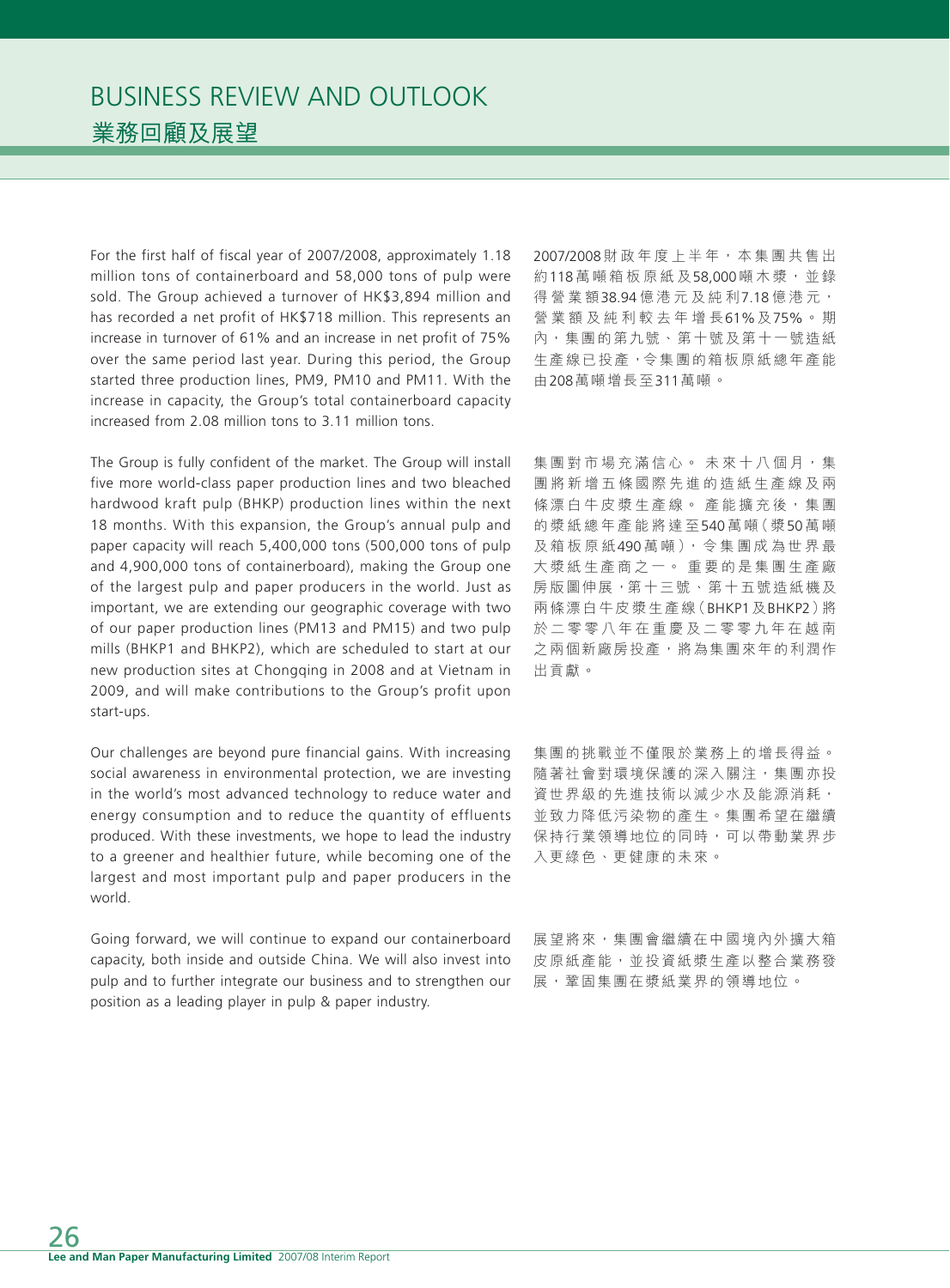MANAGEMENT DISCUSSION AND ANALYSIS 管理層討論及分析

#### **Results of Operation**

Turnover and net profit attributable to equity holder of the parent for the six months ended 30 September 2007 was HK\$3,894 million and HK\$718 million respectively, representing an increase of 61% and 75%, as compared to HK\$2,423 million and HK\$411 million, for the corresponding period last year. The earnings per share for the period was HK63.52 cents as compared to HK42.27 cents for the corresponding period last year.

The increase in turnover and net profit were mainly attributable to the significant increase in the Group's sales of containerboard due to the full period commercial operation of PM8 and the commercial operation of PM9, PM10 and PM11 during the period.

### **Selling and Distribution Costs and Administrative Expenses**

The Group's selling and distribution costs and administrative expenses increased by approximately 38% and 96% from HK\$75.7 million and HK\$85.8 million for the six months ended 30 September 2006 to HK\$104.8 million and HK\$168.5 million for the six months ended 30 September 2007 respectively as a result of the expansion in the operation of the Group and the increase in the Group's turnover during this period. The distribution costs and administrative expenses represented about 2.7% and 4.3% of the turnover, respectively, for the six months ended 30 September 2007, and were comparable to the year ended 31 March 2007.

### **Finance Costs**

The Group's finance costs decreased by approximately 39% from HK\$55.0 million for the six months ended 30 September 2006 to HK\$33.4 million for the six months ended 30 September 2007. The decrease was mainly due to the fully conversion of shares by the bondholders of the Convertible Bond during the period.

### **經營業績**

截至二零零七年九月三十日止六個月的營 業額及股東應佔純利分別為38.94億港元及 7.18億港元,較去年的24.23億港元及4.11億 港元,分別增加61%及75%。本年度的每股 盈利為63.52港仙,去年則為42.27港仙。

營業額及純利同告上升,主要歸因於本集團 第8號造紙機已全期生產及年內已開始投產 的第9號、第10號及第11號造紙機,帶動本 集團箱板原紙銷量激增所致。

### **銷售及分銷成本及行政費用**

本集團的銷售及分銷成本及行政費用分別由 截至二零零七年九月三十日止六個月的75.7 百萬港元85.8百萬港元上升至截至二零零七 年九月三十日止六個月的104.8百萬港元及 168.5 百萬港元,升幅約38%及96%,乃由 於本集團於此期間擴充業務以及本集團的營 業額上升所致。 截至二零零七年九月三十 日止六個月的銷售及分銷成本及行政費用 分別佔營業額約2.7%及4.3%,與二零零七 年三月三十一日止年度相約。

#### **財務成本**

本集團的財務成本由截至二零零六年九月 三十日止六個月的55.0百萬港元下跌至截至 二零零七年九月三十日止六個月的33.4百萬 港元,跌幅約為39%。 利息開支下跌主要 由於期內可換股債券持有人已全數換回股 票所致。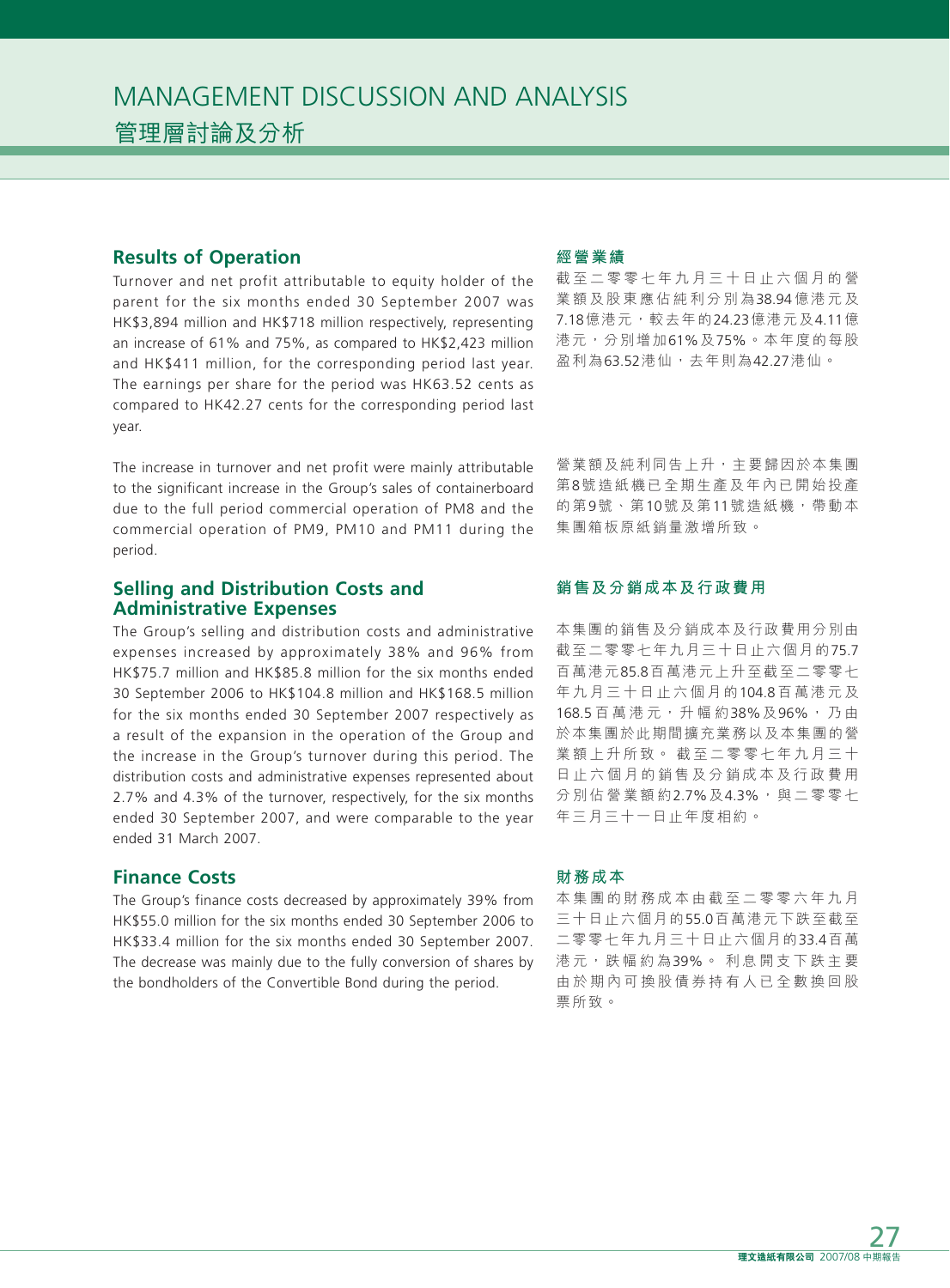#### **Inventories, Debtors' and Creditors' Turnover**

The inventory turnover of the Group's raw materials and finished products decreased from 120 days and 13 days, respectively, for the year ended 31 March 2007 to 100 days and 11 days, respectively, for the six months ended 30 September 2007. This exhibits continued strong demand from our customers.

The Group's debtors' turnover days were 59 days for the six months ended 30 September 2007 as compared to 58 days for the year ended 31 March 2007. This is in line with the credit terms of 45 days to 60 days granted by the Group to its customers.

The Group's creditors' turnover days were 35 days for the six months ended 30 September 2007 as compared to 49 days for the year ended 31 March 2007 and is in line with the credit terms granted by the Group's suppliers to the Group.

## **Liquidity, Financial Resources and Capital Structure**

The total shareholders' fund of the Group as at 30 September 2007 was HK\$7,437 million (31 March 2007: HK\$6,571 million). As at 30 September 2007, the Group had current assets of HK\$4,090 million (31 March 2007: HK\$3,040 million) and current liabilities of HK\$1,864 million (31 March 2007: HK\$1,748 million). The current ratio was 2.19 as at 30 September 2007 as compared to 1.74 at 31 March 2007.

The Group generally finances its operations with internally generated cashflow and credit facilities provided by its principal bankers in Macau, Hong Kong and the PRC. As at 30 September 2007, the Group had outstanding bank borrowings of HK\$4,140 million (31 March 2007: HK\$2,080 million). These bank loans were secured by corporate guarantees provided by certain subsidiaries of the Company. The Group's net debt-toequity ratio (total borrowings net of cash and cash equivalents over shareholders' equity) increased from 0.32 as at 31 March 2007 to 0.52 as at 30 September 2007 as a result of the capital expenditure spent on PM8, PM9, PM10 and PM11 during the period.

#### **存貨、應收賬款及應付賬款周轉期**

本集團的原料及製成品的存貨周轉期,截 至二零零七年三月三十一日止六個月的120 天及13天,分別下跌至截至二零零七年九 月三十日止六個月的100天及11天。由此可 見,本集團客戶需求的增長勢頭持續強勁。

本集團截至二零零七年九月三十日止六個 月的應收賬款周轉期為59天,相比截至二 零零七年三月三十一日止年度則為58 天。 上述應收賬款周轉期與本集團授予客戶介 乎45天至60天不等的信貸期相符。

本集團的應付賬款周轉期截至二零零七年 九月三十日止六個月為35天,相比截至二 零零七年三月三十一日止年度則為49 天。 上述應付賬款周轉期與供應商給予本集團 的信貸期相符。

#### **流動資金、財務資源及資本結構**

於二零零七年九月三十日,本集團的股東 資金總額為74.37 億港元(二零零七年三月 三十一日:65.71億港元)。於二零零七年九 月三十日,本集團的流動資產達40.90億港 元(二零零七年三月三十一日:30.40 億 港 元),而流動負債則為18.64億港元(二零零 七年三月三十一日:17.48億港元)。二零零 七年九月三十日的流動比率為2.19,二零零 七年三月三十一日則為1.74。

本集團一般以內部產生的現金流量,以及中 港澳主要往來銀行提供的信貸備用額作為業 務的營運資金。於二零零七年九月三十日, 本集團的未償還銀行貸款為41.40億港元(二 零零七年三月三十一日:20.80億港元)。該 筆銀行借貸由本公司若干附屬公司提供的公 司擔保作為抵押。 因八號、九號、十號及 十一號造紙機令資本開支於期內增加,本集 團的淨資本負債比率(借貸總額減現金及現 金等價物除以股東權益)由二零零七年三月 三十一日的0.32上升至二零零七年九月三十 日的0.52。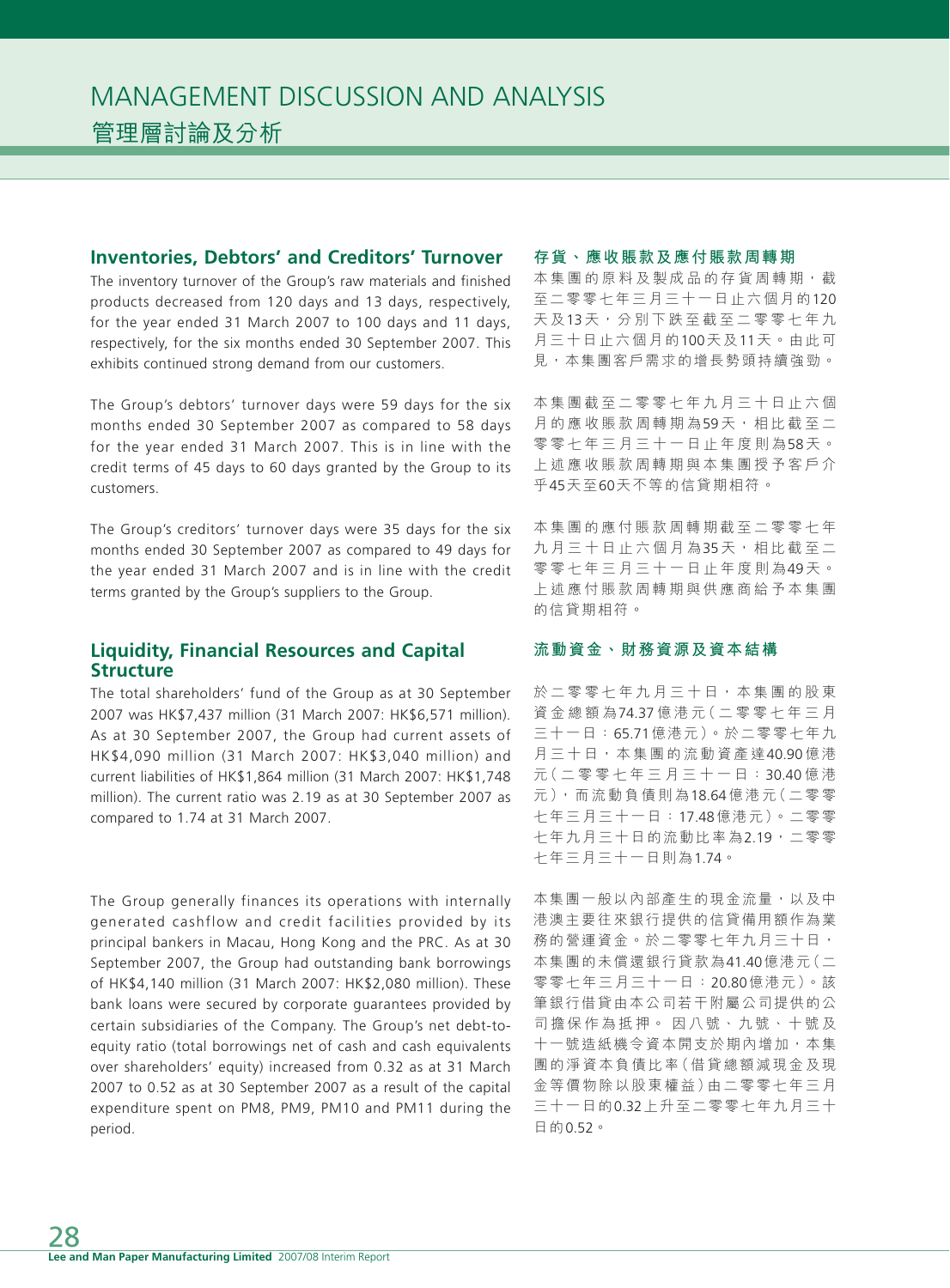The Group's liquidity position remains strong and the Group possesses sufficient cash and available banking facilities to meet its commitments, working capital requirements and future investments for expansion.

The Group's transactions and the monetary assets are principally denominated in Renminbi, Hong Kong dollars or United States dollars. The Group has not experienced any material difficulties or effects on its operations or liquidity as a result of fluctuations in currency exchange rates during the six months ended 30 September 2007.

During the six months ended 30 September 2007, the Group has used currency structured instruments, foreign currency borrowings or other means to hedge its foreign currency exposure. In this regards, the Group considered its currency risk is significantly reduced.

#### **Employees**

As at 30 September 2007, the Group had a workforce of more than 6,500 employees. Salaries of employees are maintained at a competitive level and are reviewed annually, with close reference to the relevant labour market and economic situation. The Group also provides internal training to staff and provides bonuses based upon staff performance and profits of the Company.

The Group has not experienced any significant problems with its employees or disruption to its operations due to labour disputes nor has it experienced any difficulty in the recruitment and retention of experienced staff. The Group maintains a good relationship with its employees.

The Group has a Share Option Scheme whereby employees of the Group are granted options to acquire shares in the Company.

本集團的流動資金狀況保持穩健,且具備充 裕的現金及可供動用的銀行備用額以應付 集團的承擔、營運資金需要,並作為日後投 資以擴充業務所需。

本集團的交易及貨幣資產主要以人民幣、港 元或美元計值。截至二零零七年九月三十日 止六個月,本集團的營運或流動資金未曾因 率波動而面臨任何重大困難或影響。

截至二零零七年九月三十日止六個月,本集 團採用貨幣結構工具,外幣借貸或其他途徑 作外幣對沖方法。就此而言,本集團認為貨 幣風險已大幅降低。

#### **僱員**

於二零零七年九月三十日,本集團擁有逾 6,500名員工。僱員薪酬維持於具競爭力水 平,並會每年審閲,且密切留意有關勞工市 場及經濟市況趨勢。本集團亦為僱員提供內 部培訓,並按員工表現及本公司盈利發放花 紅。

本集團並無出現任何重大僱員問題,亦未曾 因勞資糾紛令營運中斷,在招聘及挽留經驗 豐富的員工時亦不曾出現困難。本集團與僱 員的關係良好。

本集團設有購股權計劃,本集團僱員可據此 授購股權,以認購本公司股份。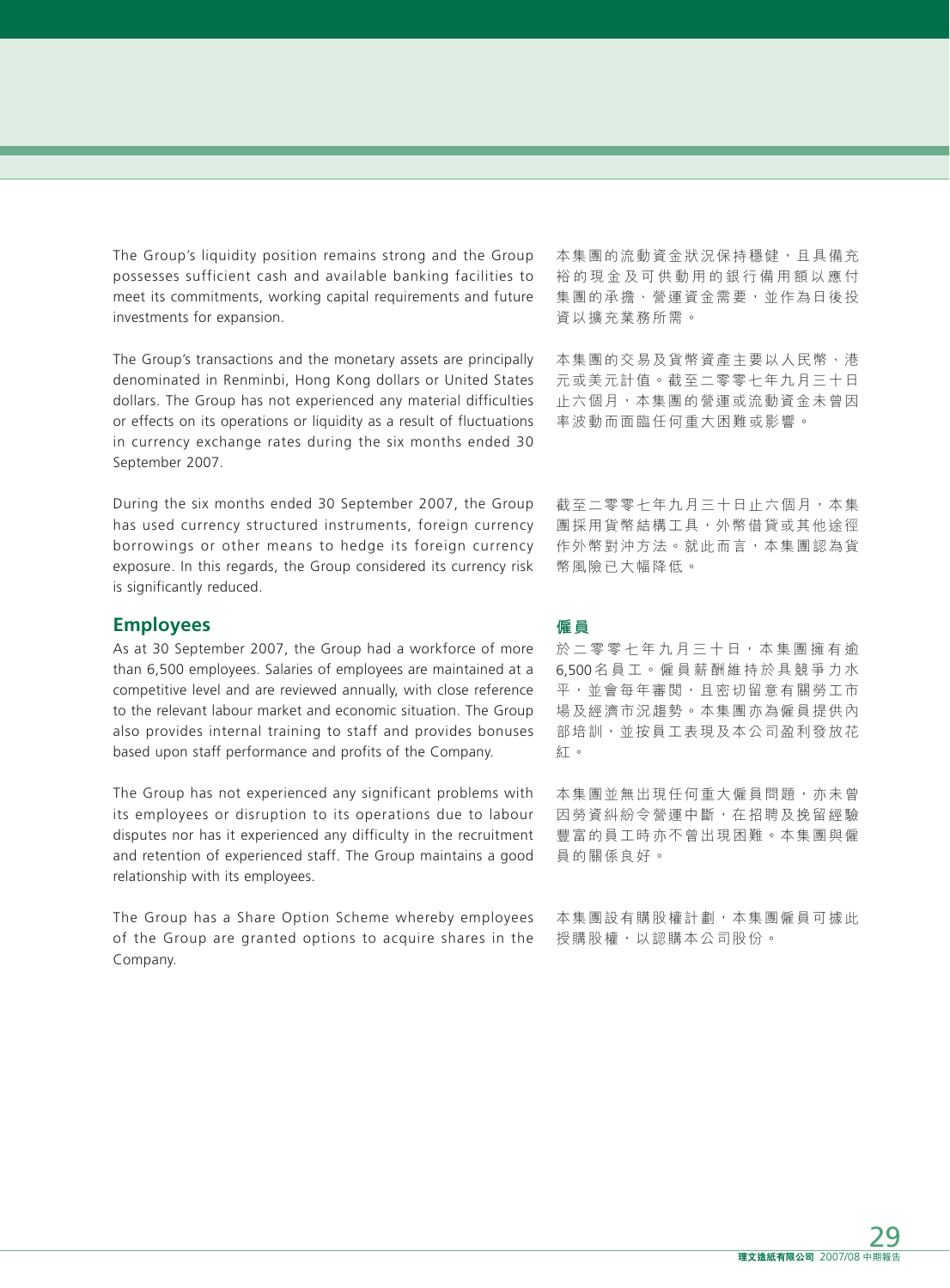## **Share Options**

Particulars of the Company's share option schemes are set out below:

#### **(a) Share options granted on 23 December 2005**

The following table discloses details of the Company's options granted on 23 December 2005 under the Scheme held by employees (including a director) and movement in such holdings during the period:

#### **購股權**

本公司購股權計劃的詳情載如下:

## **(a) 於二零零五年十二月二十三日授出的購 股權**

下表披露於二零零五年十二月二十三日 授出之購股權計劃下之僱員(包括董事) 持有公司購股權詳情及於期內之變動:

|                       |                                      |                              | <b>Number of share options</b><br>購股權數目                |                                                        |                                                          |
|-----------------------|--------------------------------------|------------------------------|--------------------------------------------------------|--------------------------------------------------------|----------------------------------------------------------|
| Category<br>種類        | Date of grant<br>授予期                 | <b>Exercise price</b><br>行使價 | Outstanding<br>at 1.4.2007<br>於二零零七年<br>四月一日<br>尚未行使數目 | <b>Exercised</b><br>during<br>the period<br>期內<br>行使數目 | Outstanding<br>at 30.9.2007<br>於二零零七年<br>九月三十日<br>尚未行使數目 |
| <b>Director</b><br>董事 | 23 December 2005<br>二零零五年<br>十二月二十三日 | 8.50                         | 600,000                                                |                                                        | 600,000                                                  |
| Employees<br>僱員       | 23 December 2005<br>二零零五年<br>十二月二十三日 | 8.50                         | 900,000                                                | (500,000)                                              | 400,000                                                  |
|                       |                                      |                              | 1,500,000                                              | (500,000)                                              | 1,000,000                                                |

The options granted on 23 December 2005 may be exercised in accordance with the following terms of the Share Option Scheme as to:

- (a) one-third of the options commencing 23 December 2005 to 22 December 2008, the fair value of each option at the date of grant is HK\$1.87;
- (b) one-third of the options commencing 23 December 2006 to 22 December 2008 with vesting period from 23 December 2005 to 22 December 2006, the fair value of each option at the date of grant is HK\$1.97; and

於二零零五年十二月二十三日授出之購 股權可根據計劃下的條款行使:

- (a) 由二零零五年十二月二十三日至二 零零八年十二月二十二日行使三分 之一的購股權,購股權在授出日當 日之公平值估計為1.87港元:
- (b) 由二零零六年十二月二十三日至二 零零八年十二月二十二日行使三分 之一的購股權及獲淮行使期由二零 零五年十二月二十三日至二零零六 年十二月二十二日,購股權在授出 日當日之公平值估計為1.97港元; 及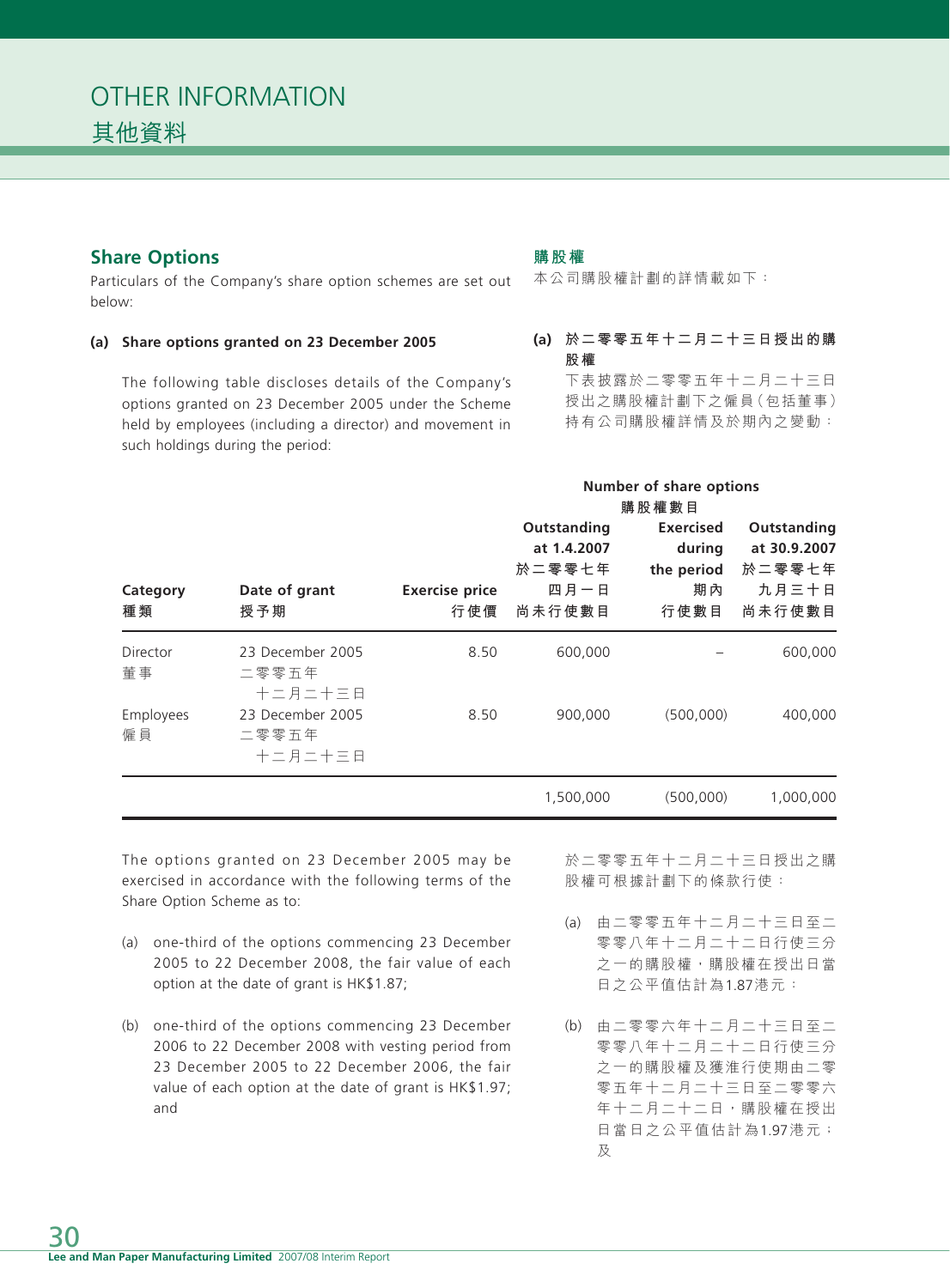### **Share Options** *(Continued)*

- **(a) Share options granted on 23 December 2005**  *(Continued)*
	- (c) one-third of the options commencing 23 December 2007 to 22 December 2008 with vesting period from 23 December 2005 to 22 December 2007, the fair value of of each option at the date of grant is HK\$2.08.

The closing prices of the Company's shares immediately before the date which the options were exercised were as follows:

#### **購股權**(續)

- **(a) 於二零零五年十二月二十三日授出的購 股權**(續)
	- (c) 由二零零七年十二月二十三日至二 零零八年十二月二十二日行使三分 之一的購股權及獲准行使期由二零 零五年十二月二十三日至二零零七 年十二月二十二日,購股權在授出 日當日之公平值估計為2.08港元。

本公司股份於購股權行使日的前一天之收 市價如下:

|                                                   | Closing price before the date of exercise<br>行使明期前收市價 |
|---------------------------------------------------|-------------------------------------------------------|
| Number of share options exercised<br>於購股權獲行使時股份數目 | HK\$<br>港元                                            |
| 100,000                                           | 24.10                                                 |
| 400,000                                           | 31.85                                                 |
|                                                   |                                                       |

#### **(b) Share options granted on 3 October 2006**

The following table discloses details of the Company's options granted on 3 October 2006 under the Scheme held by employees (including directors) and movement in such holdings during the period:

**(b) 於二零零六年十月三日授出的購股權** 下表披露於二零零六年十月三日授出之 購股權計劃下之僱員(包括董事)持有 公司購股權詳情及於期內之變動:

|                             |                                               |                              | <b>Number of share options</b><br>購股權數目                |                                             |                                                          |
|-----------------------------|-----------------------------------------------|------------------------------|--------------------------------------------------------|---------------------------------------------|----------------------------------------------------------|
| Category<br>種類              | Date of grant<br>授予期                          | <b>Exercise price</b><br>行使價 | Outstanding<br>at 1.4.2007<br>於二零零七年<br>四月一日<br>尚未行使數目 | Cancelled<br>during<br>the period<br>期內取消數目 | Outstanding<br>at 30.9.2007<br>於二零零七年<br>九月三十日<br>尚未行使數目 |
| Director<br>董事<br>Employees | 3 October 2006<br>二零零六年十月三日<br>3 October 2006 | 15.10<br>15.10               | 1.872.000<br>3,456,000                                 | (300,000)                                   | 1,872,000<br>3,156,000                                   |
| 僱員                          | 二零零六年十月三日                                     |                              | 5,328,000                                              | (300,000)                                   | 5,028,000                                                |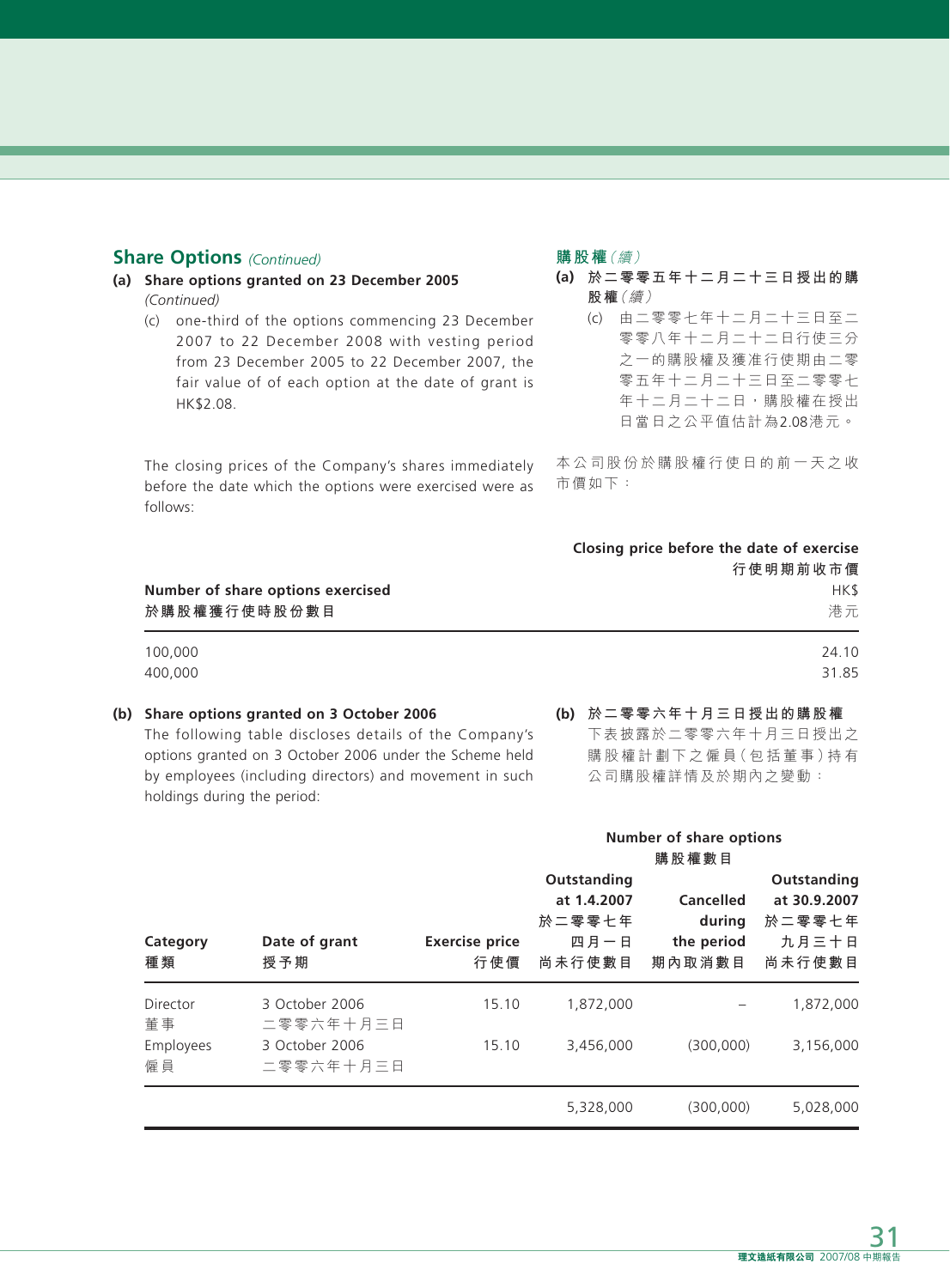## **Share Options** *(Continued)*

- **(b) Share options granted on 3 October 2006** *(Continued)* The options granted on 3 October 2006 may be exercised in accordance with the following terms of the Share Option Scheme as to:
	- (a) 1,576,000 of the options commencing 1 January 2008 to 31 December 2010, with vesting period from 3 October 2006 to 31 December 2007, the fair value of each option at the date of grant is approximately HK\$4.13;
	- (b) 1,726,000 of the options commencing 1 January 2009 to 31 December 2010, with vesting period from 3 October 2006 to 31 December 2008, the fair value of each option at the date of grant is approximately HK\$4.47; and
	- (c) 1,726,000 of the options commencing 1 January 2010 to 31 December 2010, with vesting period from 3 October 2006 to 31 December 2009, the fair value of each option at the date of grant is approximately HK\$4.69.

### **購股權**(續)

- **(b) 於二零零六年十月三日授出的購股權** (續) 於二零零六年十月三日授出之購股權可 根據購股權計劃下的條款行使:
	- (a) 由二零零八年一月一日至二零一零 年十二月三十一日行使1,576,000 股的購股權及獲淮行使期由二零零 六年十月三日至二零零七年十二月 三十一日,購股權在授出日當日之 公平值估計為4.13港元;
	- (b) 由二零零九年一月一日至二零一零 年十二月三十一日行使1,726,000 股的購股權及獲淮行使期由二零零 六年十月三日至二零零八年十二月 三十一日,購股權在授出日當日之 公平值估計為4.47港元;及
	- (c) 由二零一零年一月一日至二零一零 年十二月三十一日行使1,726,000 股的購股權及獲淮行使期由二零零 六年十月三日至二零零九年十二月 三十一日,購股權在授出日當日之 公平值估計為4.69港元。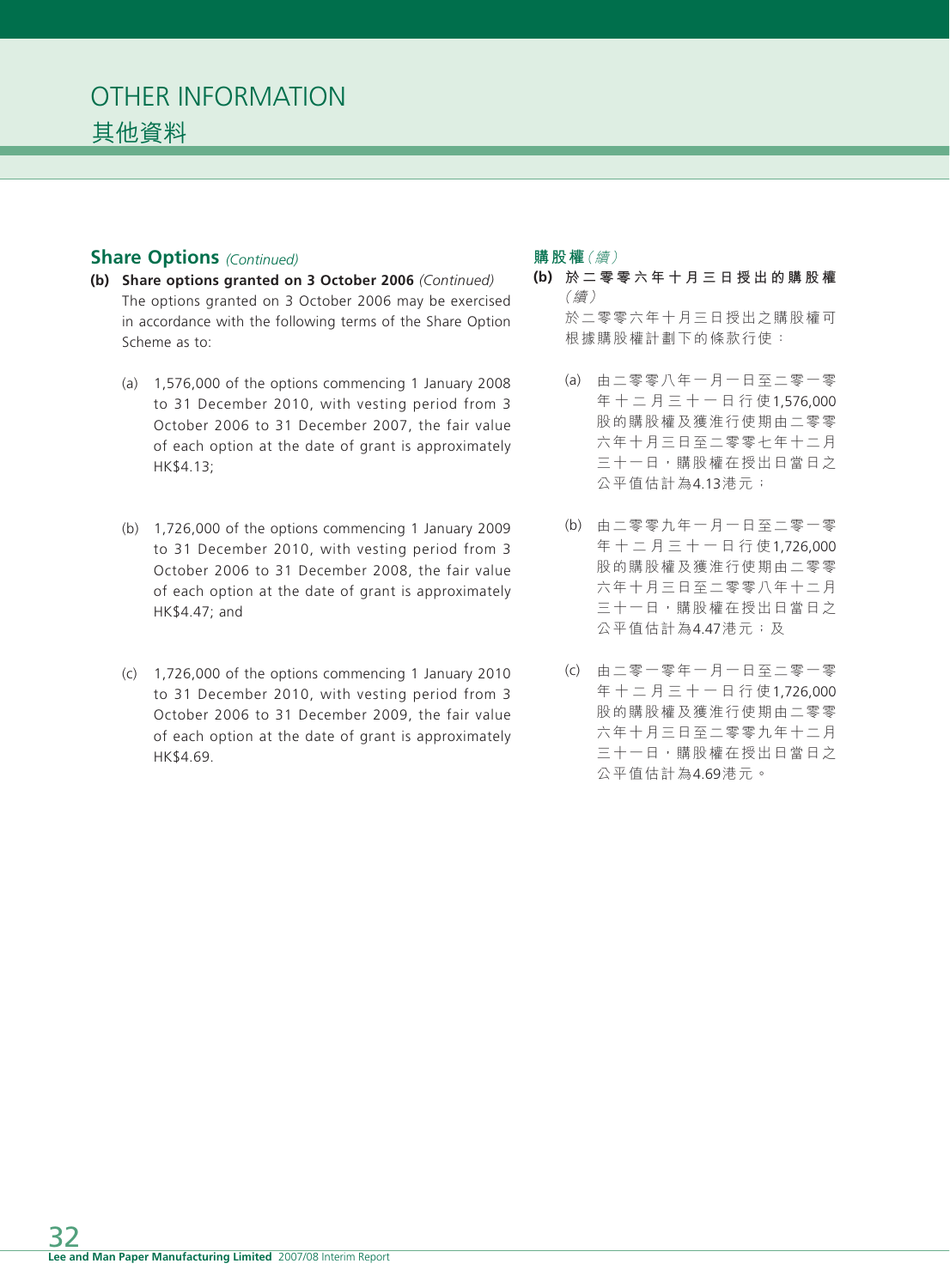## **Directors' and Chief Executives' Interests and Short Positions in Equity or Debt Securities**

As at 30 September 2007, the relevant interests or short positions of the directors or chief executives of the Company in the shares, underlying shares and debentures of the Company or its associated corporations (within the meaning of Part XV of the Securities and Futures Ordinance ("SFO") which are required to be notified to the Company and The Stock Exchange of Hong Kong Limited (the "Stock Exchange") pursuant to Divisions 7 and 8 of Part XV of the SFO (including interests or short positions which they are taken or deemed to have under such provisions of the SFO)) or were required pursuant to section 352 of the SFO, to be entered in the register referred to therein or were required, pursuant to the relevant provisions of the Rules Governing the Listing of Securities on the Stock Exchange (the "Listing Rules") relating to securities transactions by directors to be notified to the Company and the Stock Exchange were as follows:

#### **董事及主要行政人員於股本或債務證券 中擁有的權益及淡倉**

於二零零七年九月三十日,本公司各董事或 主要行政人員在本公司或其相聯法團(定義 見證券及期貨條例(「證券及期貨條例」)第 十五部)的股份、相關股份及債券中,擁有 並須根據證券及期貨條例第十五部第7及第 8分部規定知會本公司及香港聯合交易所有 限公司(「聯交所」)的有關權益或淡倉(包括 其根據證券及期貨條例的有關條文被視作 或當作擁有的權益或淡倉)或根據證券及期 貨條例第352條須記錄於該條所指的登記冊 內的權益或淡倉或根據聯交所證券上市規 則(「上市規則」)有關董事進行證券交易的 有關條文須知會本公司及聯交所的權益或 淡倉如下:

#### **Long positions**

*(a) Ordinary shares of HK\$0.10 each of the Company*

**好倉**

(a) 本公司每股面值0.10港元的普通股

| Name of director<br>董事姓名     | Capacity<br>身份                                               | Number of<br>ordinary shares<br>普通股數目 | Number of<br>ordinary shares<br>subject to options<br>granted under<br>the Share<br><b>Option Scheme</b><br>購股權計劃授出的<br>購股權所涉及的<br>普通股數目 | Percentage of<br>the issued<br>share capital of<br>the Company<br>佔本公司已發行<br>股本百分比 |
|------------------------------|--------------------------------------------------------------|---------------------------------------|------------------------------------------------------------------------------------------------------------------------------------------|------------------------------------------------------------------------------------|
| Lee Wan Keung Patrick<br>李運強 | Held by controlled<br>corporation (Note)<br>由受控制法團<br>持有(附註) | 721,860,000                           |                                                                                                                                          | 63.49%                                                                             |
| Lee Man Chun Raymond<br>李文俊  | Beneficial owner<br>實益擁有人                                    |                                       | 492,000                                                                                                                                  | 0.04%                                                                              |
| Lee Man Bun<br>李文斌           | Beneficial owner<br>實益擁有人                                    |                                       | 300,000                                                                                                                                  | 0.03%                                                                              |
| Li King Wai Ross<br>李經緯      | Beneficial owner<br>實益擁有人                                    |                                       | 600,000                                                                                                                                  | 0.05%                                                                              |
| Poon Chung Kwong<br>潘宗光      | Beneficial owner<br>實益擁有人                                    | 50,000                                | 480,000                                                                                                                                  | 0.05%                                                                              |
| Wong Kai Tung Tony<br>王啟東    | Beneficial owner<br>實益擁有人                                    | 400,000                               |                                                                                                                                          | 0.04%                                                                              |
| Heng Kwoo Seng<br>邢詒春        | Beneficial owner<br>實益擁有人                                    | 900,000                               |                                                                                                                                          | 0.08%                                                                              |

Note: These shares were held by Gold Best Holdings Ltd. ("Gold Best").

附註: 該等股份由Gold Best Holdings Ltd. (「Gold Best」)持有。

33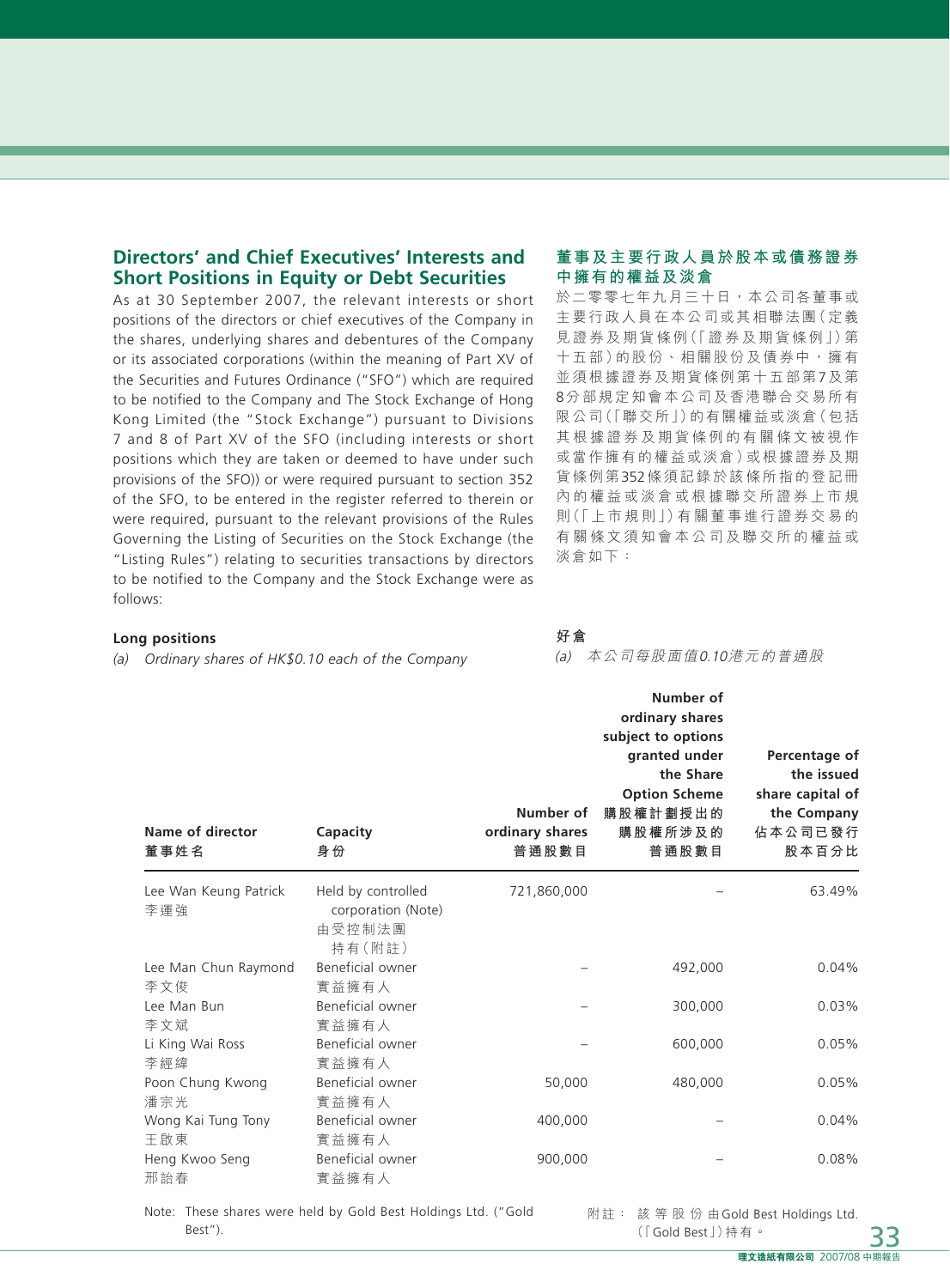## **Directors' and Chief Executives' Interests and Short Positions in Equity or Debt Securities**

*(Continued)*

**Long positions** *(Continued)*

*(b) Ordinary shares of the associated corporations of the Company*

#### **董事及主要行政人員於股本或債務證券 中擁有的權益及淡倉**(續)

**好倉**(續) *(b)* 本公司相聯法團的普通股

| Name of director<br>董事姓名     | Capacity<br>身份            | Number of<br>associated<br>corporation<br>相聯法團名稱 | Number of<br>ordinary shares<br>普通股數目 | Percentage of<br>the issued share<br>capital of<br>the associated<br>corporation<br>佔相聯法團已<br>發行股本百分比 |
|------------------------------|---------------------------|--------------------------------------------------|---------------------------------------|-------------------------------------------------------------------------------------------------------|
| Lee Wan Keung Patrick<br>李運強 | Beneficial owner<br>實益擁有人 | Gold Best                                        | 51                                    | 51%                                                                                                   |
| Lee Man Chun Raymond         | Beneficial owner          | Gold Best                                        | 29                                    | 29%                                                                                                   |
| 李文俊                          | 實益擁有人                     |                                                  |                                       |                                                                                                       |
| Lee Man Bun                  | Beneficial owner          | Gold Best                                        | 20                                    | 20%                                                                                                   |
| 李文斌                          | 實益擁有人                     |                                                  |                                       |                                                                                                       |

Note: As Gold Best owns more than 50% interest of the Company, Gold Best is an associated corporation of the Company under the SFO. Gold Best is a controlled corporation of Mr Lee Wan Keung Patrick under the SFO. The entire issued share capital of Gold Best is owned by Mr Lee Wan Keung Patrick, Mr Lee Man Chun Raymond and Mr Lee Man Bun (all of them are directors of the Company). Mr Lee Wan Keung Patrick and Mr Lee Man Chun Raymond, both of whom are directors of the Company, are directors of Gold Best.

Save as disclosed above and other than certain nominee shares in subsidiaries held by certain directors in trust for the Company, none of the directors or the chief executives or their associates had any interests or short positions in any shares, underlying shares or debentures of the Company or any of its associated corporations as at 30 September 2007.

附註: 由 於Gold Best擁有本公司50%以 上 權益,根據證券及期貨條例,Gold Best為本公司的相聯法團。根據證 券及期貨條例,Gold Best為李運強 先生之受控制法團。Gold Best的 全 部已發行股本由李運強先生、李文 俊先生及李文斌先生(全部均為本公 司董事)持有。李運強先生及李文俊 先生(二人均為本公司董事)為Gold Best之董事。

除上文所披露者外及除了若干董事作為提名 人以信託形式代本公司持有若干附屬公司 的若干股份外,於二零零七年九月三十日, 各董事、主要行政人員及彼等的聯繫人士概 無在本公司或其任何相聯法團的股份、相關 股份或債券中,擁有任何權益或淡倉。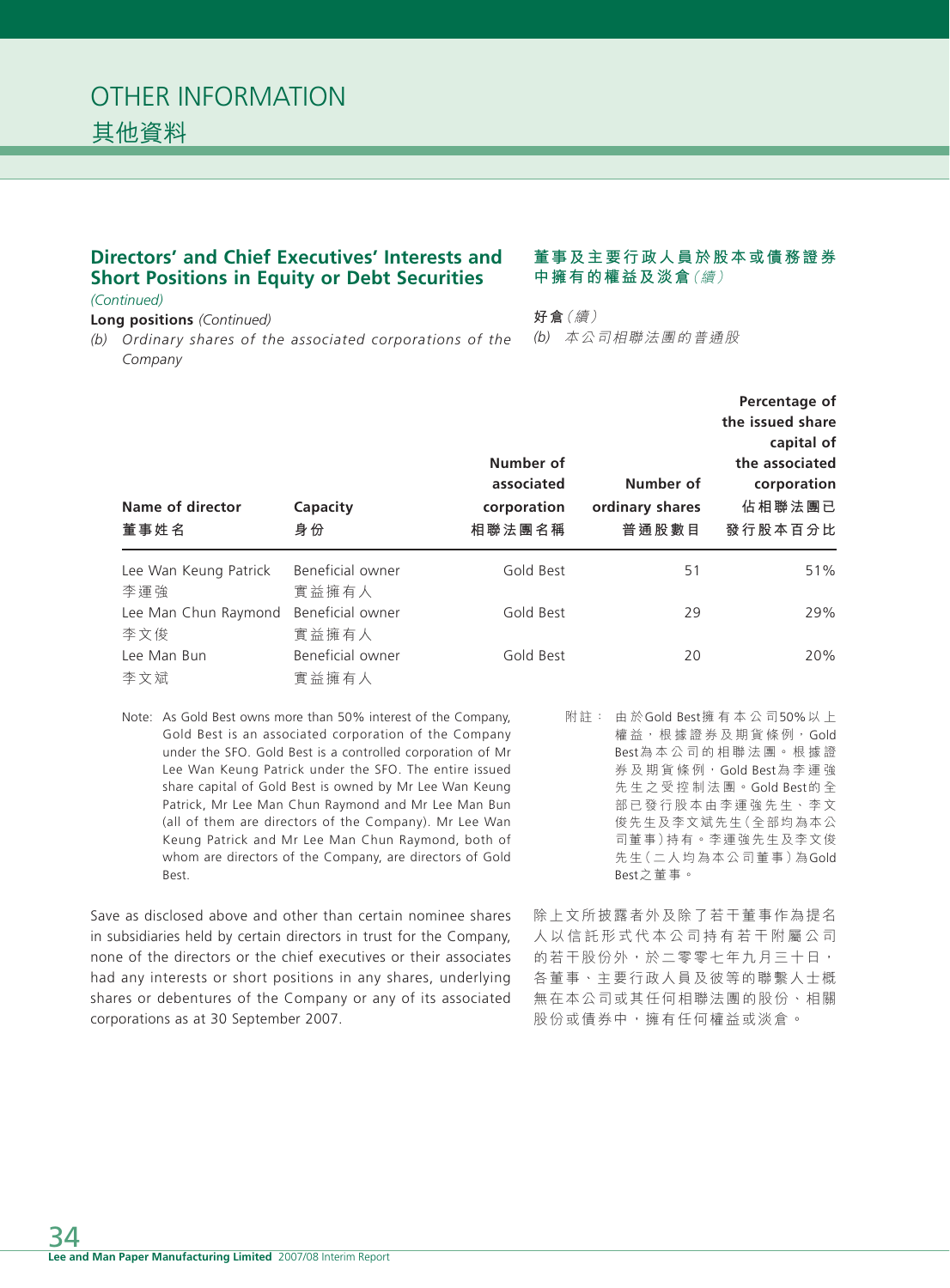## **Substantial Shareholders**

As at 30 September 2007, the following persons (other than directors or chief executives of the Company) had interests or short positions in the ordinary shares of the Company which fall to be disclosed to the Company under the provisions of Divisions 2 and 3 of Part XV of the SFO, or which were recorded in the register required to be kept by the Company under section 336 of the SFO:

#### **Long positions**

*Ordinary shares of HK\$0.10 each of the Company*

#### **主要股東**

於二零零七年九月三十日,下列人士(本公 司董事或主要行政人員除外)在本公司的普 通股中擁有根據證券及期貨條例第十五部 第2及 第3分部的規定須向本公司披露的權 益或淡倉,或根據證券及期貨條例第336條 的規定已記錄於本公司按該條存置的登記 冊內的權益或淡倉:

#### **好倉**

本公司每股面值0.10 港元的普通股

|                             |                                    |                                       | Percentage of the<br>issued share capital |
|-----------------------------|------------------------------------|---------------------------------------|-------------------------------------------|
| Name of shareholder<br>股東姓名 | Capacity<br>身份                     | Number of<br>ordinary shares<br>普通股數目 | of the Company<br>佔本公司已<br>發行股本百分比        |
| Gold Best                   | Beneficial owner<br>實益擁有人          | 721,860,000                           | 63.49%                                    |
| Lee Wong Wai Kuen<br>李黃惠娟   | Held by spouse (Note)<br>由配偶持有(附註) | 721,860,000                           | 63.49%                                    |

Note: Under the SFO, Lee Wong Wai Kuen is deemed to be interested in these 721,860,000 ordinary shares as she is the spouse of Lee Wan Keung Patrick, a director of the Company.

Save as disclosed above, as at 30 September 2007, the Company had not been notified by any persons (other than directors or chief executives of the Company) who had interests or short positions in the shares or underlying shares of the Company which would fall to be disclosed to the Company under the provisions of Divisions 2 and 3 of the Part XV of the SFO, or which were recorded in the register required to be kept by the Company under section 336 of the SFO.

#### **Purchase, Sale or Redemption of the Company's Listed Securities**

During the period, neither the Company nor any of its subsidiaries purchased, sold or redeemed any of the Company's listed securities.

附註: 根據證券及期貨條例,由於李黃惠娟是 李運強(本公司董事)的配偶,故被視為 擁有該 721,860,000股普通股的權益。

除上文所披露者外,於二零零七年九月三十 日,概無任何人士(本公司董事或主要行政 人員除外)知會本公司,彼等在本公司的股 份或相關股份中擁有根據證券及期貨條例 第十五部第2及 第3分部的規定須向本公司 披露的權益或淡倉,或根據證券及期貨條例 第336條的規定已記錄於本公司按該條存置 的登記冊內的權益或淡倉。

#### **買賣或贖回本公司上市證券**

期內,本公司或其任何附屬公司概無買賣或 贖回本公司任何上市證券。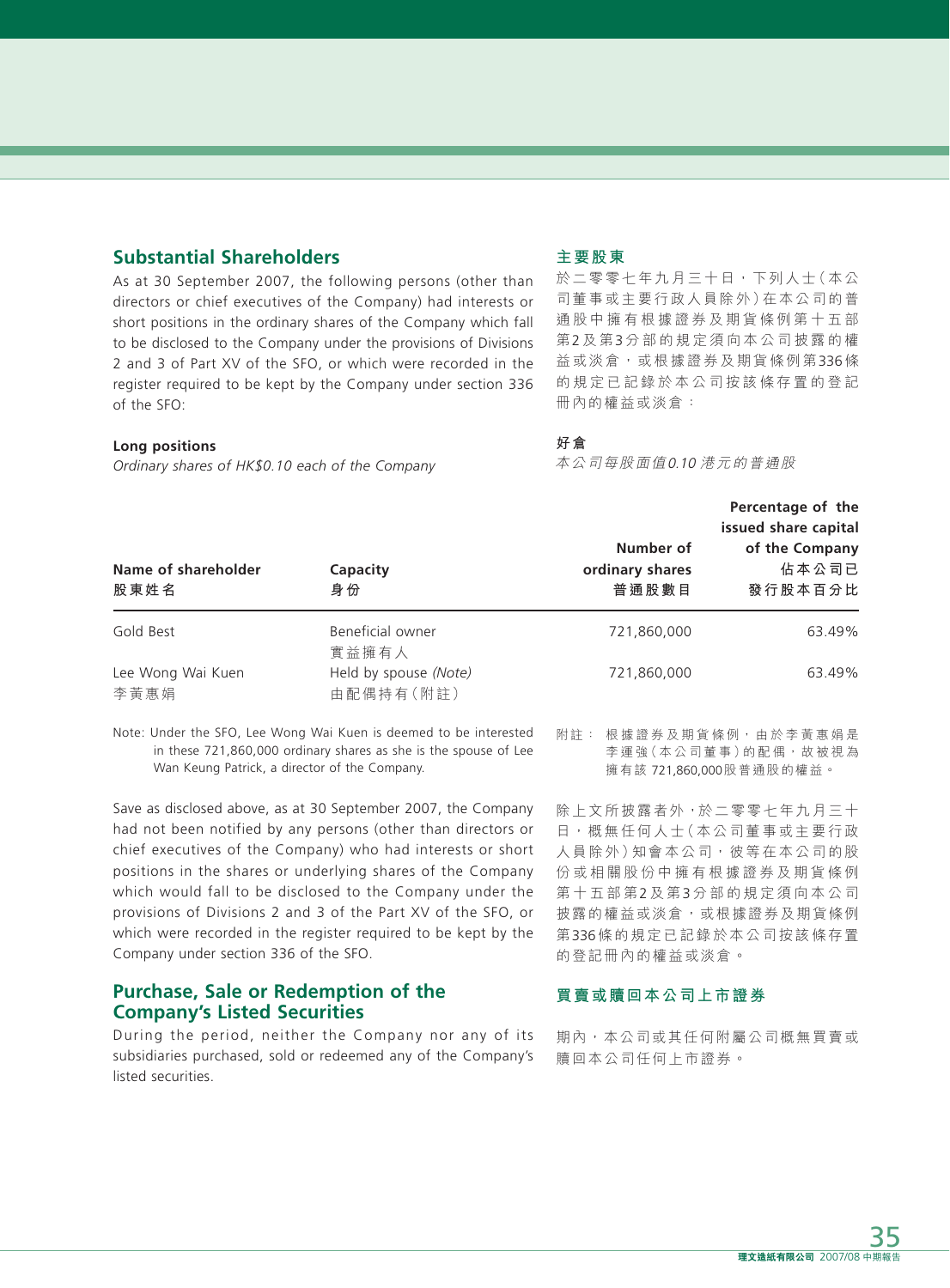## **Model Code for Securities Transactions**

The Company has adopted the Model Code for Securities Transactions by Directors of Listed Issuers (the "Model Code") as set out in Appendix 10 to the Listing Rules as a code of conduct regarding directors' securities transactions. All the members of the Board have confirmed, following specific enquiry by the Company that they have complied with the required standards set out in the Model Code throughout the six months ended 30 September 2007. The Model Code also applies to other specified senior management of the Group.

### **Code on Cororate Governance Practices**

In the opinion of the directors, the Company has complied with the code provisions listed in the Code on Corporate Governance Practices (the "Code") as set out in Appendix 14 of the Listing Rules throughout the six months ended 30 September 2007.

## **Audit Committee**

The Audit Committee of the Company comprised of three independent non-executive directors namely, Mr Heng Kwoo Seng, Mr Wong Kai Tung Tony and Ms Law Kar Shui Elizabeth.

The Audit Committee has reviewed with management the accounting principles and practices adopted by the Group and discussed internal control procedures and financial reporting matters including the review of the Group's unaudited interim financial statements for the six months ended 30 September 2007.

### **Remuneration Committee**

To comply with the Code, a remuneration committee was established on 28 September 2005 with specific written terms of reference which deal clearly with its authority and duties. The members of the remuneration committee comprises Mr Heng Kwoo Seng, Mr Wong Kai Tung Tony and Ms Law Kar Shui Elizabeth. All members of the remuneration committee are independent non-executive directors.

On behalf of the Board

**Lee Wan Keung Patrick**

*Chairman*

Hong Kong, 21 November 2007

#### **證券交易之標準守則**

本公司已採納上市規則附錄10 所載上市公 司董事進行證券交易的標準守則(「標準守 則」)作 為 董 事 進 行 證 券 交 易 之 行 為 準 則。 本公司經向所有董事作出具體查詢後,全體 董事皆確認於截至二零零七年九月三十日 止之六個月內均遵守標準守則所載之規定 準則。標準守則亦適用於本集團之特定高級 管理層。

#### **企業管治常規守則**

董事認為,本公司已於截至二零零七年九月 三十日止六個月內一直遵守上市規則附錄 14 所載之企業管治常規守則(「守則」)。

### **審核委員會**

本公司之審核委員會由三位獨立非執行董 事邢詒春先生、王啟東先生及羅嘉穗女士組 成。

審核委員會已與管理層檢討本集團所採納 的會計原則及慣例,並已討論內部監控程序 及財務申報等事宜,其中包括審閲本集團截 至二零零七年九月三十日止六個月的未經 審核中期財務報表。

#### **薪酬委員會**

為符合守則,本公司於二零零五年九月 二十八日成立薪酬委員會,清楚說明委員會 的權限及職責。薪酬委員會成員包括邢詒春 先生、王啟東先生及羅嘉穗小姐。薪酬委員 會之成員均為獨立非執行董事。

代表董事會

**李運強** 主席

香港,二零零七年十一月二十一日